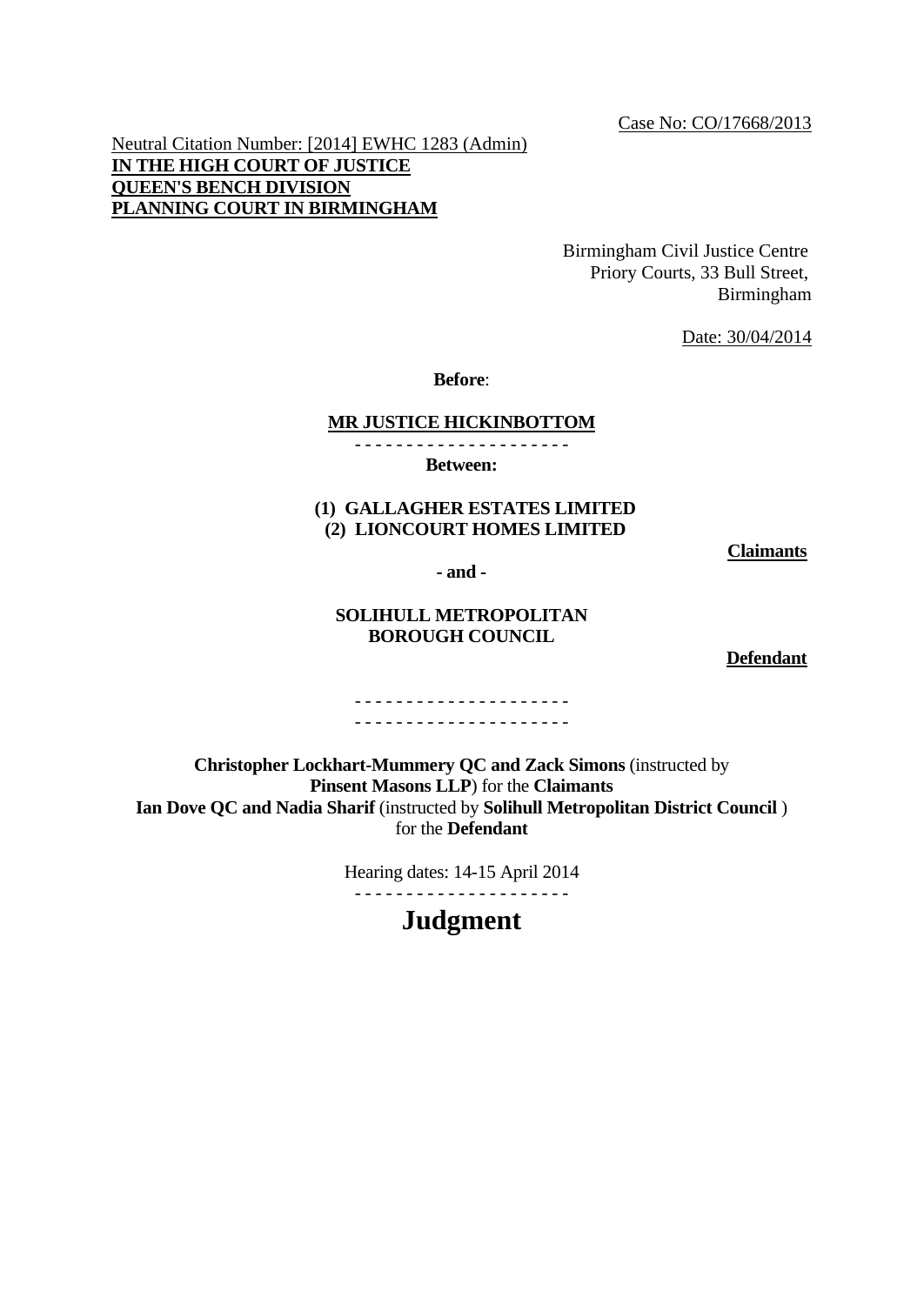# **Mr Justice Hickinbottom:**

## **Introduction**

- 1. The Claimants have interests in two sites in the Tidbury Green area of Solihull, namely Lowbrook Farm and Tidbury Green Farm ("the Sites"), which they wish to develop with housing. Their difficulty is this. On 3 December 2013, the Defendant local planning authority ("the Council") adopted the Solihull Local Plan ("the SLP") which placed both sites within the Green Belt. Neither had previously been in the Green Belt. Any application for planning permission for housing will almost inevitably now be refused, on the ground that the proposed development would be inappropriate in the Green Belt and there are no "very special circumstances" that warrant such development there.
- 2. In this application, made under section 113(3) of the Planning and Compulsory Purchase Act 2004 ("the 2004 Act"), the Claimants claim that the Council acted unlawfully in adopting the SLP, with its allocation of the Sites to the Green Belt, on three grounds:

Ground 1: The Council adopted a plan that was not supported by a figure for objectively assessed housing need, contrary to the requirements to (i) have regard to national policies issued by the Secretary of State (section 19(2)(a) of the 2004 Act), and (ii) adopt a sound plan (sections 20 and 23 of the 2004 Act).

Ground 2: The Council adopted a plan without cooperating with other local planning authorities, contrary to the duty to cooperate (section 33A of the 2004 Act).

Ground 3: The Council adopted a plan without regard to the proper test for revising Green Belt boundaries set out in the national policy, again contrary to the requirements to have regard to national policies and adopt a sound plan.

- 3. The Claimants seek a declaration that adoption of the SLP was unlawful, and for an order quashing various parts of the Plan. In practice, they wish ultimately to have the Sites removed from the Green Belt, which they believe will improve their chances of obtaining planning permission to develop them with housing.
- 4. Before adoption, in accordance with required procedure, the SLP had been submitted to the Secretary of State for examination on 14 September 2012. He appointed Mr Stephen J Pratt BA (Hons) MRTPI ("the Inspector") to conduct the examination in public and report. Examination hearings were held between 10 January and 11 October 2013; and, on 14 November 2013, the Inspector published a report ("the Inspector's Report"), which concluded that the SLP could not be approved as submitted, but it provided an appropriate basis for the planning of the district for the period to 2028 providing a number of modifications (all proposed by the Council itself) were made to it. The Council duly adopted the SLP with those modifications. It is the SLP thus adopted which is the subject of challenge in these proceedings; but, as the Council can only adopt a development plan document which has been approved after an examination in public in accordance with the statutory scheme, the focus of this application is on the Inspector's Examination and Report.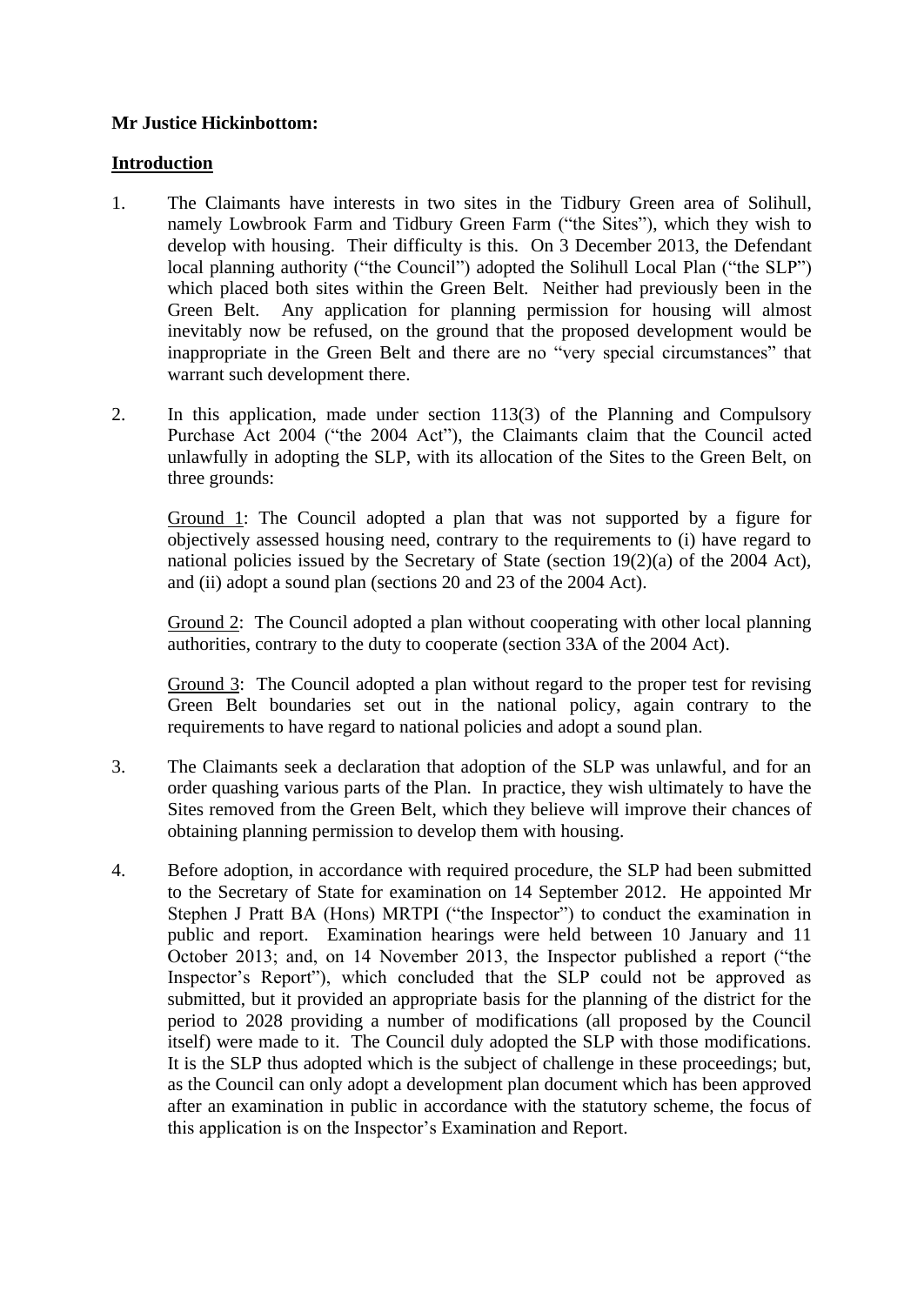- 5. With regard to the Sites, the current position with regard to planning applications is as follows. The First Claimant lodged an application for outline planning permission for the Lowbrook Farm site on 18 October 2012, before the Inspector had reported and before the site had been allocated to the Green Belt. The proposed development was for 200 dwellings and associated works. That application was refused by the Council on 31 January 2013. The First Claimant has appealed, and an inspector's inquiry is on-going. The inquiry was concluded in September 2013, and the report is due. On 11 October 2013, the Second Claimant applied for outline planning permission for the Tidbury Green Farm site, for 190 dwellings and associated works. The Council refused that application on 30 January 2014, after the allocation of the site to the Green Belt and on the ground that the proposal was for inappropriate development in the Green Belt. The Second Claimant intends to appeal. For obvious reasons, the outcome of this application is highly significant for both appeals; and, of course, the Council continues to determine planning applications on the basis of the SLP now under challenge. This application has consequently been expedited since its issue on 23 December 2013.
- 6. At the hearing before me, Christopher Lockhart-Mummery QC and Zack Simons appeared for the Claimants, and Ian Dove QC and Nadia Sharif for the Council. At the outset, I thank them all for their invaluable contributions.

# **The Sites**

- 7. Solihull lies to the south-east of Birmingham. In the north of the borough, there is a built-up area comprising Castle Bromwich, Chelmsley Wood, Birmingham Airport and the NEC. In the west, there is another, including Elmdon and Shirley. However, most of the district – about two-thirds – is Green Belt land. That includes the Meriden Gap, an important Green Belt separating the conurbations of Birmingham and Coventry.
- 8. Tidbury Green is in the south-west of the borough. As a settlement, it is Green Belt "washed". Tidbury Green Farm is immediately to the east of the settlement. To the west of Tidbury Green, there is greenfield land running to the boundary with Bromsgrove District, and then a railway line. Lowbrook Farm is situated between the settlement of Tidbury Green and that district boundary line.
- 9. On the other side of that line, there is the settlement of Grimes Hill. Between Grimes Hill and the boundary, on the Bromsgrove side, there are two sites that feature in this application, known as land at Selsdon Close (to the west of the railway line) and land at Norton Lane (to the east of that line).

# **The Statutory Framework**

10. The 2004 Act introduced a scheme of strategic planning with two tiers: regional and local. Part 1 of the Act established "regional planning bodies" that were each required to draw up a "regional spatial strategy" (renamed simply "regional strategies" by the Local Democracy, Economic and Construction Act 2009) which, in replacement of earlier regional planning guidance, set out the Secretary of State's policies in relation to the development and use of land within the region. At a local level, section 15 of the 2004 Act required each local planning authority to prepare and maintain a "local development scheme" which set out the authority's policies in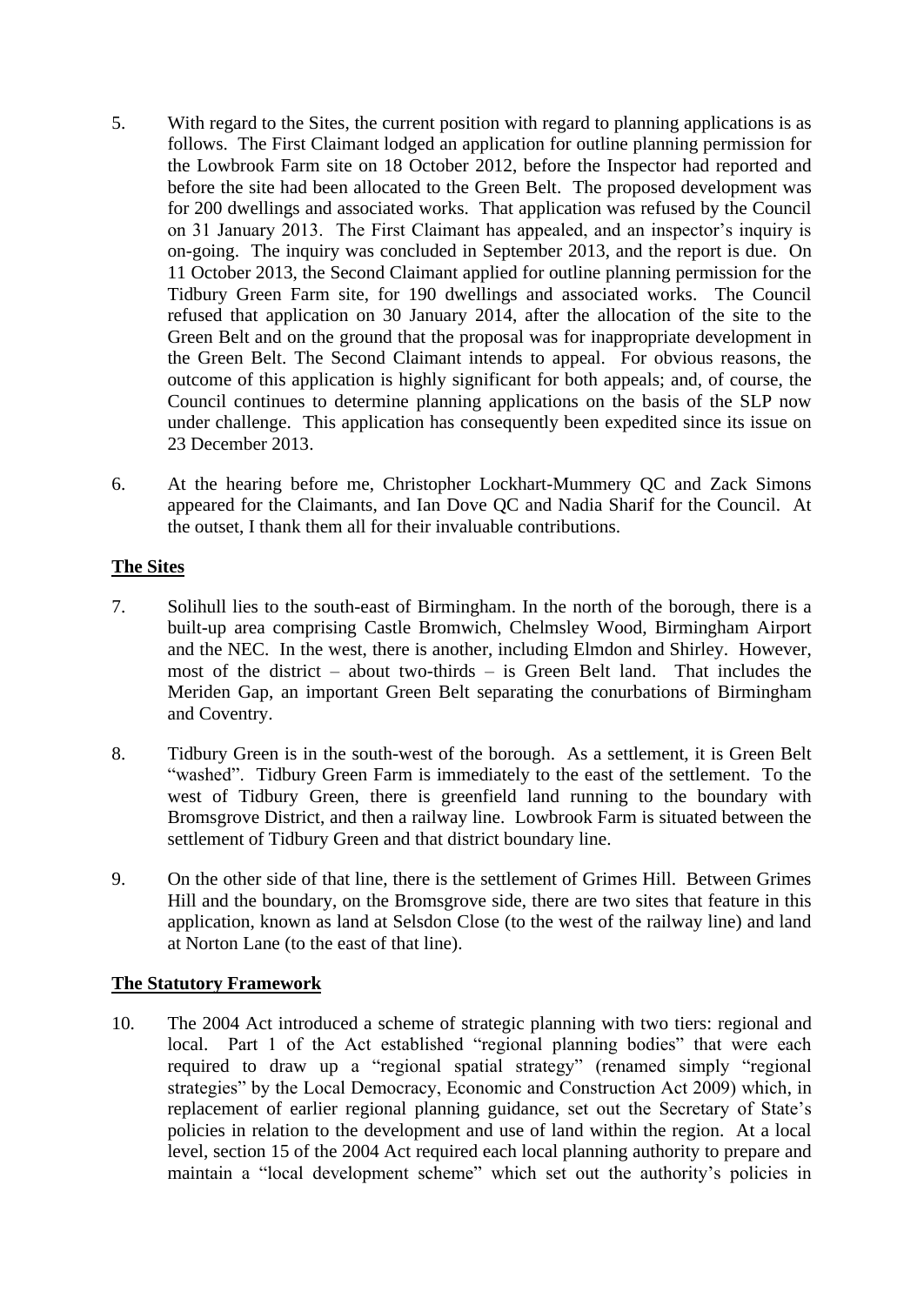relation to the development and use of land within its area, and which had to specify (amongst other things) documents which were to be "development plan documents". Local plans were effectively required to comply with the relevant regional strategy, because the local development scheme had to be submitted to both the relevant regional planning body and the Secretary of State – and the latter had wide powers to direct amendments. The "development plan" for an area comprised the "development plan documents" and relevant regional strategy for that area.

- 11. Under those provisions, strategic decisions as to future housing supply thus ultimately lay with central and regional government, and, after appropriate liaison, housing targets were effectively imposed upon local planning authorities from above.
- 12. Solihull fell within the West Midlands region, and, from 2004, the relevant regional document was the West Midlands Regional Spatial Strategy ("the WM RSS"). At the time of its adoption, it was proposed to undertake further work on the regional strategy, which was divided into three phases. Phase 1 concerned the strategy for the Black County area, and the WM RSS with Phase 1 Revisions was adopted in January 2008. Phase 2 included housing. A review of the WM RSS including housing strategy was undertaken from 2007, including an examination in public in 2009.
- 13. However, the WM RSS with Phase 2 Revisions was never adopted. In a statement to Parliament on 6 July 2010, the Coalition Government announced an intention to revoke regional strategies, and return decisions relating to strategic housing supply to local planning authorities. This was a substantial change of direction, at national level. Section 109(3) of the Localism Act 2011 authorised the Secretary of State to revoke regional strategies; and, before any Phase 2 Revisions were adopted, the WM RSS was duly revoked on 20 May 2013, leaving housing supply strategy in the hands of local authorities, such as the Council, to be dealt with in their respective development plans.
- 14. That does not, of course, mean that a local authority now has a free hand. It is constrained by various national policies and procedural requirements, as follows.
- 15. Section 19(2) of the 2004 Act provides that, in preparing a development plan document, an authority must have regard to "national policies and advice contained in guidance issued by the Secretary of State", i.e. now the National Planning Policy Framework ("the NPPF") to which I return below (see paragraphs 23 and following). Sustainability of development is the NPPF's core concept, and, by section 19(5) the local authority is required to carry out an appraisal of the sustainability of the proposals in each development plan document and prepare a report on the findings of the appraisal.
- 16. Furthermore, section 20 of the Act provides for independent examination of development plans by an inspector appointed by the Secretary of State, in the following terms:

"(1) The local planning authority must submit every development plan document to the Secretary of State for independent examination.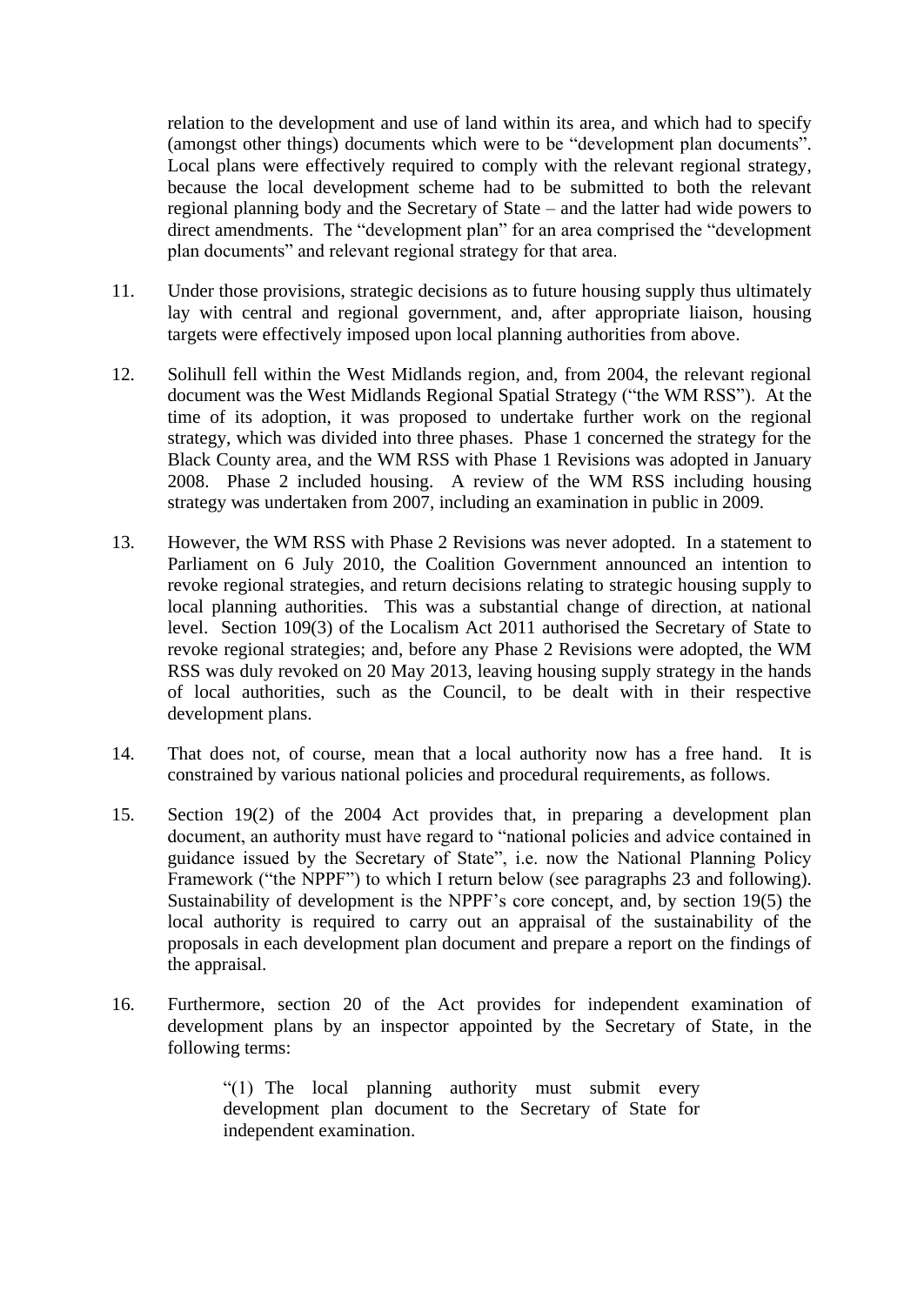(2) But the authority must not submit such a document unless—

(a) they have complied with any relevant requirements contained in regulations under this Part, and

(b) they think the document is ready for independent examination.

 $(3)$  ...

(4) The examination must be carried out by a person appointed by the Secretary of State.

(5) The purpose of an independent examination is to determine in respect of the development plan document—

(a) whether it satisfies the requirements of sections 19 and 24(1), regulations under section 17(7) and any regulations under section 36 relating to the preparation of development plan documents;

(b) whether it is sound; and

(c) whether the local planning authority complied with any duty imposed on the authority by section 33A in relation to its preparation.

(6) Any person who makes representations seeking to change a development plan document must (if he so requests) be given the opportunity to appear before and be heard by the person carrying out the examination.

(7) Where the person appointed to carry out the examination—

(a) has carried it out, and

(b) considers that, in all the circumstances, it would be reasonable to conclude—

(i) that the document satisfies the requirements mentioned in subsection (5)(a) and is sound, and

(ii) that the local planning authority complied with any duty imposed on the authority by section 33A in relation to the document's preparation,

the person must recommend that the document is adopted and give reasons for the recommendation.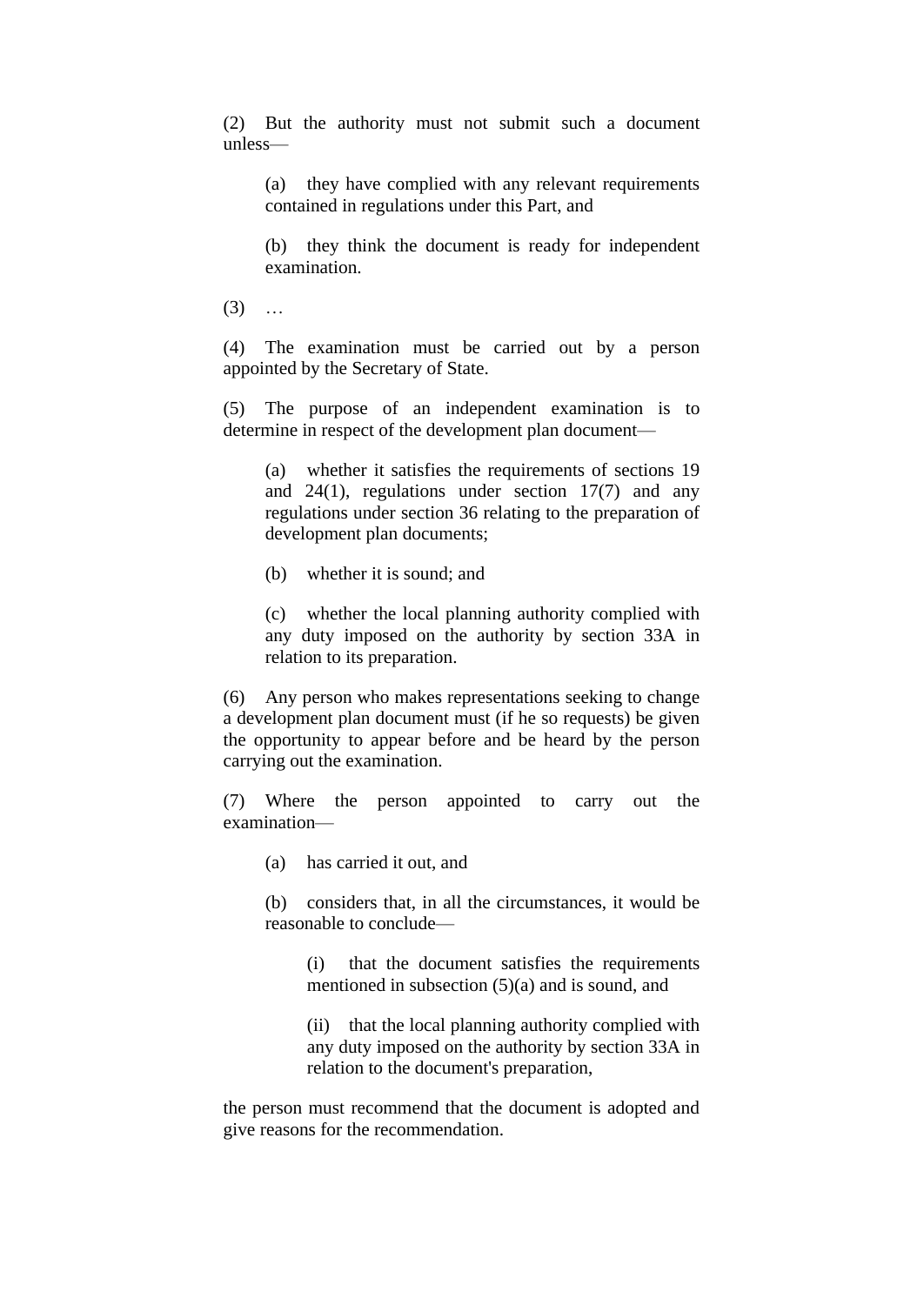(7A) Where the person appointed to carry out the examination—

- (a) has carried it out, and
- (b) is not required by subsection (7) to recommend that the document is adopted,

the person must recommend non-adoption of the document and give reasons for the recommendation.

(7B) Subsection (7C) applies where the person appointed to carry out the examination—

(a) does not consider that, in all the circumstances, it would be reasonable to conclude that the document satisfies the requirements mentioned in subsection (5)(a) and is sound, but

(b) does consider that, in all the circumstances, it would be reasonable to conclude that the local planning authority complied with any duty imposed on the authority by section 33A in relation to the document's preparation.

(7C) If asked to do so by the local planning authority, the person appointed to carry out the examination must recommend modifications of the document that would make it one that—

(a) satisfies the requirements mentioned in subsection  $(5)(a)$ , and

(b) is sound …".

- 17. Although, unlike section 20(7) and (7A), section 20(7C) does not expressly refer to an obligation to give reasons, where the recommendation is for modifications to be made, an inspector is nevertheless required to give reasons (University of Bristol v North Somerset Council [2013] EWHC 231 (Admin) at [72]-[73]).
- 18. Section 33A (to which reference is made in section 20(7)(b)(ii) and (7B)(b)) imposes upon a local planning authority a duty to cooperate, in the following terms:

"(1) Each person who is—

(a) a local planning authority,

(b) a county council in England that is not a local planning authority, or

(c) a body, or other person, that is prescribed or of a prescribed description,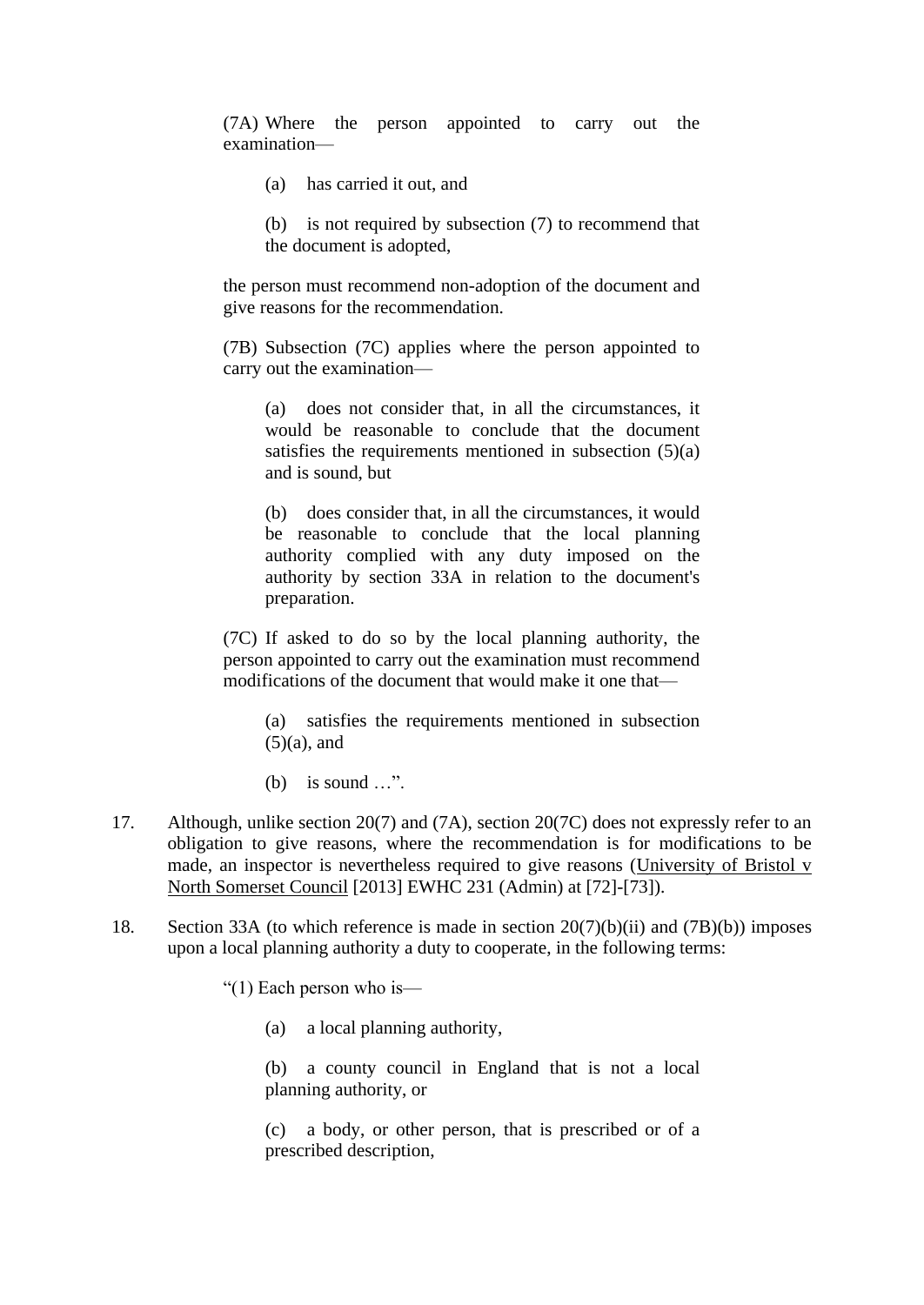must co-operate with every other person who is within paragraph (a), (b) or  $(c)$ ... in maximising the effectiveness with which activities within subsection (3) are undertaken.

(2) In particular, the duty imposed on a person by subsection (1) requires the person—

(a) to engage constructively, actively and on an ongoing basis in any process by means of which activities within subsection (3) are undertaken...

…

(3) The activities within this subsection are—

(a) the preparation of development plan documents

…

(d) activities that can reasonably be considered to prepare the way for activities within any of paragraphs (a) to (c) that are, or could be, contemplated, and

(e) activities that support activities within any of paragraphs (a) to (c),

so far as relating to a strategic matter.

(4) For the purposes of subsection (3), each of the following is a "strategic matter"—

(a) sustainable development or use of land that has or would have a significant impact on at least two planning areas, including (in particular) sustainable development or use of land for or in connection with infrastructure that is strategic and has or would have a significant impact on at least two planning areas…

- (5) In subsection (4)… "planning area" means—
	- (a) the area of—

(i) a district council (including a metropolitan district council)…

(6) The engagement required of a person by subsection  $(2)(a)$ includes, in particular—

(a) considering whether to consult on and prepare, and enter into and publish, agreements on joint approaches to the undertaking of activities within subsection (3), and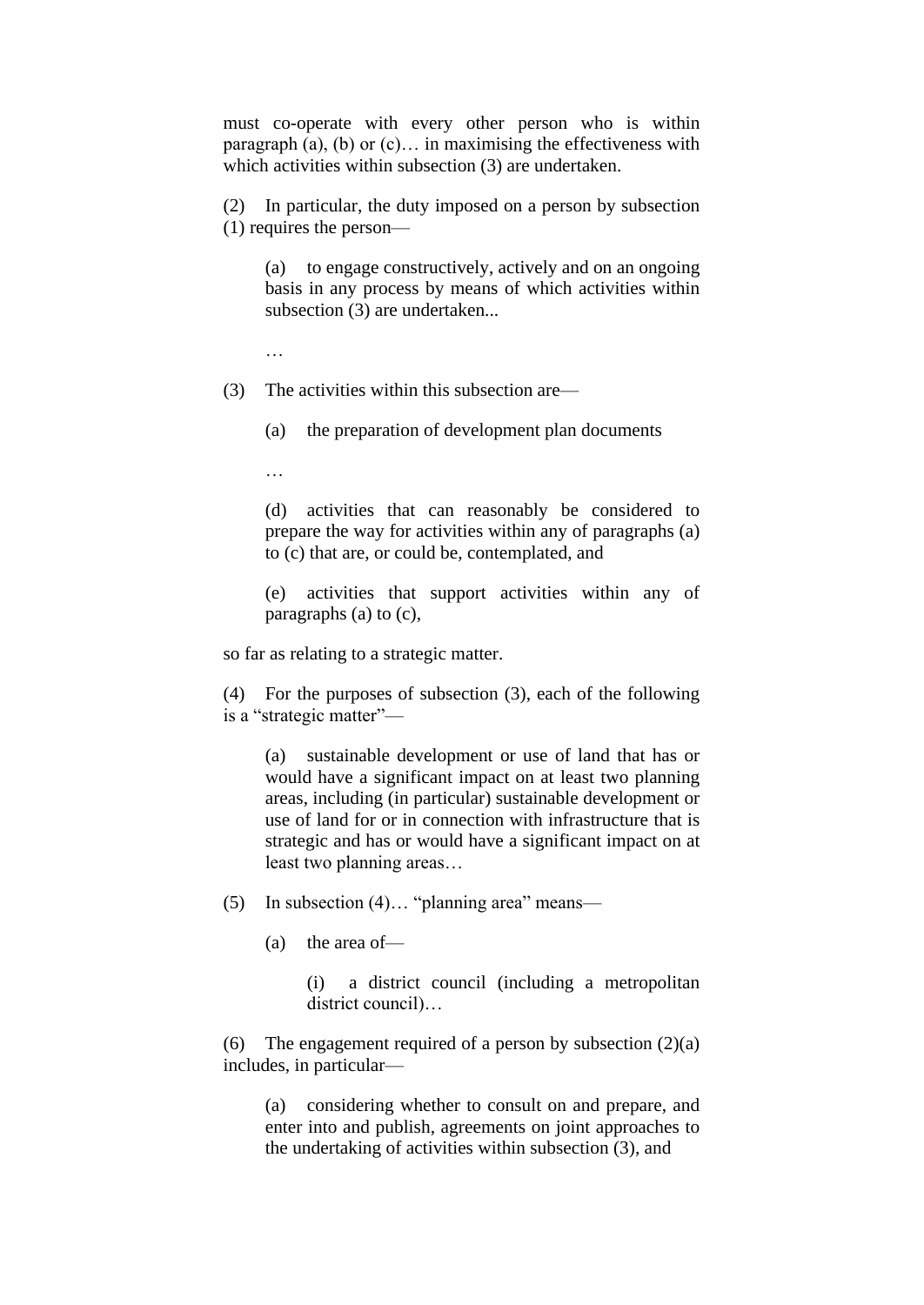(b) if the person is a local planning authority, considering whether to agree under section 28 to prepare joint local development documents.

(7) A person subject to the duty under subsection (1) must have regard to any guidance given by the Secretary of State about how the duty is to be complied with.

…".

19. Once the section 20 examination is complete, section 23 of the 2004 Act provides, so far as relevant to this application:

> "(2) If the person appointed to carry out the independent examination of a development plan document recommends that it is adopted, the authority may adopt the document—

(a) as it is, or

(b) with modifications that (taken together) do not materially affect the policies set out in it.

(2A) Subsection (3) applies if the person appointed to carry out the independent examination of a development plan document—

(a) recommends non-adoption, and

(b) under section 20(7C) recommends modifications ("the main modifications").

- (3) The authority may adopt the document—
	- (a) with the main modifications, or

(b) with the main modifications and additional modifications if the additional modifications (taken together) do not materially affect the policies that would be set out in the document if it was adopted with the main modifications but no other modifications.

(4) The authority must not adopt a development plan document unless they do so in accordance with subsection (2) or (3).

(5) A document is adopted for the purposes of this section if it is adopted by resolution of the authority."

20. In summary, these provisions mean that each development plan document is subject to an examination in public by an independent inspector appointed by the Secretary of State, who determines (i) whether the plan complies with various procedural requirements, (ii) whether the plan is "sound" (a concept to which I shall return: see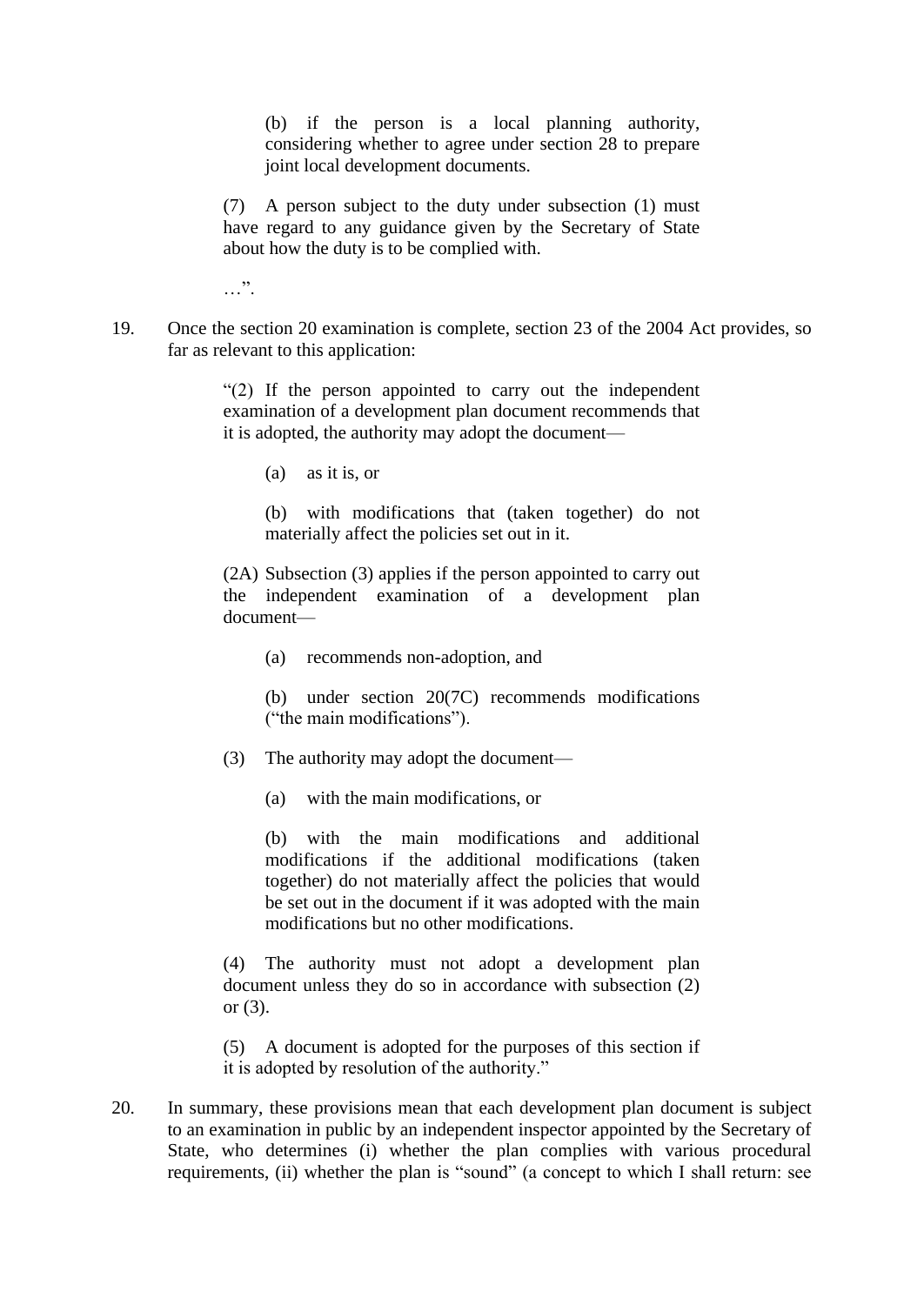paragraphs 33 and following below), and (iii) whether it is reasonable to conclude that the local planning authority has complied with any duty to cooperate. Having done so, there are three courses open to the inspector:

- i) If he is satisfied that the plan meets the procedural and "soundness" requirements, he must recommend adoption of the plan and the authority may adopt the plan.
- ii) If he is not satisfied as to these two matters, and is not satisfied that the authority has complied with its duty to cooperate, he must recommend nonadoption and the authority must not adopt the plan.
- iii) If he is not satisfied as to these two matters, but is satisfied that the authority has complied with its duty to cooperate, he must recommend non-adoption; but, on the authority's request, he must also recommend modifications to the plan that would make it satisfy those two requirements. The authority may then adopt the plan with those modifications.
- 21. Where a development plan is adopted or revised, section 113 of the 2004 Act makes provision for it to be challenged in this court, on the basis of conventional public law principles (Blyth Valley Borough Coucnil v Persimmon Homes (North East) Limited [2008] EWCA Civ 861 at [8] per Keene LJ).
- 22. So far as relevant to this application, section 113 provides:

"(3) A person aggrieved by a relevant document may make an application to the High Court on the ground that—

(a) the document is not within the appropriate power;

(b) a procedural requirement has not been complied with.

- …
- (6) Subsection (7) applies if the High Court is satisfied–

(a) that a relevant document is to any extent outside the appropriate power;

(b) that the interests of the applicant have been substantially prejudiced by a failure to comply with a procedural requirement.

- (7) The High Court may—
	- (a) quash the relevant document;

(b) remit the relevant document to a person or body with a function relating to its preparation, publication, adoption or approval.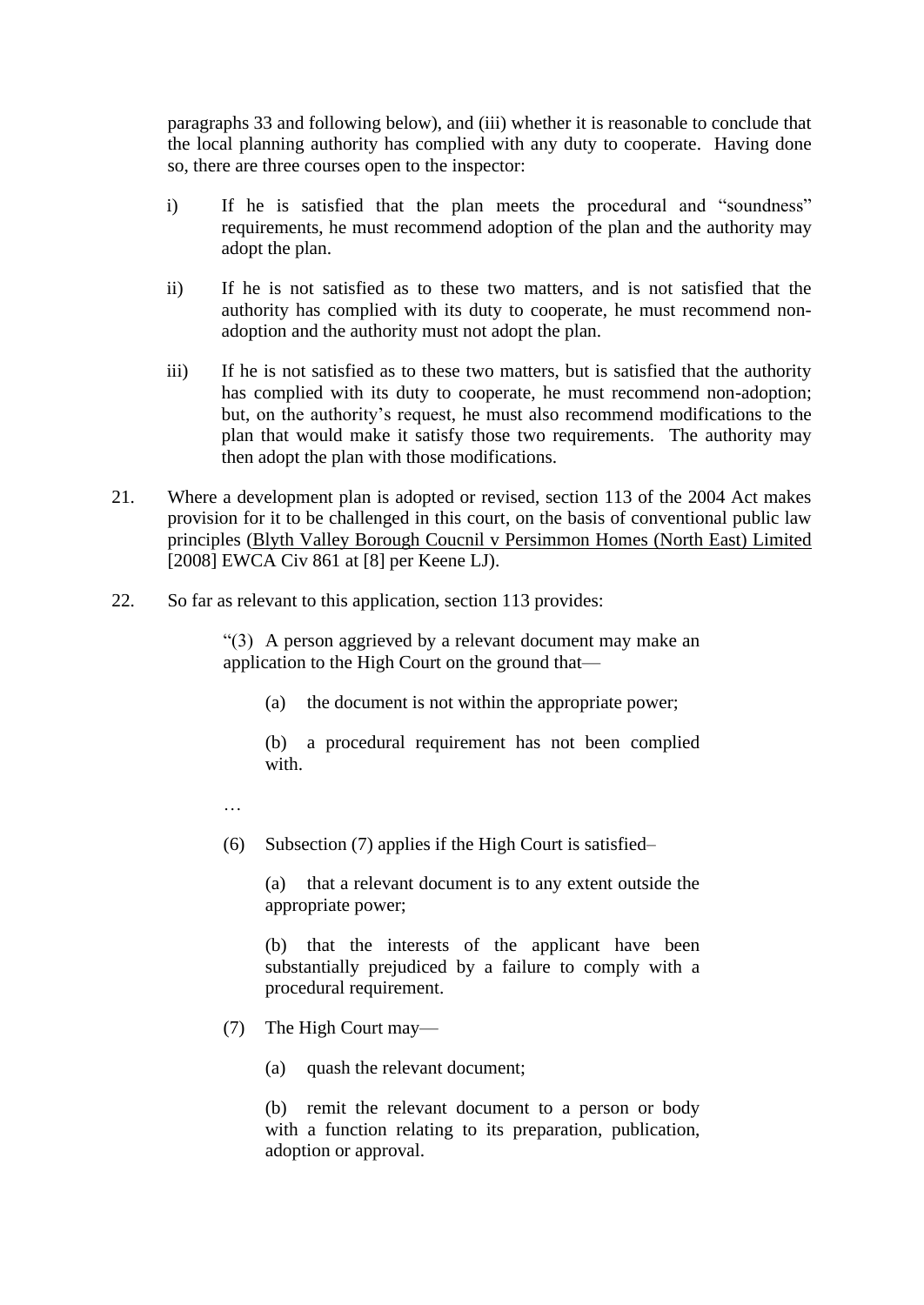(7A) If the High Court remits the relevant document under subsection (7)(b) it may give directions as to the action to be taken in relation to the document.

(7B) Directions under subsection (7A) may in particular—

(a) require the relevant document to be treated (generally or for specified purposes) as not having been approved or adopted;

(b) require specified steps in the process that has resulted in the approval or adoption of the relevant document to be treated (generally or for specified purposes) as having been taken or as not having been taken;

(c) require action to be taken by a person or body with a function relating to the preparation, publication, adoption or approval of the document (whether or not the person or body to which the document is remitted);

(d) require action to be taken by one person or body to depend on what action has been taken by another person or body.

(7C) The High Court's powers under subsections (7) and (7A) are exercisable in relation to the relevant document—

(a) wholly or in part;

(b) generally or as it affects the property of the applicant.

…

(10) A procedural requirement is a requirement under the appropriate power or contained in regulations or an order made under that power which relates to the adoption, publication or approval of a relevant document…".

#### **The Relevant National Policies**

- 23. Section 19(2) of the 2004 Act requires a local authority to have regard to national policy and guidance when preparing development plan documents (see paragraph 15 above). It is now well-settled that those involved in plan-making and decision-taking in a planning context must interpret relevant policy documents properly, the true interpretation of such documents being a matter of law for the court (see, e.g., Tesco Stores Ltd v Dundee City Council [2012] UKSC 13 at [17]-[23] per Lord Reed).
- 24. It is rightly common ground that the only extant national policy guidance and advice relevant to this application is found in the NPPF, which replaced much earlier guidance in March 2012.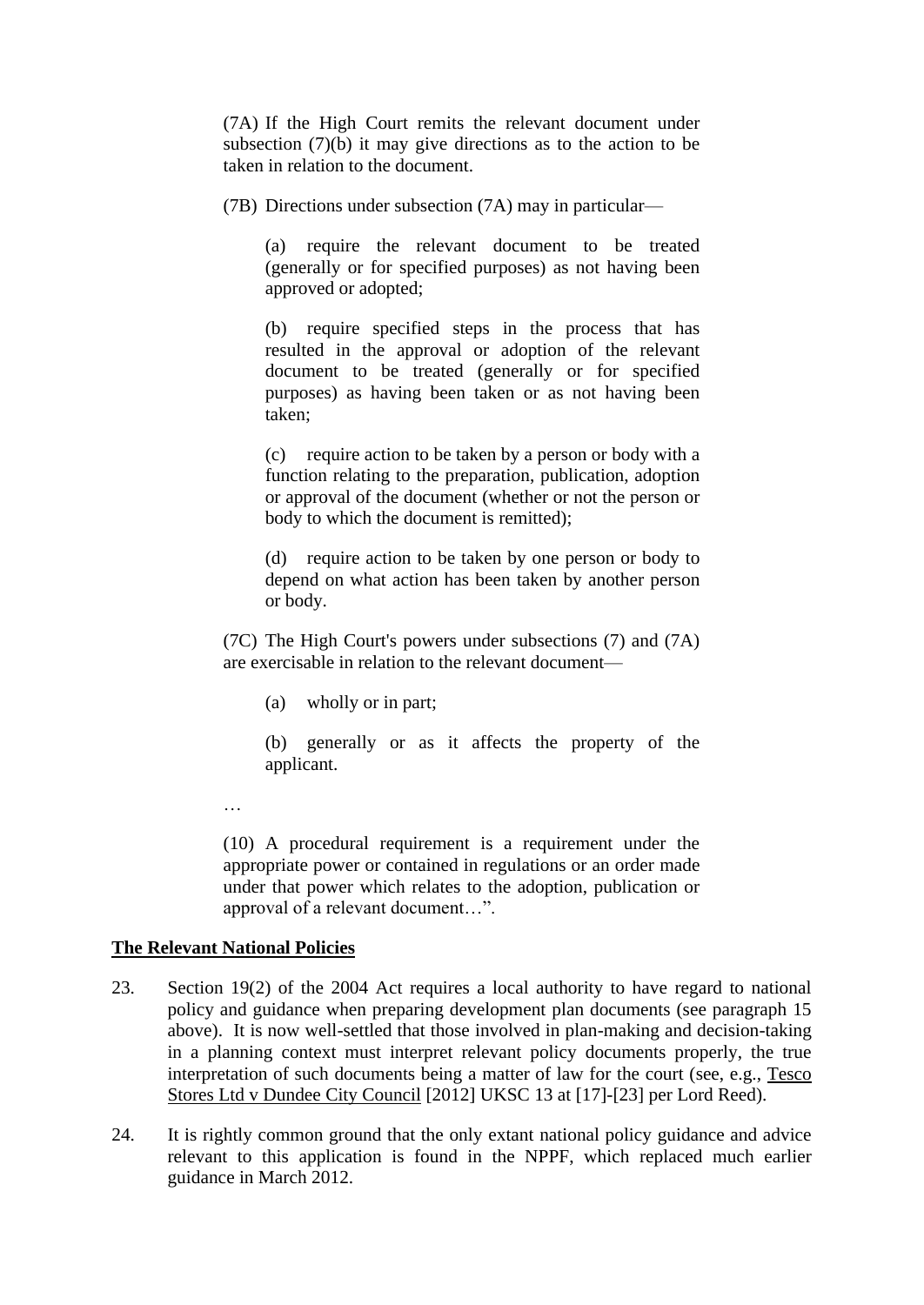25. As I have indicated (paragraph 15 above), sustainable development is at the heart of the NPPF. There is no specific definition of "sustainable development" in the NPPF, but it is to be defined in terms of development which meets the needs of the present without compromising the ability of future generations to meet their own needs. That is reflected in the very first words of the Ministerial Foreword to the NPPF, which state:

"The purpose of planning is sustainable growth.

*Sustainable* means ensuring that better lives for ourselves don't mean worse lives for future generations.

*Development* means growth. We must accommodate the new ways in which we will earn our living in a competitive world. We must house a rising population...".

It is said in paragraph 6 of the NPPF that the policies set out in paragraphs 18-219, taken as a whole, constitute the Government's view of what sustainable development means in practice for the planning system. "Sustainability" therefore inherently requires a balance to be made of the factors that favour any proposed development, and those that favour refusing it, in accordance with the relevant national and local policies. However, policy may give a factor particular weight, or may require a particular approach to be adopted towards a specific factor; and, where is does so, that weighting or approach is itself a material consideration that must be taken into account.

26. Paragraph 14 provides:

"At the heart of the [NPPF] is a **presumption in favour of sustainable development**, which should be seen as a golden thread running through both plan-making and decision-taking.

For **plan-making** this means that:

- local planning authorities should positively seek opportunities to meet the development needs of their area;
- Local Plans should meet objectively assessed needs, with sufficient flexibility to adapt to rapid change, unless:
	- any adverse impacts of doing so would significantly and demonstrably outweigh the benefits, when assessed against the policies in this Framework taken as a whole; or
	- specific policies in this Framework indicate development should be restricted…".
- 27. Part 6 of the NPPF deals with, "Delivering a wide choice of high quality homes". It replaced Planning Policy Statement 3: Housing ("PPS3") which, in 2006, itself replaced Planning Policy Guidance 3: Housing ("PPG3").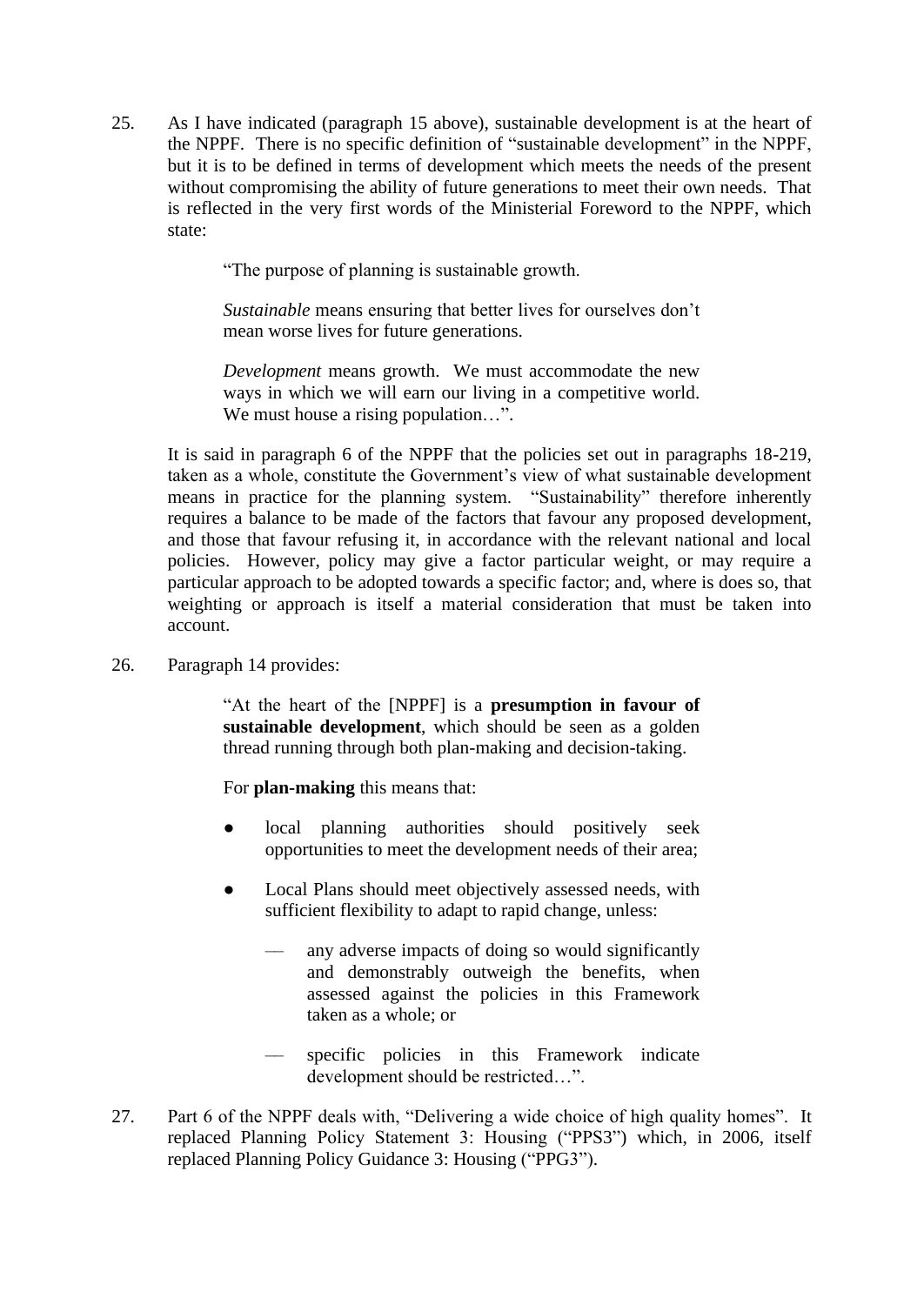28. In PPS3, under the heading, "Assessing an appropriate level of housing", the advice (written, of course, at a time when planning strategy was considered at a regional, as well as local, level) was as follows:

> "32. The level of housing provision should be determined taking a strategic, evidence-based approach that takes into account relevant local, sub-regional, regional and national policies and strategies achieved through widespread collaboration with stakeholders.

> 33. In determining the local, sub-regional and regional level of housing provision, Local Planning Authorities and Regional Planning Bodies, working together, should take into account:

- Evidence of current and future levels of need and demand for housing and affordability levels based upon:
	- Local and sub-regional evidence of need and demand, set out in Strategic Housing Market Assessments ["SHMAs"] and other relevant market information such as long term house prices.
	- Advice from the National Housing and Planning Advice Unit on the impact of the proposals for affordability in the region.
	- The Government's latest published household projections and the needs of the regional economy, having regard to economic growth forecasts.
- Local and sub-regional evidence of the availability of suitable land for housing using Strategic Housing Land Availability Assessments ["SHLAAs"] and drawing on other relevant information….
- The Government's overall ambitions for affordability across the housing market, including the need to improve affordability and increase housing supply.
- A Sustainability Appraisal of the environmental, social and economic implications, including costs, benefits and risks of development. This will include considering the most sustainable pattern of housing, including in urban and rural areas.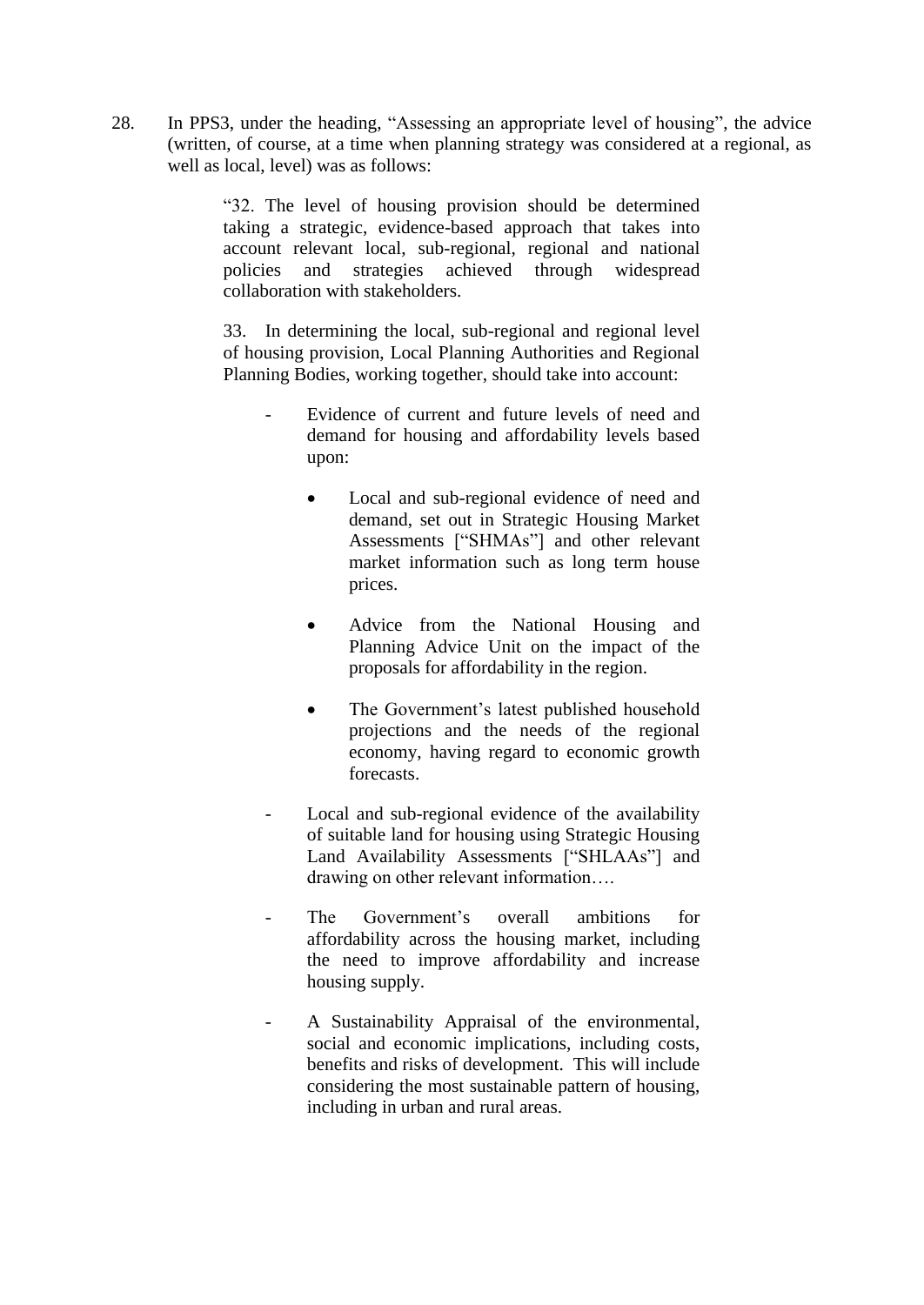An assessment of the impact of development upon existing or planned infrastructure and of any new infrastructure required.

34. Regional Spatial Strategies should set out the level of overall housing provision for the region [expressed as net additional dwellings (and gross if appropriate)], broadly illustrated in a housing delivery trajectory, for a sufficient period to enable Local Planning Authorities to plan for housing over a period of at least 15 years. This should be distributed amongst constituent housing market and Local Planning Authority areas.

35. Regional Spatial Strategies should also set out the approach to coordinating housing provisions across the region…."

- 29. Therefore, under PPS3, in a classic planning exercise of balancing all material factors, the regional authority had to arrive at a housing provision figure for each area, taking into account evidence of need and demand (including household projections, SHMAs, SHLAAs and other relevant market information) and policy matters such as the most sustainable pattern of housing.
- 30. Paragraph 47 of the NPPF the opening paragraph of Part 6 now provides:

"To boost significantly the supply of housing, local planning authorities should:

- use their evidence base to ensure that their Local Plan meets the full, objectively assessed needs for market and affordable housing in the housing market area, as far as is consistent with the policies set out in this Framework, including identifying key sites which are critical to the delivery of the housing strategy over the plan period;
- identify and update annually a supply of specific deliverable sites sufficient to provide five years worth of housing against their housing requirements with an additional buffer of 5% (moved forward from later in the plan period) to ensure choice and competition in the market for land…".
- 31. Thus, the NPPF departed from the previous national guidance in two important ways.
	- i) In line with the Localism Act 2011, the NPPF abandoned the regional, top down, approach to housing strategy in favour of localism with a duty to cooperate with neighbouring authorities. The burden of developing housing strategy now falls on local planning authorities.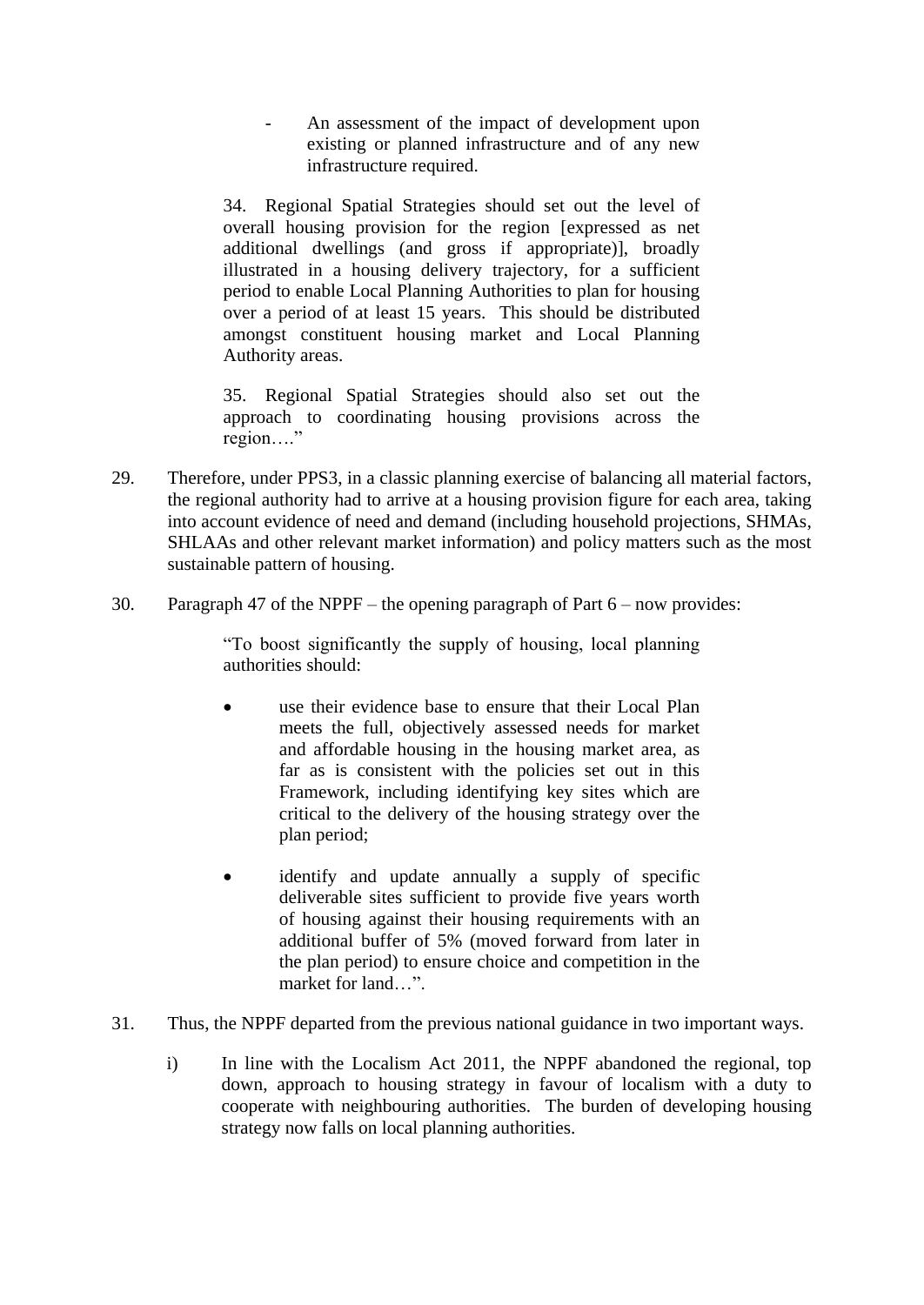- ii) Whilst clearly subject to a requirement that both plan-making and decisiontaking must be consistent with other NPPF policies – including those designed to protect the environment – the NPPF put considerable new emphasis on the policy imperative of increasing the supply of housing. As reflected in the first words of the Ministerial Foreword quoted above (paragraph 25), in relation to dwellings, there was a policy objective to achieve a significant increase in supply. Therefore, the NPPF imposed the policy goal on a local authority of meeting its full, objectively assessed needs for market and affordable housing, unless and only to the extent that other policies were inconsistent with that goal. Thus, paragraph 47 makes full objectively assessed housing needs, not just a material consideration, but a consideration of particular standing.
- 32. "Plan-making" is specifically dealt with in the NPPF in paragraphs 150 and following. Under the heading, "Using a proportionate evidence base", and subheading "Housing", paragraph 159 states:

"Local planning authorities should have a clear understanding of housing needs in their area. They should:

- prepare a [SMHA] to assess their full housing needs, working with neighbouring authorities where housing market areas cross administrative boundaries. The [SMHA] should identify the scale and mix of housing and the range of tenures that the local population is likely to need over the plan period which:
	- meets household and population projections, taking account of migration and demographic change;
	- addresses the need for all types of housing, including affordable housing and the needs of different groups in the community (such as, but not limited to) families with children, older people, people with disabilities, service families (and people wishing to build their own homes); and
	- caters for housing demand and the scale of housing supply necessary to meet this demand..."
- prepare a [SHLAA] to establish realistic assumptions about the availability, suitability and the likely economic viability of land to meet the identified need for housing over the plan period."

Therefore, the NPPF supposes that full, objective assessment of housing needs referred to in paragraph 14 will be informed by a SHMA.

33. Paragraph 182 of the NPPF gives advice as to what is meant, in section 20 of the 2004 Act, by a local plan being "sound":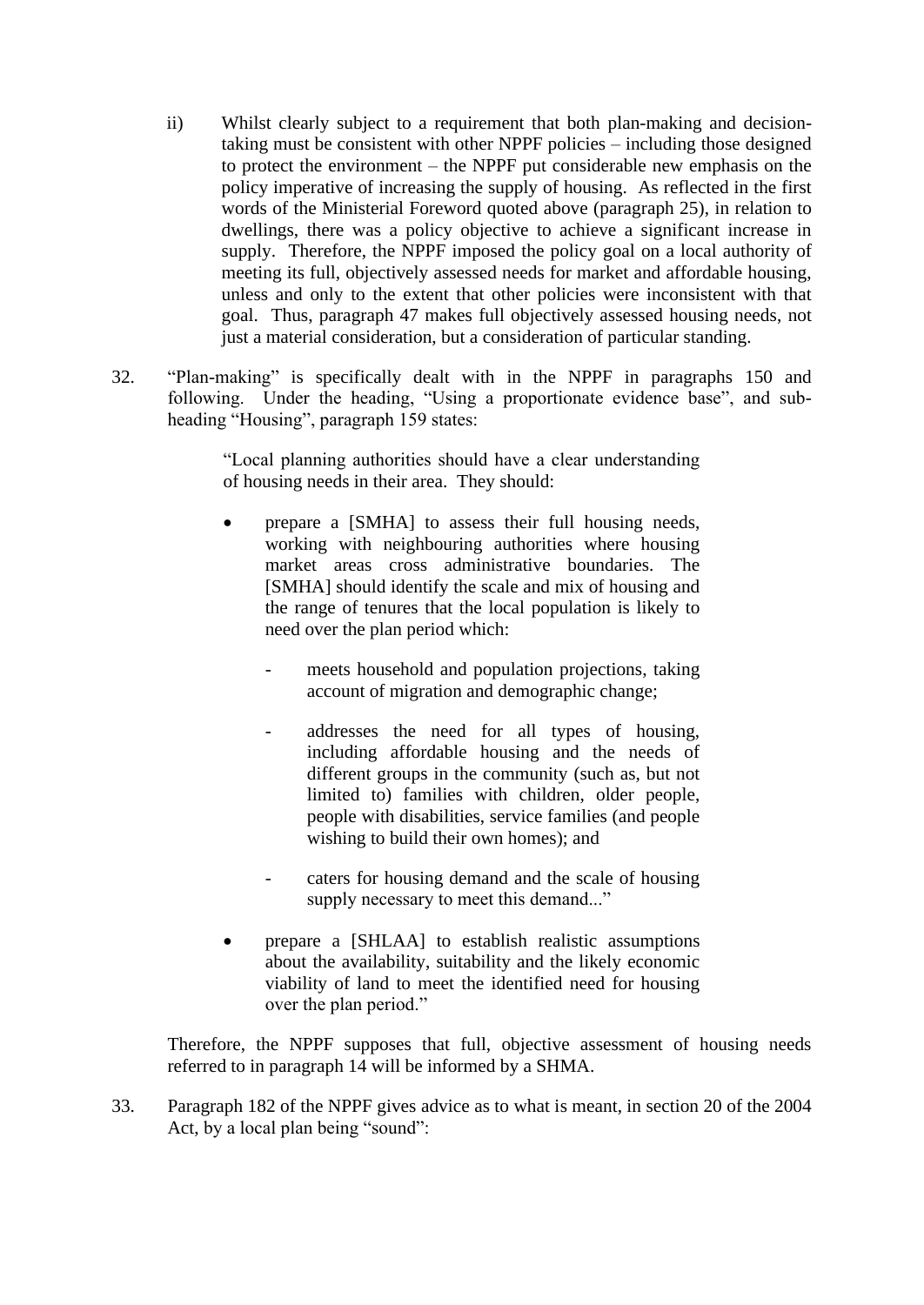"The Local Plan will be examined by an independent inspector whose role is to assess whether the plan has been prepared in accordance with the Duty to Cooperate, legal and procedural requirements, and whether it is sound. A local planning authority should submit a plan for examination which it considers is "sound" – namely that it is:

- **Positively prepared** the plan should be prepared based on a strategy which seeks to meet objectively assessed development and infrastructure requirements, including unmet requirements from neighbouring authorities where it is reasonable to do so and consistent with achieving sustainable development;
- **Justified** the plan should be the most appropriate strategy, when considered against the reasonable alternatives, based on proportionate evidence;
- **Effective** the plan should be deliverable over its period and based on effective joint working on cross-boundary strategic priorities; and
- **Consistent with national policy** the plan should enable the delivery of sustainable development in accordance with the policies in the Framework."
- 34. In Barratt Developments Plc v City of Wakefield Metropolitan Borough Council [2010] EWCA Civ 897, Carnwath LJ (as he then was) considered "soundness", then found in a similar context in the pre-NPPF Planning Policy Statements. His guidance remains apposite (see Zurich Assurance Limited v Winchester City Council [2014] EWHC 758 (Admin) at [114] per Sales J). Carnwath LJ said:

"11. I would emphasise that this guidance, useful though it may be, is advisory only. Generally it appears to indicate the Department's view of what is required to make a strategy 'sound', as required by the statute. Authorities and inspectors must have regard to it, but it is not prescriptive. Ultimately it is they, not the Department, who are the judges of 'soundness'. Provided that they reach a conclusion which is not 'irrational' (meaning 'perverse'), their decision cannot be questioned in the courts. The mere fact that they may not have followed the policy guidance in every respect does not make the conclusion unlawful.

….

33. … As I have said, 'soundness' was a matter to be judged by the inspector and the Council, and raises no issue of law, unless their decision is shown to have been 'irrational', or they are shown to have ignored the relevant guidance or other considerations which were necessarily material in law."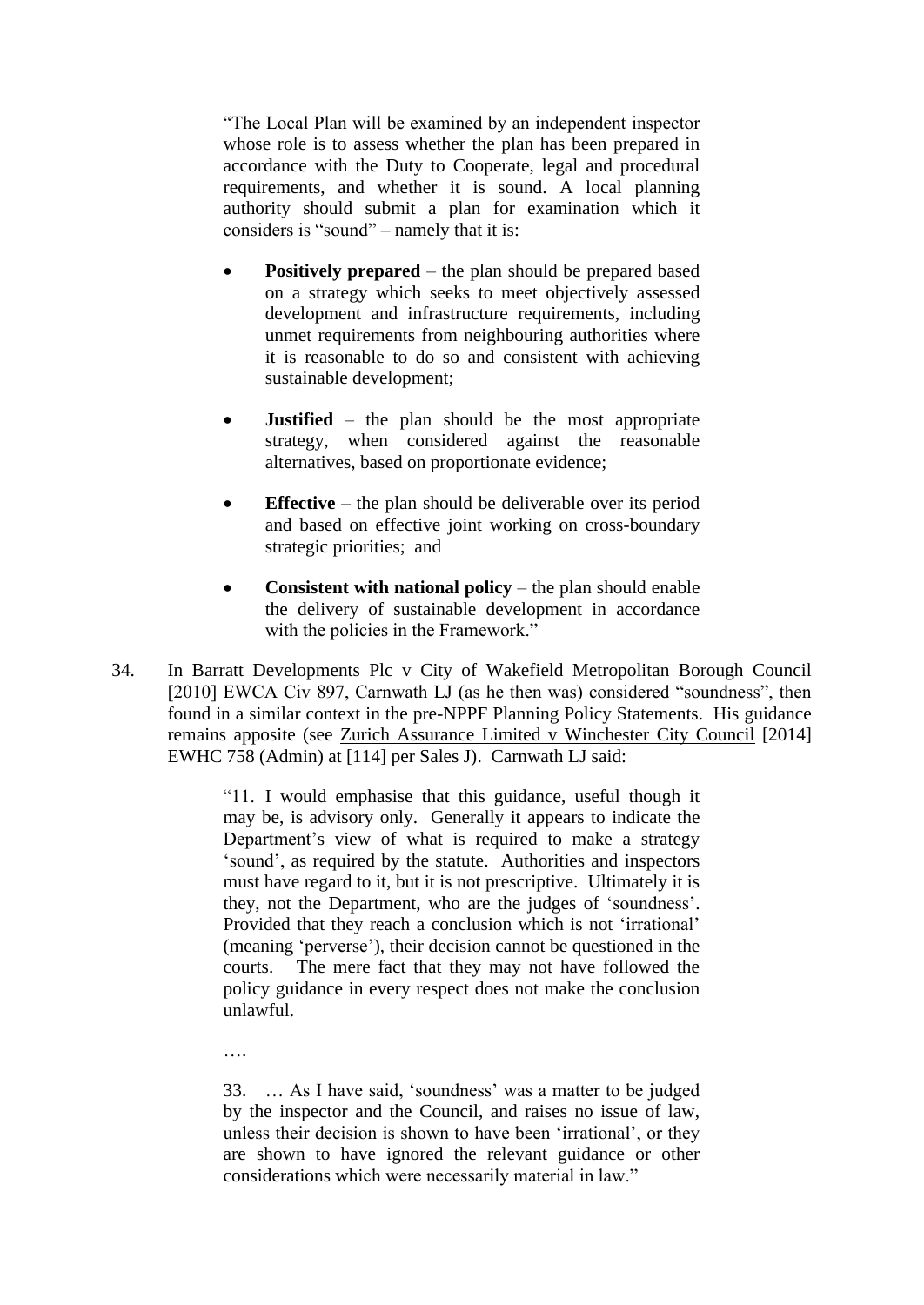In other words, whether a plan is "sound" for the purposes of Section 20(5) of the 2004 Act is a matter of planning judgment for the inspector, and is subject to challenge only on normal public law grounds. This court is not concerned with the merits, which are a matter entirely for the inspector. However, in accordance with those principles, an inspector errs in law if he fails to take relevant guidance into account, or fails to deal with a "material controversy" (see Barratt at [45]).

# **Ground 1**

#### Introduction

- 35. The SLP submitted for examination proposed a housing provision of 11,000 new dwellings in the period 2006-28, and the Inspector agreed that that was an appropriate provision.
- 36. As his first ground of challenge, Mr Lockhart-Mummery submits that that provision was not supported by any figure for objectively assessed housing need – as the NPPF required it to be – and, as such, in adopting the SLP, the Council acted ultra vires, and contrary to the statutory procedural and statutory soundness requirements.
- 37. As a preliminary point, it will be helpful to deal briefly with the different concepts and terms in play.
	- i) Household projections: These are demographic, trend-based projections indicating the likely number and type of future households if the underlying trends and demographic assumptions are realised. They provide useful longterm trajectories, in terms of growth averages throughout the projection period. However, they are not reliable as household growth estimates for particular years: they are subject to the uncertainties inherent in demographic behaviour, and sensitive to factors (such as changing economic and social circumstances) that may affect that behaviour. Those limitations on household projections are made clear in the projections published by the Department of Communities and Local Government ("DCLG") from time-to-time (notably, in the section headed "Accuracy").
	- ii) Full Objective Assessment of Need for Housing: This is the objectively assessed need for housing in an area, leaving aside policy considerations. It is therefore closely linked to the relevant household projection; but is not necessarily the same. An objective assessment of housing need may result in a different figure from that based on purely demographics if, e.g., the assessor considers that the household projection fails properly to take into account the effects of a major downturn (or upturn) in the economy that will affect future housing needs in an area. Nevertheless, where there are no such factors, objective assessment of need may be – and sometimes is – taken as being the same as the relevant household projection.
	- iii) Housing Requirement: This is the figure which reflects, not only the assessed need for housing, but also any policy considerations that might require that figure to be manipulated to determine the actual housing target for an area. For example, built development in an area might be constrained by the extent of land which is the subject of policy protection, such as Green Belt or Areas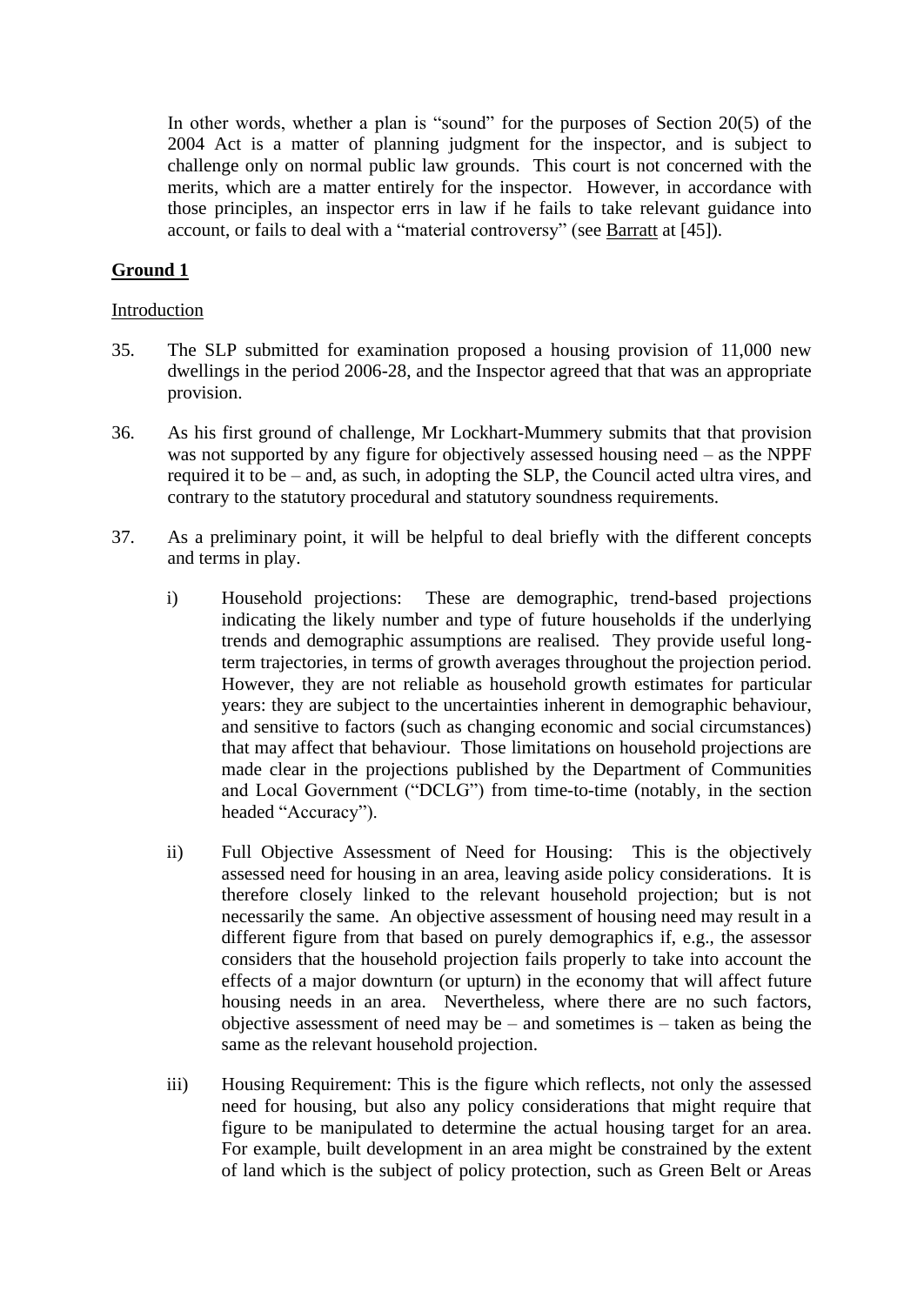of Outstanding Natural Beauty. Or it might be decided, as a matter of policy, to encourage or discourage particular migration reflected in demographic trends. Once these policy considerations have been applied to the figure for full objectively assessed need for housing in an area, the result is a "policy on" figure for housing requirement. Subject to it being determined by a proper process, the housing requirement figure will be the target against which housing supply will normally be measured.

#### Housing Provision: Background

- 38. The WM RSS, adopted in 2004, was based on a number of principles, identified to guide development plans within the region, including (in Chapter 4) the need to counter outward movement of people and jobs from the urban areas which had been facilitated by earlier strategies, but which by 2004 was regarded as unsustainable. The policy of "urban renaissance" therefore broadly sought to discourage migration from the urban areas to the rural areas. Parts of Solihull fell within a major urban area but, as I have indicated, most of the borough comprised greenfield land. Because of the policy effect on restraining population movement out of Birmingham, the net effect of the policy was to reduce the number of new dwellings in Solihull that would otherwise have been required.
- 39. The WM RSS did not specifically identify objectively assessed housing need. Policy CF2 dealt with housing beyond the major urban areas, by providing that, outside identified towns, housing development should generally be restricted to meeting local needs only, i.e. it should not accommodate migration. Policy CF3, having taken into account relevant policies (including urban renaissance), simply provided that development plans should make provision for additional dwellings at annual rates set out in Table 1. Notably, the regional figures showed a significant movement of housing to major urban areas from other (i.e. non-major) urban areas, the ratio shifting from 1:1.6 to 1:0.7 over the period. The rate for Solihull was 400 dwellings per annum ("dpa") to 2011, and 470 dpa in the ten year period 2011-21 as a contribution to a post-2011 annual regional target of 14,650 dpa.
- 40. These figures were reviewed as part of the WM RSS Phase 2 Review. By this time, in March 2009, the DCLG had published 2006-based housing projections for 2006- 26, which, on the basis of purely demographic trends, projected a growth for Solihull of 16,000 dwellings at 800 dpa. At the examination in public held as part of the review, the Council argued that Solihull should not be meeting all of its DCLG projection figure on policy grounds, notably because of the implications this would have for the quality of the environment in the borough and for the strategically important Meriden Gap. On the basis of the DCLG projection and these factors, the Council submitted that provision for new housing in the borough for that period should be restricted, on policy grounds, to 10,000. The WM RSS Phase 2 Revision Panel Draft Report in the event recommended a housing requirement figure for Solihull of 10,500 for the 20 year period 2006-26 (i.e. a net figure of 525 dpa). As I have explained, that Revision was never adopted because it was overtaken by the move towards localism.
- 41. The preparation of the SLP began in 2007, still in the era of regional planning strategy and thus on the basis that the SLP would have to be in conformity with the WM RSS (which, as I have described, was itself then the subject of the Phase 2 Review, which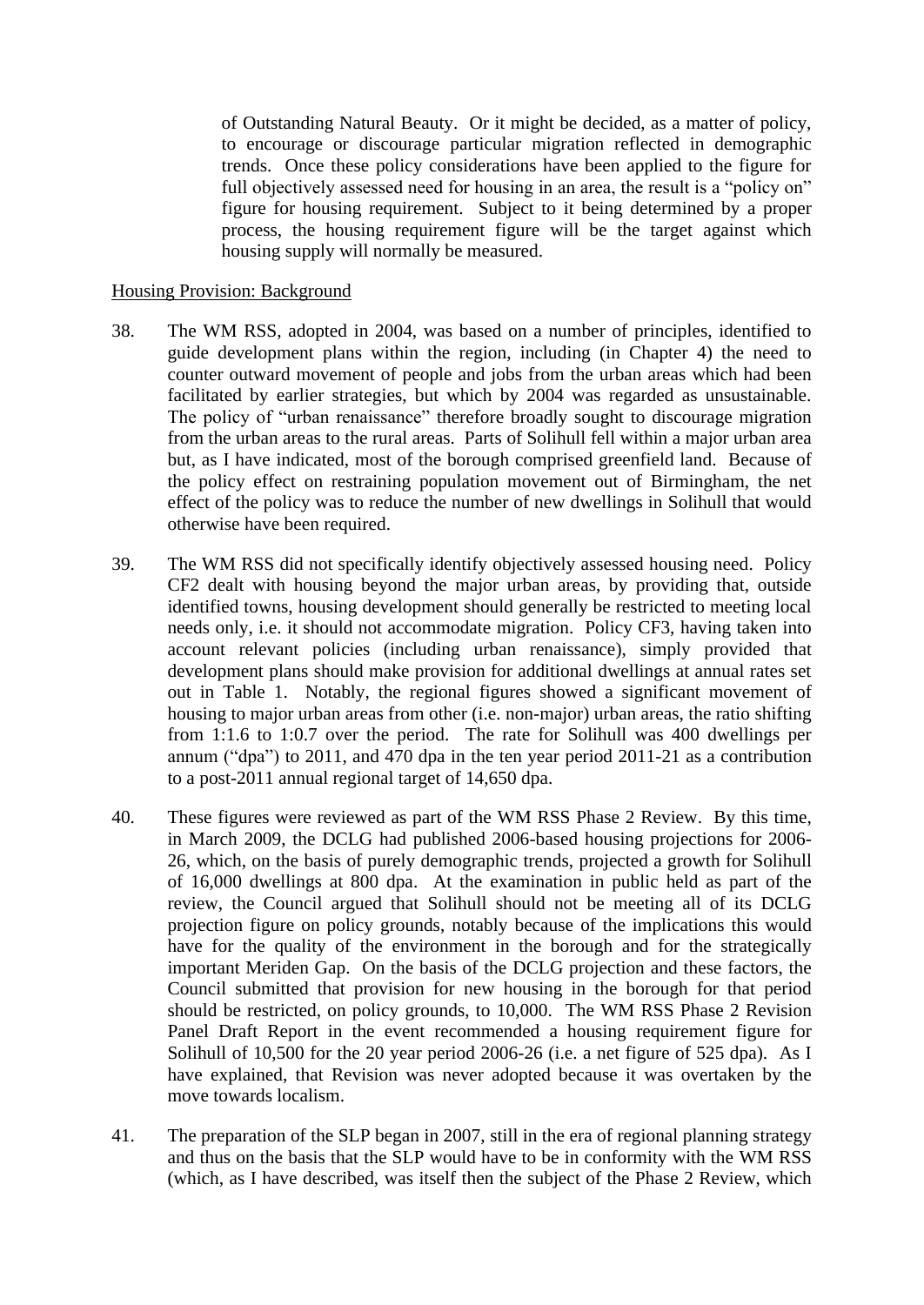particularly focused on housing). Policy 4 of the Emerging Core Strategy of the Council, published for consultation in September 2010, adopted the WM RSS Revision Panel Draft figure of 10,500 at 525 dpa.

42. By the time the SLP Pre-Submission Draft was published in January 2012 – still pre-NPPF – the DCLG had published 2008-based household projections. These showed a projected increase in dwellings for Solihull for the period 2006-2028 of 14,000 at 636 dpa, a significant reduction compared with the earlier projections on the basis of 2006 figures. The SLP Pre-Submission Draft noted that new projection (paragraph 8.1.4), but went on as follows (at paragraph 8.4.1):

> "The Council has assessed housing land supply taking a 'bottom-up' approach through detailed site assessment and the [SHLAA]. It is considered that 11,000 (net) additional homes can be delivered towards meeting projected household growth of 14,000 households (2006-2028). This is the level of housing provision that the Council considers can be provided without adverse impact on the Meriden Gap, without an unsustainable short-term urban extension south of Shirley and without risking any more generalised threat to Solihull's high quality environment. This level of growth supports the West Midlands Urban Renaissance Strategy to develop urban areas in such a way that they can increasingly meet their own economic and social needs in order to counter the unsustainable movement of people and jobs facilitated by previous strategies, including the need to direct development to those parts of the West Midlands Region needing housing."

- 43. As I understand it, the 10,500 figure from the WM RSS Revision was amended to 11,000 as a result of two factors:
	- i) a reduction to 10,000 (500 dpa) because town centre capacity had fallen due to the recession and sufficient town centre housing capacity could not be found; and
	- ii) because the SLP period was not the 20-year period 2006-26 but rather the 22 year period 2006-28 (to ensure the development plan covered at least 15 years from the date of its adoption), an extra two-years at 500 dpa (i.e. 1,000) was added.

Thus, an aggregate figure of 11,000 was proposed, at 500 dpa.

44. There were two further sources of housing data available to the Inspector by the time of his November 2013 report. First, in addition to the 2006-based and 2008-based DCLG household projection figures, in April 2013 the DCLG interim 2011-based housing projection figures were published. These covered only a ten-year period, 2011-21. The projection for Solihull was a dwelling increase of 6,326 in that period, at a rate of 633 dpa. That was not significantly different from the earlier 2008-based figure of 636 dpa.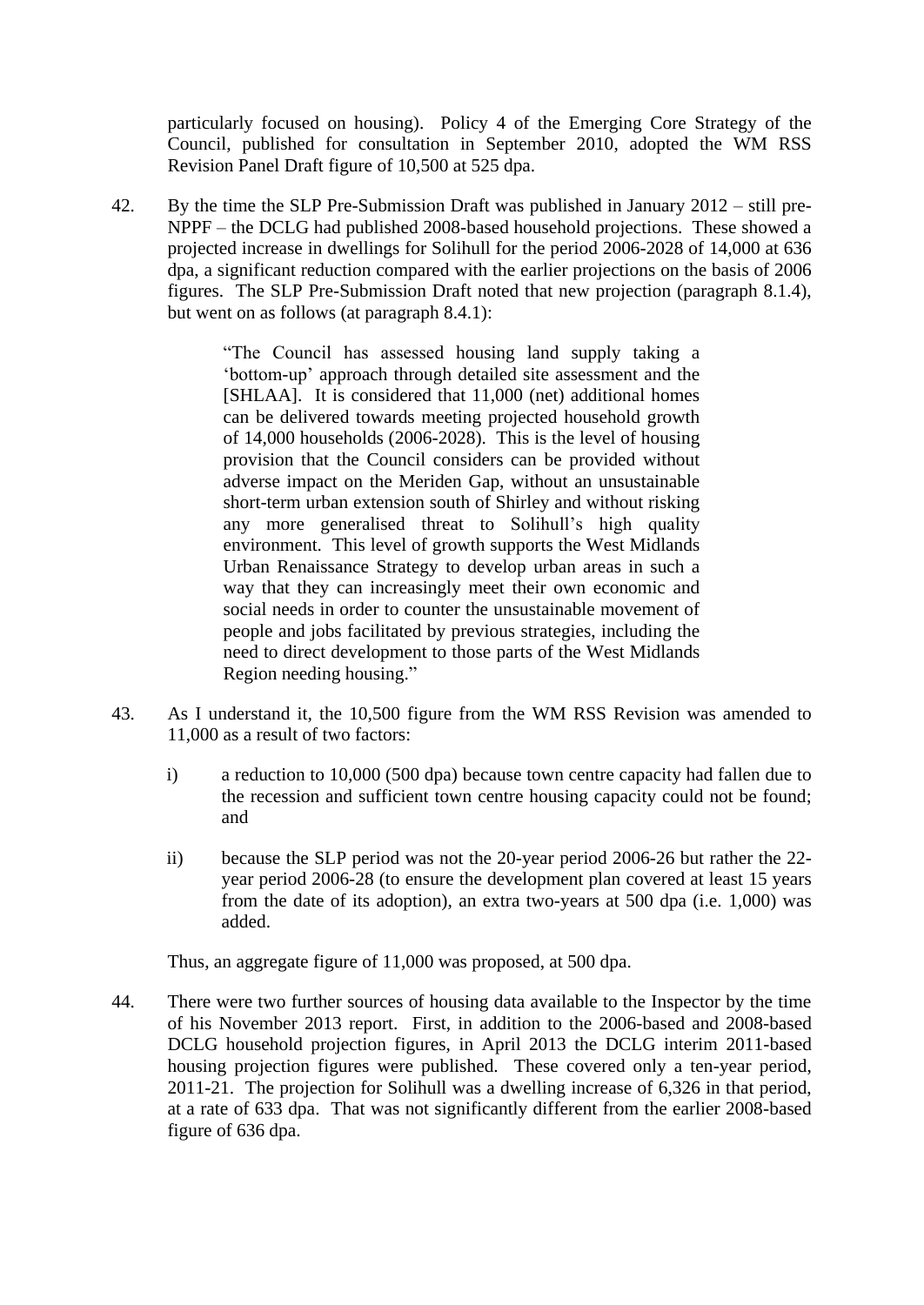45. Second, there were SHMAs. A joint SHMA covering Birmingham, Lichfield and Tamworth as well as Solihull was prepared in 2007-8. That was updated for Solihull in 2009 ("the 2009 SHMA"). The 2009 SHMA notes that the draft WM RSS Phase 2 Revision Draft called for a 10,500 increase in dwellings up to 2006 (page (iii)); and then it continues (at page 4):

> "The (draft) West Midlands Phase 2 Revision, containing housing provision targets per authority, concluded its Examination in Public stage at the end of June [2009] with the Panel report published on 28 September. This [SHMA] and the housing needs analysis it includes will therefore not have a bearing on the allocation of new build housing target numbers for the Authority. Instead, its primary function is to inform those parts of the housing policy framework which are to be determined through local policy setting, most notably the determination of housing need, the type and tenure of new build, the requirement for affordable housing to meet that need and inform decisions on the spatial aspect of new development."

The 2009 SHMA therefore provided considerable data on housing market trends and by reference to various characteristics including (in section 5) affordable housing. However, the data on future housing need were deliberately limited: on pages (iii) and (iv) there were figures for "total demand" for housing, and estimated social rented housing need and intermediate need for 2006-11. Other than the references to the WM RSS Revision figures, there do not appear to any longer-range estimates of housing needs.

# A Technical Issue

- 46. There was an issue before the Inspector as to the correct application of the DCLG projections to Solihull.
- 47. The Council said that it was appropriate to use the figures taken from the various tables in those projections, which had been rounded to the nearest thousand – which (the projection notes themselves said) had been used "to facilitate onward processing". Objectors contended that a more informed decision could be made using unrounded figures, which could be extrapolated from the tables themselves. It seems uncontentious that such extrapolation can be done, and the figures extrapolated by the objectors were not (and are not) in issue. The issue concerned the appropriate approach.
- 48. As a matter of mathematics, the difference between the two methods seems to have resulted primarily from the interim 2011-based aggregate projection figure for 2021 being 92,424 rounded to 92,000. There were also some differences in the assumptions made by the two parties, but these appear to have been relatively minor. These differences as a whole resulted in the Council calculating the projection for the borough for the period 2011-21 at 533 dpa (or, when that rate is projected through to 2028, an aggregate number of new dwellings of 11,731 which the Council rounded to 11,700), and the objectors calculating it to be 633 dpa for that period and 605 dpa for the period through to 2028 (an aggregate of 13,311 new dwellings to 2028).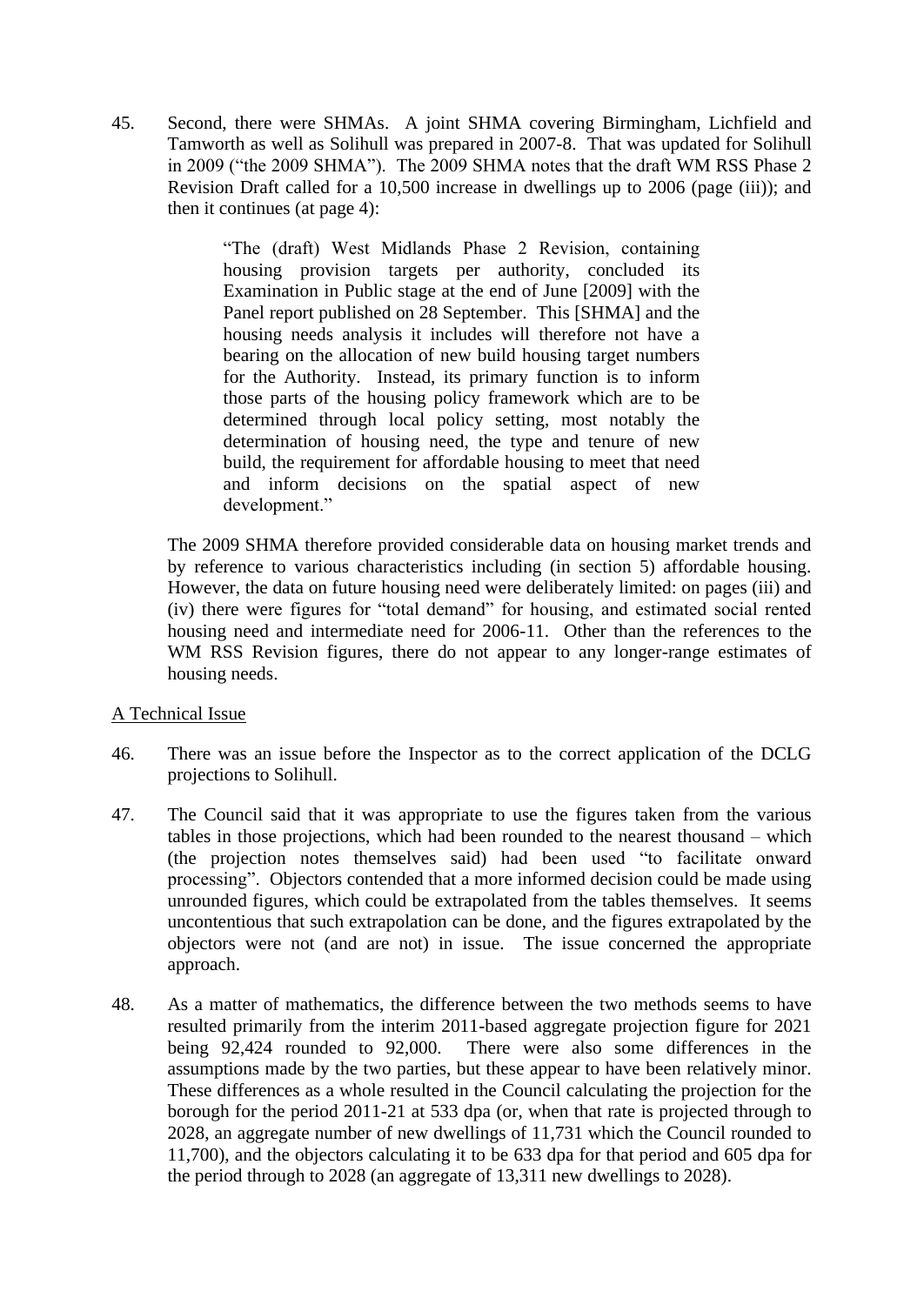49. On the basis of these figures, the Council contended before the Inspector that the 2011-based figures were similar to the figures derived from the WM RSS Phase 2 Revision Panel Draft target (525 dpa amended down to 500 dpa); whilst the objectors submitted that, far from suggesting that the rate of growth was declining to the point where it was converging with the figure of 500 dpa in the draft SLP, the 2011-based projection was consistent with the 2008-based projection of 636 dpa.

# The Abandoned Justifications

- 50. Before turning to how the Inspector dealt with the housing provision issue, it would be helpful to clear the decks. The Council's case on housing need – and its justification for the figure of  $11,000$  as the provision for housing – has not been consistent. In addition to the manner in which the Inspector dealt with the issue – which, the Council contends before me, was appropriate and lawful – the Council has sought to justify the SLP figure on at least two other bases, no longer pursued.
- 51. First, the Council sought to justify its housing provision figure of 11,000 in what it described as a "bottom up" approach, i.e. it began with available housing supply.
- 52. As I have indicated (paragraph 42 above), in the January 2012 Pre-Submission Draft (paragraph 8.1.4), there is reference to the 14,000 increase in households projected by the DCLG on the basis of the 2008 data; then, as justification for the provision of housing target, it said that, on the basis of a detailed assessment of land availability, it considered that 11,000 net additional homes could be delivered towards that projected figure. It went on to say that the Council considered that this was the level – presumably the maximum level – of housing that could be delivered without risk to the Meriden Gap, without unsustainable urban extension to the south of Shirley and "without risking any more generalised threat to Solihull's high quality environment". It was also considered that this level of growth supported the urban renaissance policy.
- 53. Insofar as that was intended to justify the housing requirement, it clearly falls very far short of the approach advocated and required by the NPPF, which involves starting with housing need and requiring justification for any requirement falling short of full and objectively assessed need. This "bottom-up" approach appears to start with the number of homes that, in the light of relevant policies, can be delivered during the period. That is the wrong way round.
- 54. That justification was removed as part of the modifications to the SLP. It is, as I have said, no longer pursued by the Council as justifying the figure.
- 55. Second, the Council contended that, in determining the full objectively assessed housing need, it was necessary to take into account inconsistency with other policies, i.e. it was a policy on assessment.
- 56. The Council's approach evolved from the first justification to which I have referred, the focus turning to the WM RSS Phase 2 Revision which, although never adopted for the reasons I have given, was examined by a panel which recommended a housing allocation to Solihull of 10,500 for the period 2006-2026 (or the amended figure of 11,000 for the plan period 2006-2028 at 500 dpa: see paragraph 43 above). The Council contended before the Inspector that, in determining the full objectively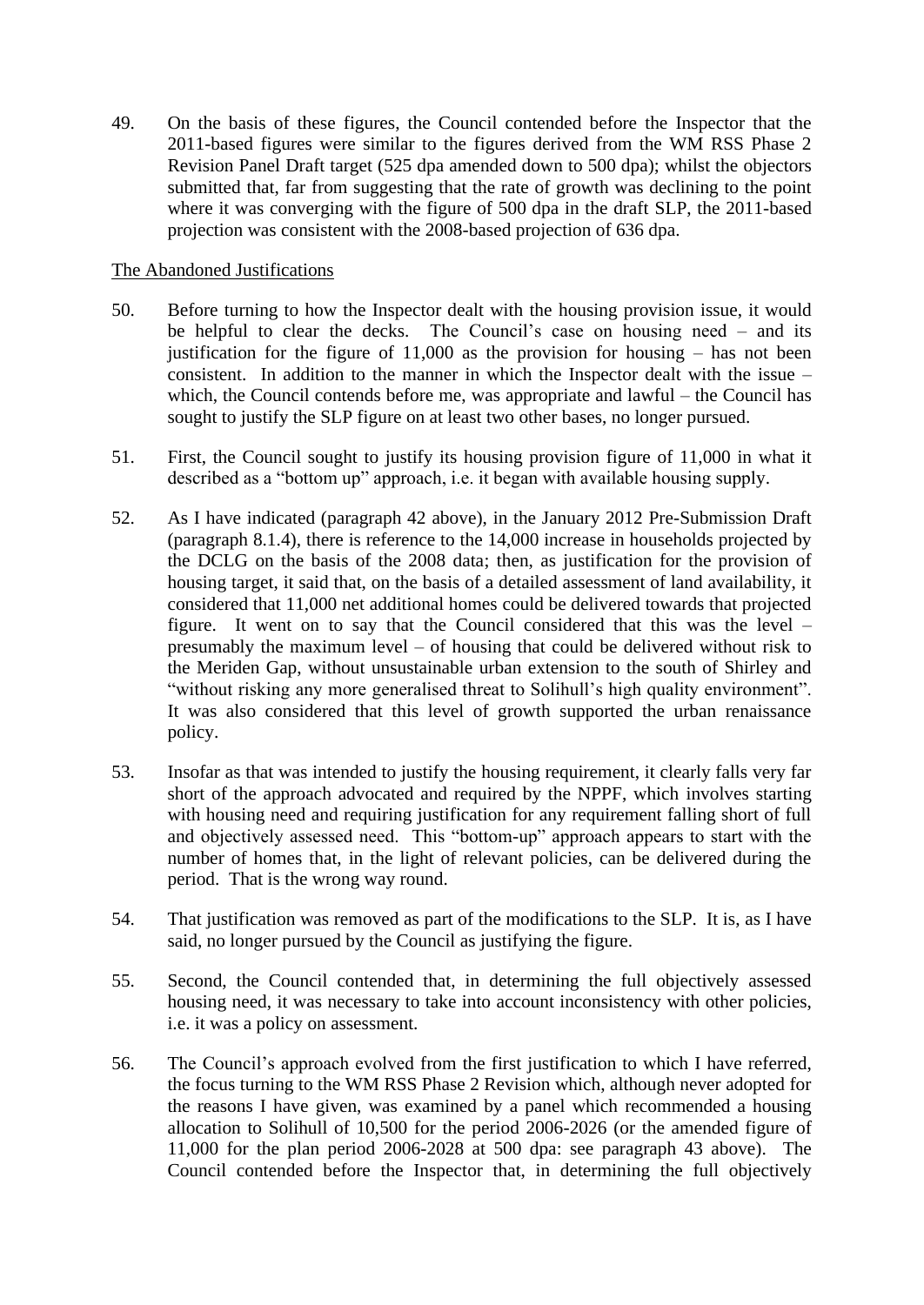assessed housing need, it was necessary to take into account inconsistency with other policies; and this policy on figure was in itself the figure for full, objectively assessed need for housing which the Council adopted. For example, in the Council's Supplementary Statement for the Examination dated 18 January 2013, the Council said (at paragraph 1):

"The level of housing need in Solihull has been objectively assessed (considering all evidence and consistency with other policy) through the [WM RSS] Phase II Revision and was examined by the Panel. The Panel examined household and population projections, taking account of migration and demographic change and made recommendations to cater for housing demand and the scale of housing supply necessary to meet this demand. Sub-regional and local Strategic Housing Market Assessments address the need by type and tenure. Evidence of housing land availability was also considered by the Panel to establish realistic assumptions about availability, suitability and the likely economic viability of land in the region and each sub-region. This meets with the requirements of NPPF paragraph 159."

Then, after referring to various housing projection models, it continued (at paragraph 15):

"Such predictions are nothing more than a theoretical, mathematical calculation providing an indication of how housing need could change in the future. *Objectively assessing need involves a more sophisticated policy analysis of both needs and what level of growth an area can realistically sustain. In Solihull, the [WM] RSS Phase II Panel Report is the latest assessment of housing need.*" (emphasis added).

57. The Council's response of 7 March 2013 to further representations on behalf of the Claimants similarly relied upon the approach of another inspector in respect of another site on a section 78 appeal, which, of the WM RSS Phase 2 Revision Draft figure for Stafford, said (at paragraph 10): "These are the most recent objectively assessed figures available". The Council's response went on (at paragraph 17) to say, explicitly:

> "… [I]t is asserted that the Council has decided 'that it is not going to meet its own objectively assessed need'. That is again at best a misconception. *The figure of 11,000 which informs the housing requirement is the objectively assessed need for the borough for which it is planning.* Paragraph 8.4.1 of the [SLP] quotes projected household growth and thus the objectors have confused that with the objectively assessed need which the plan seeks to meet. The objectively assessed need is one which has been derived through the Phase 2 RSS process on a 'policy on' basis…". (emphasis added).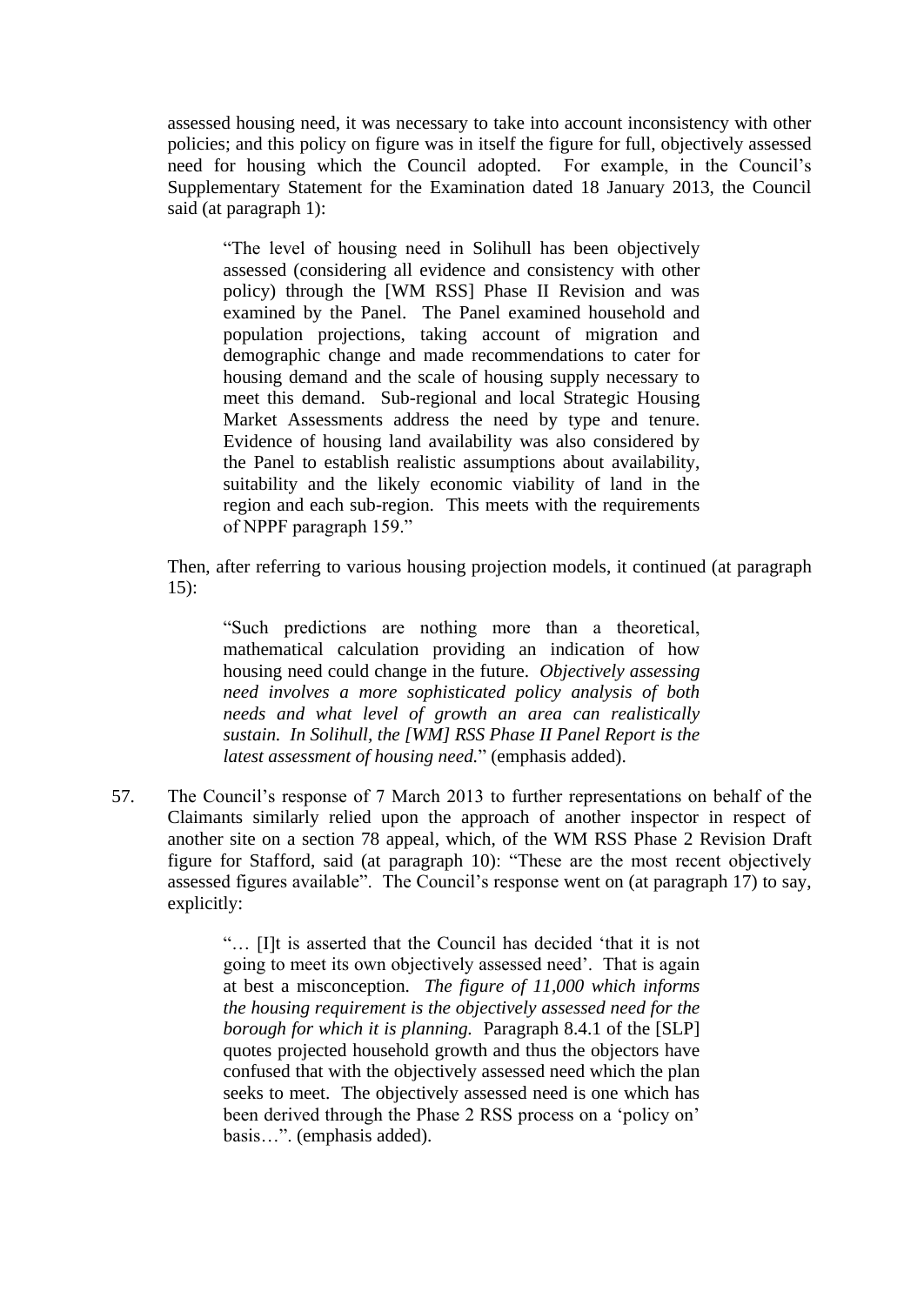It contended, in terms, that the WM RSS Phase 2 Revision "engaged with and discharged the functions of a SHMA set out in paragraph 159 of the [NPPF]" (paragraph 8).

- 58. On this basis, full, objective assessment of housing need would involve taking into account policy constraints on housing, and the assessment of the WM RSS Revision Draft performed that assessment, coming up with the figure of 10,500, from which the figure of 11,000 for the plan period is derived. But that, too, is clearly wrong: for the reasons I have given, full, objective assessment of housing need is a "policy off" figure, in respect of which constraining policies might give a lower "policy on" housing requirement figure.
- 59. However rightly the Council no longer rely on this second justification, either.
- 60. Although the Council no longer seek to justify the housing provision in either of these ways, it is noteworthy that the Council appeared to arrive at – and sought to justify – its housing provision figure of 11,000 for the period 2006-28 in a manner clearly inconsistent with the NPPF. Of course, that was not surprising at the Pre-submission Draft stage in January 2012 – two months before the NPPF was published in March 2012 – but it is more surprising that such justifications continued in the document submitted for examination in September 2012, and indeed during the course of the examination.
- 61. However, if that figure of 11,000 for housing provision was in fact justifiable and justified by the Inspector as in accordance with the NPPF and sound, any earlier defective thinking by the Council would be irrelevant. It was open to the Inspector to cure such defects.

#### The Approach of the Inspector

- 62. It is therefore to the Inspector's Examination and Report I now turn. It is trite law that such a report must be read fairly as a whole, it being inappropriate to subject it to the close textual analysis that might be required when construing statutory provisions.
- 63. The Inspector, of course, had to consider a number of issues in respect of the SLP. His report is over 150 paragraphs long: the focus of this ground, housing provision, occupies only 15 paragraphs (i.e. paragraphs 50-64). However, he fully understood that the housing provision issues, including "the basis for the overall number of houses to be provided in terms of housing requirements", were "the most contentious" (paragraph 50). The Council and those objecting to the proposed housing provision repeatedly submitted voluminous responses to representations made to the Inspector by the other. There was no doubt that this was a material and main issue with which the Inspector had to deal.
- 64. The Inspector set out the Council's approach in paragraph 10 (which closely followed paragraph 8 of his interim conclusions) and paragraph 24 of his report:

"10. … [The Council has adopted a consistent approach, basing the SLP on the most recent independent objective assessment of housing requirements undertaken for the WM RSS Phase 2 Revision, including policy elements relating to the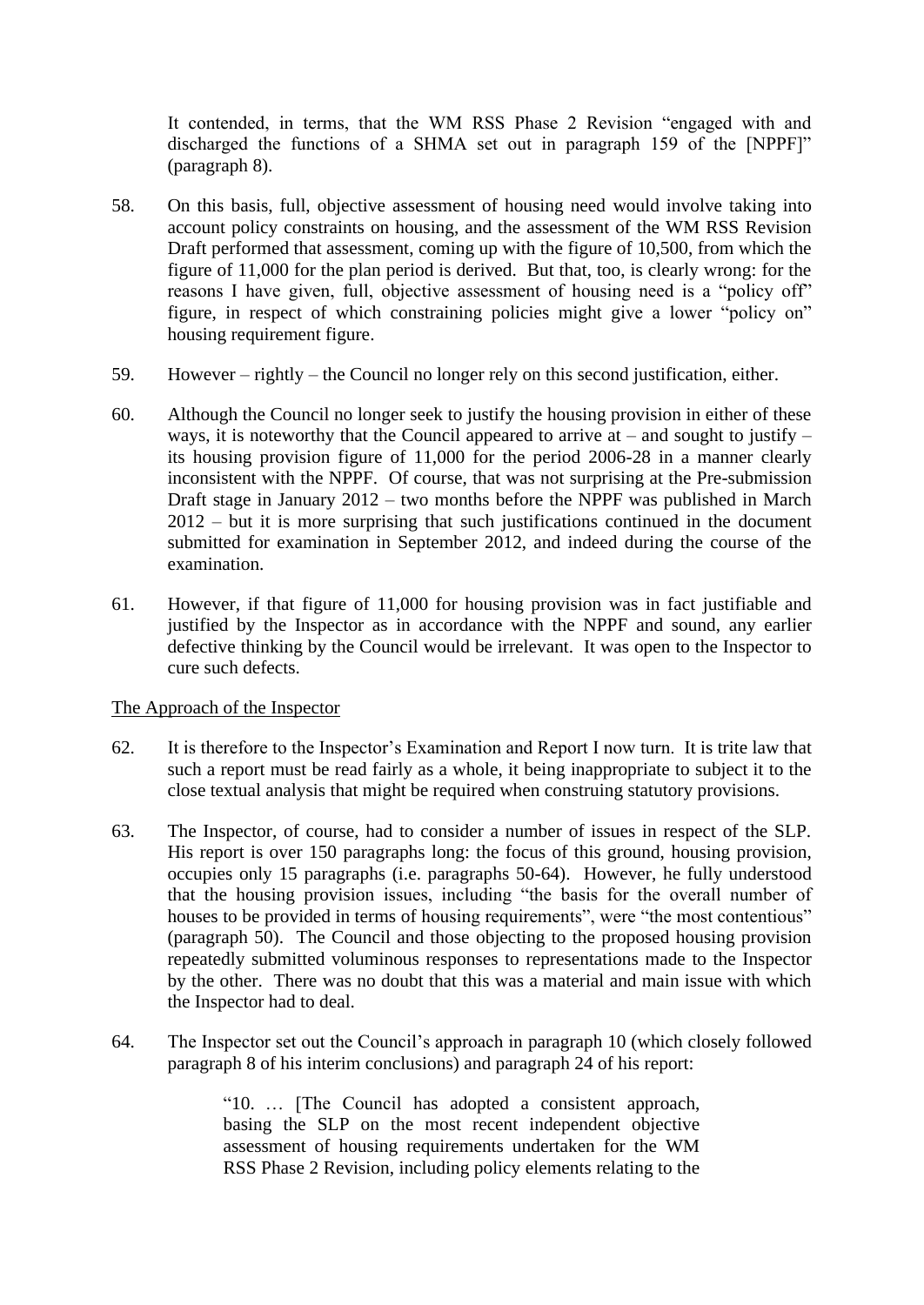urban renaissance strategy and its associated distribution of development; the level of housing provision proposed in the SLP fully accords with this assessment. [The Council] has also considered the implications of more recent 2008 & 2011 household projections and undertaken further work to ensure that the proposed housing provision figure remains sound and robust. There is insufficient evidence to demonstrate that Solihull does not intend to full meet its objectively assessed housing requirements and has thus failed to meet the requirements of the Duty to Cooperate. [In paragraph 8 of the interim conclusions, he put that point thus: 'It cannot therefore be assumed that Solihull does not intend to fully meet its objectively assessed housing requirements and has thus failed to meet the requirements of the Duty to Cooperate.'] Detailed concerns about the overall housing provision level, including the [SHMA], are dealt with under the housing issues, later in this report."

"24. The Spatial Strategy is based on two main elements: firstly, the former WM RSS Phase 2 Revision, which established the overall scale and pattern of development in the Borough; and, secondly, the needs and opportunities identified in more recent studies through the process of preparing the  $SLP$ ...."

In other words, in respect of the housing provision figure of 11,000, the Council relied upon the WM RSS Phase 2 Revision Draft figure as amended, together with the more recent DCLG projections and the 2009 SHMA.

65. The general approach taken by the Inspector is apparent from paragraph 51 of his report (the first substantive paragraph of his report specifically devoted to this issue):

> "51. Dealing first with the overall level of housing provision, the NPPF (¶ 14/47) indicates that local plans should meet the full, objectively assessed needs for market and affordable housing in the housing market area, unless any adverse impacts of doing so would significantly and demonstrably outweigh the benefits, when assessed against the policies in the NPPF, including development constraint policies such as the Green Belt. Although household projections are the starting point in assessing overall housing needs, they are only one element; they are a snapshot in time and, being based on demographic trends, do not model other aspects of housing need or the effective demand for homes. In establishing the appropriate level of housing provision for the area, the key drivers of housing need and demand related to demographic, economic and social factors have to be balanced alongside supply-side factors and wider national/local objectives and strategic priorities relating to sustainability, deliverability, infrastructure, viability, land availability and environmental capacity.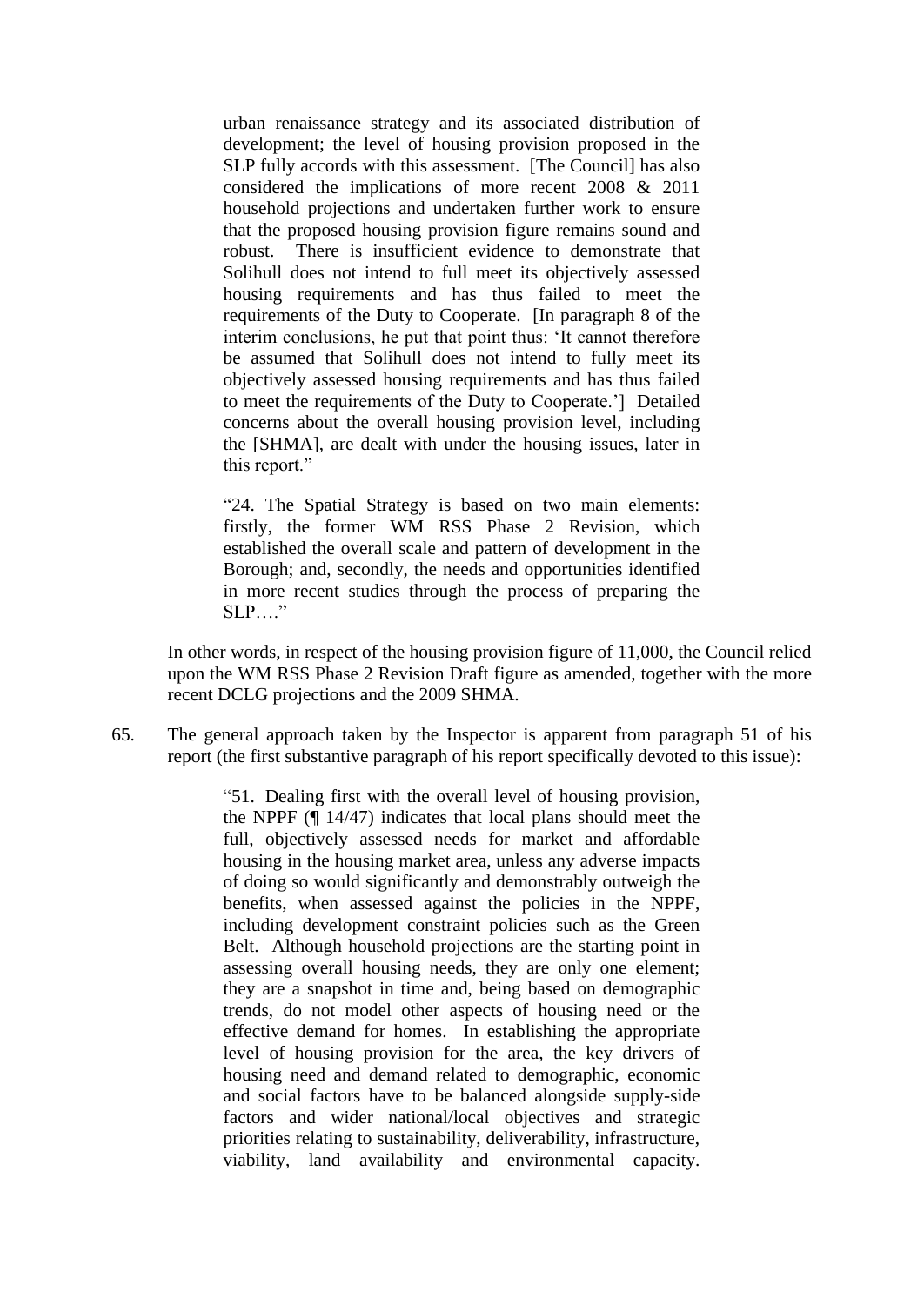Evidence should be relevant, robust, proportionate and up-todate."

- 66. He then proceeded to take the Council's justification for the figure, and test it, as follows:
	- i) He noted that paragraph 218 of the NPPF allows authorities to continue to draw on evidence that informed the preparation of regional strategies in support of local strategies, supplemented as needed by up-to-date, robust local evidence (paragraph 52). That is correct. Paragraph 218 provides:

"Where it would be appropriate and assist the process of preparing or amending Local Plans, regional strategy policies can be reflected in Local Plans by undertaking a partial review focusing on the specific issues involved. Local planning authorities may also continue to draw on evidence that informed the preparation of regional strategies to support Local Plan policies, supplemented as needed by up-to-date, robust local evidence."

- ii) He noted that the SLP proposal of 11,000 dwellings in the period 2006-28 reflected the figure recommended in the WM RSS Phase 2 Revision Panel Draft. Although that had never been approved by the Secretary of State and the regional strategy had now been revoked, "the Panel's assessment represents the most recent independently examined assessment of housing requirements in the West Midlands, taking account of cross-boundary housing issues and market areas, environmental capacity and the strategic housing distribution policy elements related to the urban renaissance strategy" (paragraph 52).
- iii) He noted that, in addition to the WM RSS Phase 2 Revision Draft recommendation, the SLP relied upon further work and evidence, including the household projections from the more recent 2008-based and 2011-based household projections, and the 2009 SHMA (paragraph 52). With regard to the CLG household projections, he noted that the 2006-based projections were for 16,000 new households in Solihull in the period 2006-26; and the 2008 based projections were for 14,000 in the period 2006-28 (paragraph 53). He noted (in paragraph 55) that some had argued that the plan should make minimum provision of 14,000 new dwellings on the basis of this projection: but this was only one projection and did not represent the objectively assessed need for housing in the borough. Finally, he noted that the latest 2011-based projections were for 6,000 households in the period 2006-21 at 533 dpa (paragraph 52), an apparent reference to the Council's calculation, based on the 2011-based DCLG projection (see paragraphs 42-44 above). He concluded:

"52. … This work confirms that the underlying housing requirement proposed in the SLP remains valid, robust and sound…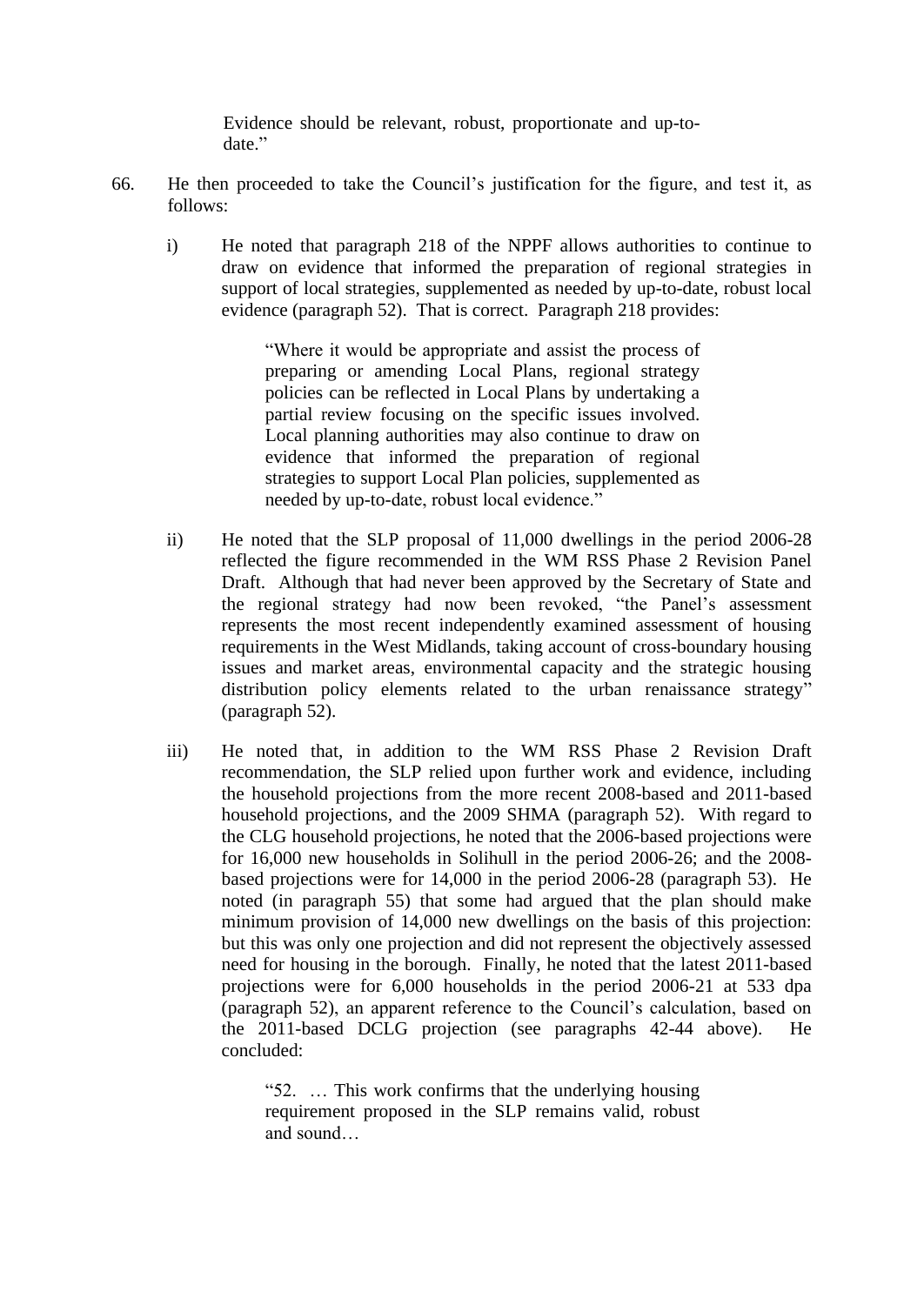53. … Even though the former WMRSS EiP Panel report figure did not fully meet all the housing needs of Solihull at that time, more recent projections confirm that the number of new households anticipated in Solihull between 2006-28 has significantly reduced since then, and that the annual need may only be slightly above that planned for the submitted SLP."

The last reference appears to be to the Council's calculation, based on the 2011-based DCLG projection, that the projected need for Solihull was 533 dpa, compared with the 500 dpa in the SLP.

iv) With regard to the SHMA, the Inspector said this:

"57. There is also some concern about the adequacy of the SHMA. However, a joint SHMA, covering Birmingham, Solihull, Lichfield and Tamworth was undertaken and was updated specifically for Solihull in 2009, using 2006-based projections, in line with the emerging former WMRSS Phase 2 Revision and national guidance at the time, which supports the proposed level of housing provision. It assessed the likely need for market and affordable housing over the plan period and, taken together with the more recent work on housing need produced for the examination of the SLP and that of the former WMRSS Phase 2 Revision and EiP Panel, this meets the requirements of the NPPF (¶ 159; 178-181)

58. [The Council] recognises that the existing SHMA will need to be reviewed and updated in 2014, to take account of more recent and forthcoming household projections and the needs of the wider housing market. This review will also need to update the original assessment of housing requirements undertaken for the former WMRSS Phase 2 Revision insofar as it relates to the relevant housing market area, and may necessitate a review of the SLP. The firm commitment to undertake this review is to be confirmed in the SLP, to ensure that the plan remains up-to-date and soundly based, as required by the NPPF (¶ 158)."

- v) He noted that some had questioned the continuing relevance of the urban renaissance strategy; but he found it "continues to be relevant and significant in the planning of the sub-region", as illustrated by the adopted Black Country Core Strategy (paragraph 58).
- vi) He noted (at paragraph 8) that:

"… [T]here are no specific or agreed requirements for Solihull to meet the housing or other needs of adjoining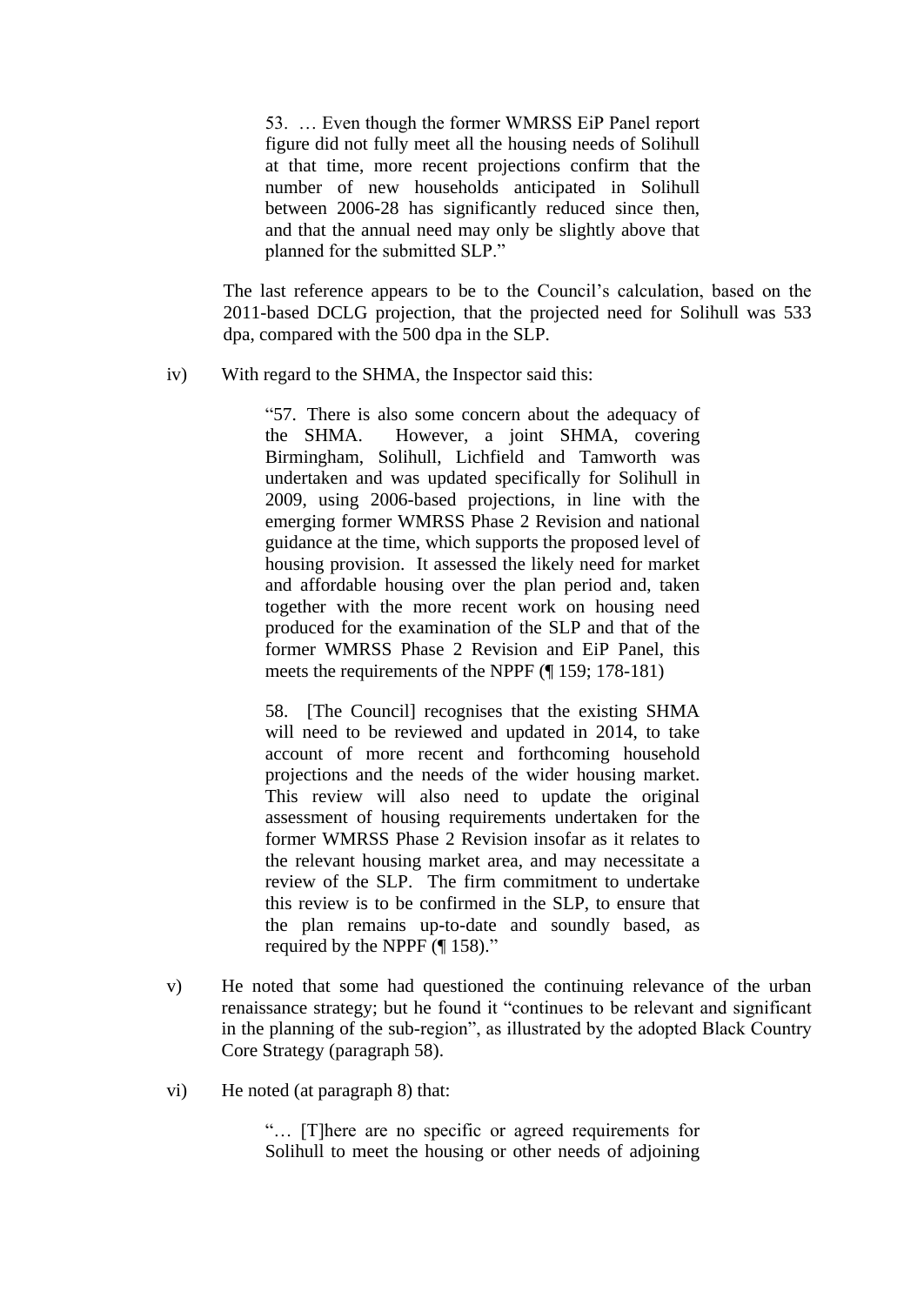authorities, or for any neighbouring authorities to meet any of Solihull's housing or other needs";

and it would be unreasonable to delay its work on the SLP to await the results of further work on the housing needs of Birmingham (which might result in unmet need there, which Solihull might be asked to meet), particularly as Solihull currently lacked a 5 year housing supply (paragraphs 9, and 59-61)

67. The Inspector summed up the issue, and his conclusions on it, as follows:

"62. [The Council] maintains that the SLP is fully meeting the identified housing needs of the Borough, but has considered higher levels of housing at the option stage. In considering the possibility of higher housing figures, it is important to bear in mind the significant policy constraints in Solihull, particularly the Green belt, including the strategically important Meriden Gap, and the implications of higher levels of development on the recognised environmental quality of the Borough. [The Council] proposes to amend the SLP to explain the adverse implications of higher levels of housing provision on the quality of the environment and the Green belt, particularly the Meriden Gap. This is supported by evidence, including the SHLAA and site assessments.

63. In terms of the overall housing requirement, [the Council] has taken a consistent and pragmatic approach, having produced a positively prepared and effective plan, of crossboundary housing requirements undertaken for the former WMRSS Phase 2 Revision, and backed up with more up-todate, robust and reliable evidence, projections and studies. The commitment to review the SLP if it becomes necessary to address the issue of Birmingham's shortfall in future housing provision will ensure that cross-boundary housing issues are addressed when the results of these studies are finalised, reflecting the guidance of the NPPF (¶ 179). The commitment to early review of the SHMA will ensure that Solihull's housing needs are kept up-to-date, including reviewing the SLP, if necessary.

64. Taking account of all the evidence and having examined all the elements that go into making an objective assessment of housing requirements, a total level of 11,000 dwellings or 500 dwellings/year represents an effective, justified and soundly based figure which would meet the current identified housing needs of the district over the plan period and, with the agreed amendments, is consistent with the overall requirements of national policy in the NPPF."

68. Thus, Policy P5 of the adopted SLP (which assumed all of the modifications recommended by the Inspector) provides that the Council will allocate land to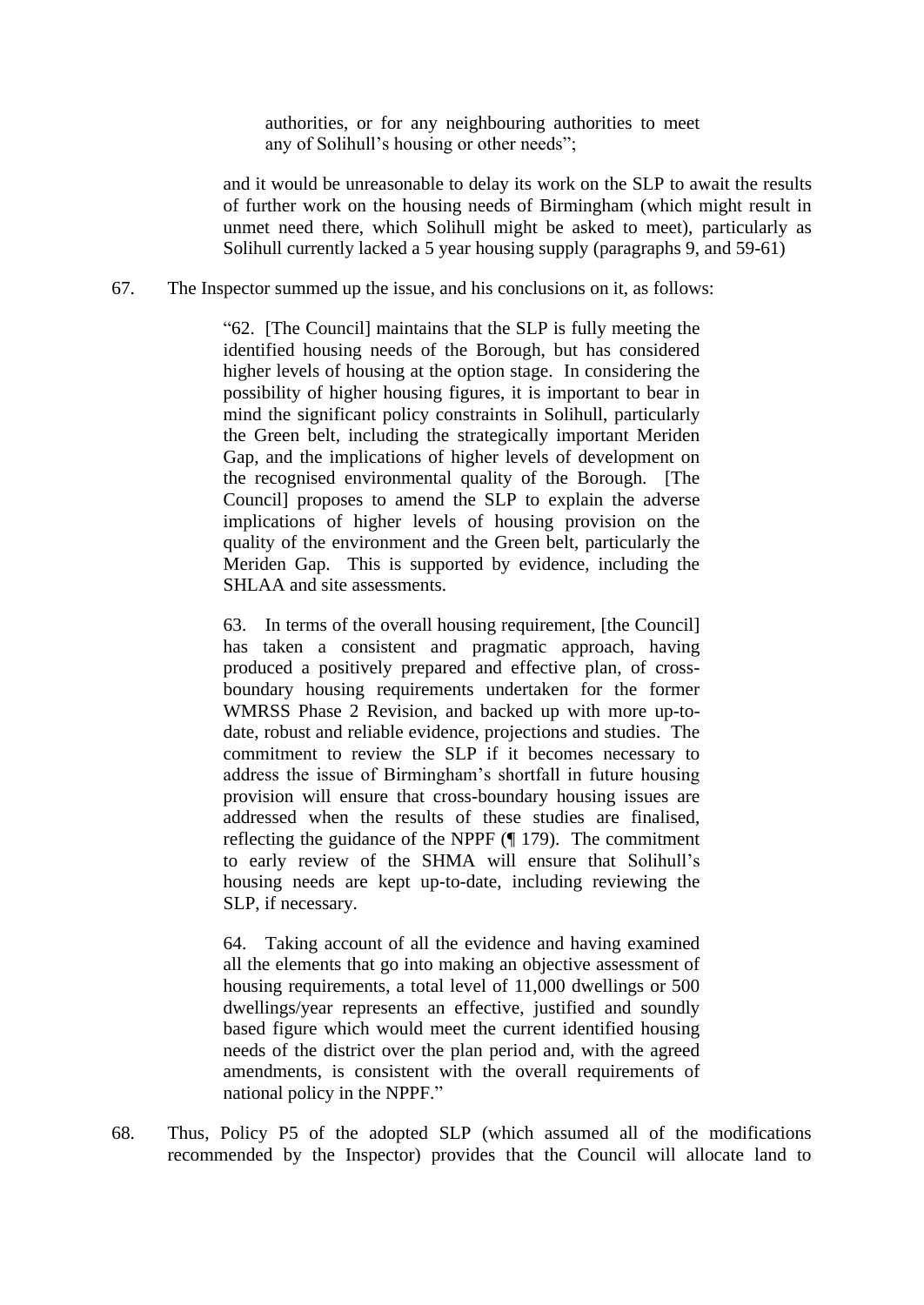sufficient housing supply to deliver 11,000 additional homes in the period 2006-28, with an annual housing land provision target of 500 net additional homes per year.

69. The justification for this policy – and the linked policies concerning housing supply – was given in the accompanying notes as follows:

> "8.4.1 The housing land provision target of 11,000 net additional dwellings (2006-2028) reflects the requirement recommended by the [WM RSS] Phase II Revision Panel Report which objectively assessed housing need. Around 65% of growth is projected to emerge from net immigration into Solihull on the basis of past trends. The projected level of growth may reduce with the successful continued implementation of the West Midlands Urban Renaissance Strategy which seek to develop urban areas in such a way that they can increasingly meet their own economic and social needs in order to counter the unsustainable movement of people and jobs facilitated by previous strategies, including the need to direct development to those parts of the West Midlands Region needing housing. The Panel's assessment of housing need took the 2006-based household projections into account. Subsequent 2008-based and interim 2011-based household projections project a lower level of household growth for Solihull, providing further confidence that the provision target mill meet need

> 8.4.2. Solihull is recognised for its high quality environment which attracts residents and investors to the Region. The key Regional objective of stemming out migration can be best served by preserving and enhancing Solihull's environment. The Council is assessing housing land supply throughout the development of the West Midlands Regional Spatial Strategy taking a 'bottom-up' approach through detailed assessment and the [SHLAA]. It is considered that 11,000 (net) additional homes can be delivered towards meeting projected household growth of 14,000 households (2006-28). This is the level of housing provision that the Council considers can be provided without adverse impact on the Meriden gap, without an unsustainable short-term urban extension south of Shirley and without risking any more generalised threat to Solihull's high quality environment…".

Housing Provision: The Parties' Respective Cases

70. Mr Dove for the Council accepted that neither the SLP nor the Inspector's Report identified, in terms, a specific figure for objectively assessed housing need over the period; but, he submitted, it was not necessary for a plan to identify such a figure and, on a proper analysis of the Inspector's Report, the substantive requirements of the NPPF (including those of paragraphs 47 and 159) were satisfied in this case.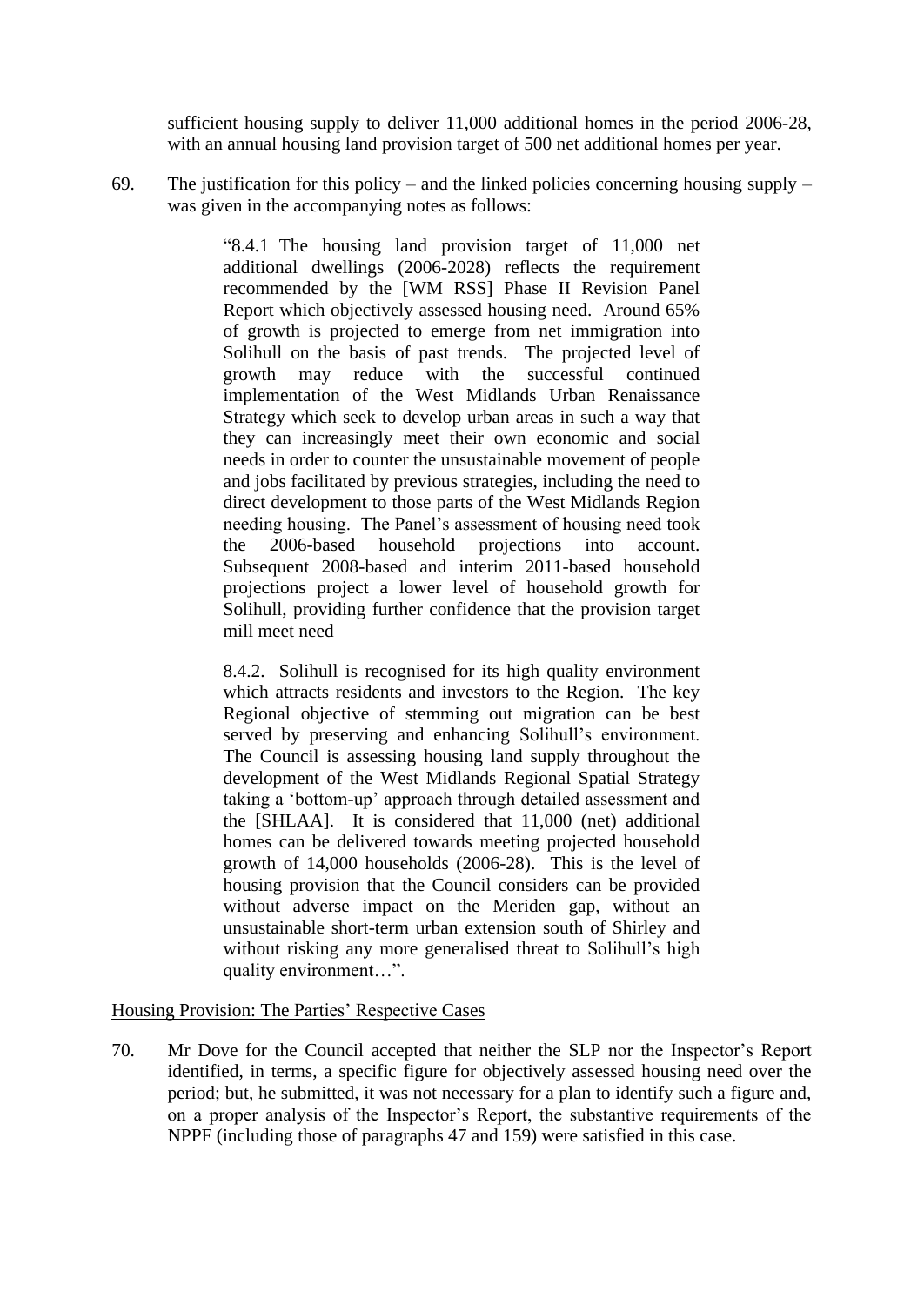71. He relied upon the guidance from the Secretary of State when, in July 2010, he announced the revocation of the regional strategies. The advice was in question and answer form. Mr Dove particularly relied upon the following (italicised emphasis added):

# "**9. Will data and research currently held by Regional Authority Leaders' Boards still be available?**

Yes. The regional planning function of Regional LA Leaders' Boards – the previous Regional Assemblies – is being wound up and their central government funding will end after September of this year. *The planning and research they currently hold will still be available to local authorities for the preparation of their local plans whilst they put their own alternative arrangements in place for the collection and analysis of evidence….*

# **10. Who will determine housing numbers in the absence of Regional Strategy targets?**

Local planning authorities will be responsible for establishing the right level of local housing provision in their area, and identifying long term supply of housing land without the burden of regional housing targets. *Some authorities may decide to retain their existing housing targets that were set out in the revoked Regional Strategies*. Others may decide to review their housing targets. We would expect that those authorities should quickly signal their intention to undertake an early review so that communities and land owners know where they stand.

# **11. Will we still need to justify the housing numbers in our plans?**

Yes – it is important for the planning process to be transparent, and for people to be able to understand why decisions have been taken. Local authorities should continue to collect and use reliable information to justify their housing supply policies and defend them during the LDF examination process. They should do this in line with the current policy in PPS3.

# **12. Can I replace Regional Strategy targets with "option 1 numbers" [i.e. the policy on figures submitted by local authorities to the regional authorities as part of the regional process of fixing housing provision]?**

Yes, if that is the right thing to do for your area. *Authorities may base revised housing targets on the level of provision submitted to the original Regional Spatial Strategy Examination (Option 1 targets), supplemented by more recent information as appropriate.* These figures are based on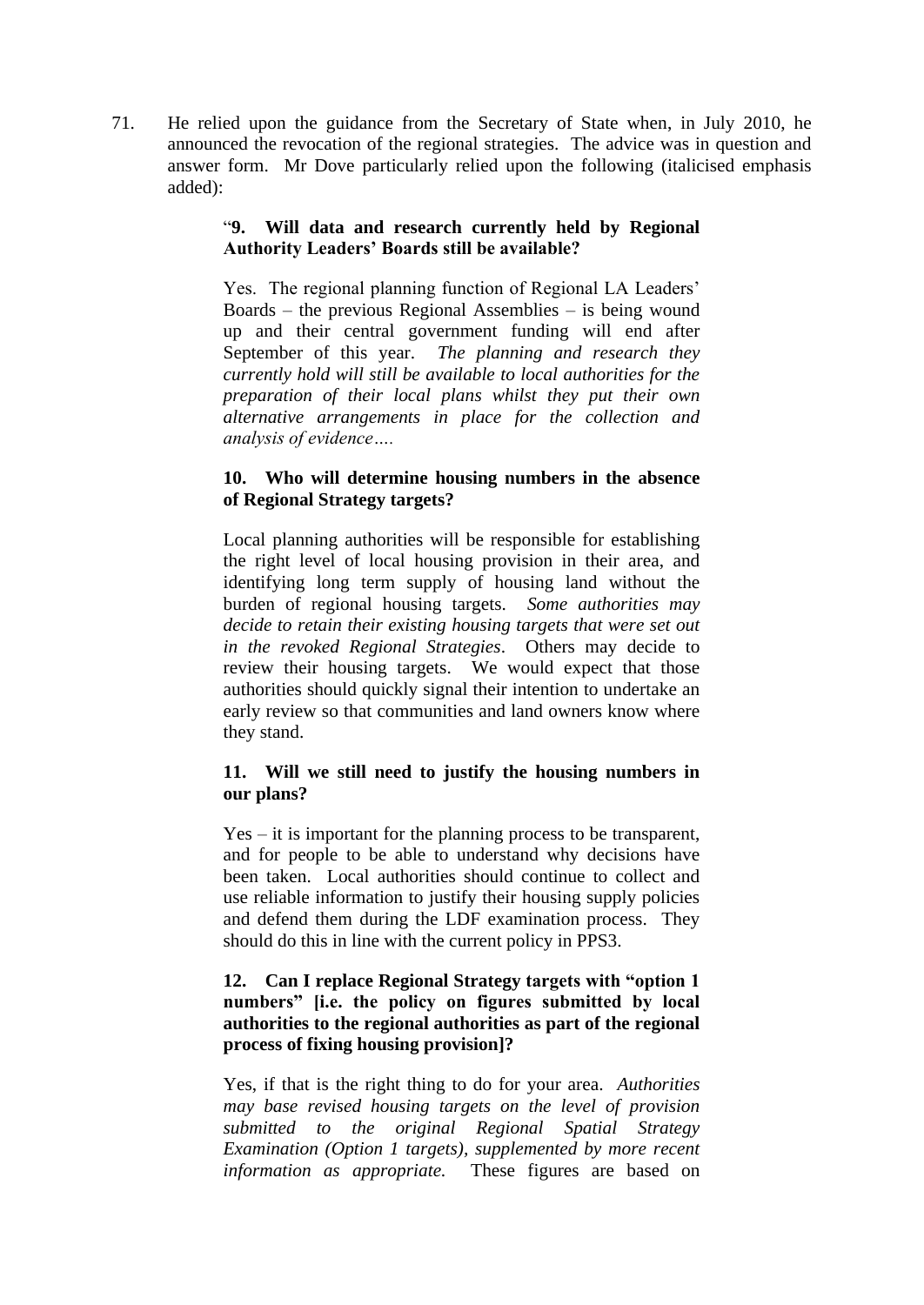assessments undertaken by local authorities. However, any target selected may be tested during the examination process especially if challenged and authorities will need to be ready to defend them."

Mr Dove also relied upon paragraph 218 of the NPPF (quoted at paragraph 66(i) above).

- 72. He submitted that the 11,000 figure reflected the WM RSS Phase 2 Revision Panel Draft target, which had taken into account the evidence of housing need (including the DCLG projections and the 2009 SHMA) as well as constraining policy factors (including, in particular, policies relating to urban renaissance policy, the Green Belt and the wish to maintain the high quality environment in Solihull which was important for the maintenance of the infrastructure which sustains the area). That Revision Draft housing provision figure was set only after a full review including an examination in public. Since then, there had been no significant change in demographic trends or other factors that went to housing need (as evidenced by the 2008-based and the interim 2011-based DCLG projections, and the 2009 SHMA). Nor had there been any significant change in policy; notably, the urban renaissance policy was still extant, as were the other policies which led to the constraint to the WM RSS Revision Panel Draft target, namely the Green Belt policy and the policy of protecting the quality of the living environment in Solihull. In those circumstances, the SLP was justified in using the housing requirement figure of 11,000 which directly reflected the WM RSS Phase 2 Revision Draft target.
- 73. Mr Lockhart-Mummery's primary submission was that the Council and the Inspector had simply failed to understand and apply the stepped approach to housing strategy in a local development plan required by the NPPF. The vital first step in the process is to assess, fully and objectively, the need for market and affordable housing in a SHMA, in accordance with the requirements of paragraph 159 of the NPPF. Only once that assessment has been made can the other steps be taken, namely:
	- i) considering whether there are policies in the NPPF which are consistent/inconsistent with those full needs;
	- ii) constraining the figure which represents the full objectively assessed needs where any adverse impacts of meeting those needs "would significantly and demonstrably outweigh the benefits, when assessed against the policies in [the NPPF] taken as a whole or specific policies in [the NPPF] indicate development should be restricted" (paragraph 14 of the NPPF); and
	- iii) where the result is a constrained figure (i.e. a figure which, on policy grounds, is less than the full objectively assessed figure for housing need in that area), cooperating with adjoining or other near-by local planning authorities on the strategic matter of meeting that otherwise unmet need (section 33A of the 2004 Act).
- 74. That first, mandatory step of assessing housing need, fully and objectively, was not performed in this case, with the result that the SLP was ultra vires the Council and in breach of the procedural and soundness requirements for such a plan. That view was consistently taken by the Claimants in their representations to the Inspector during the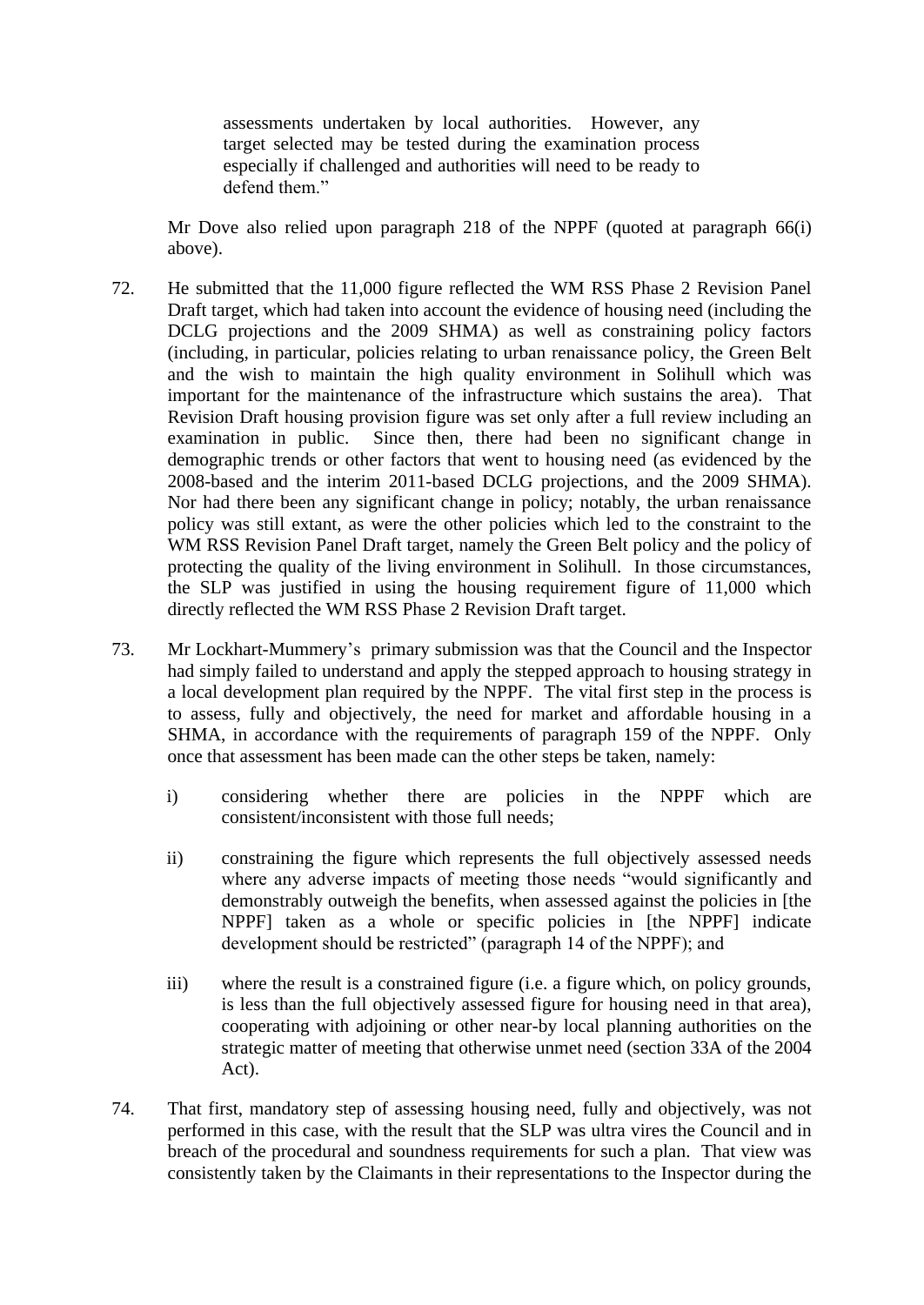Examination in Public (see, e.g., paragraph 11 of their response to the Inspector's Interim Conclusions). He erred in law in rejecting it.

75. As a separate but linked issue, Mr Lockhart-Mummery submitted that the NPPF requires the specific assessment of affordable housing needs. The evidence (recorded in the Inspector's Report, at paragraph 105) was that there was a need for 1,652 dpa affordable housing; but the SLP only provides for 2,457 affordable homes throughout the period of the plan. He accepts that quantified need for affordable housing does not simply translate into an equivalent need for new homes – and that affordable housing can only sensibly be expressed as a percentage of aggregate housing development – but he criticises the SLP and the Inspector for nowhere assessing the full objective need for affordable housing, as required by the NPPF.

# Discussion

- 76. Mr Dove's submissions were, as ever, coherent, forceful and enticing. However, I am unpersuaded by them: in my firm view, with regard to his approach to the housing provision, the Inspector did err in law. Mr Lockhart-Mummery put the matter in a variety of ways, including that the Inspector failed to have regard to the key requirements of the NPPF, particularly the requirement to base housing provision targets on an objective assessment of full housing needs as identified through a SHMA; he misdirected himself as to the requirements of the NPPF; he misunderstood documents such as the 2009 SHMA; and he failed to give adequate reasons for the housing provision he approved as compliant with the statutory requirements. Each of those reflects, to some extent, the substantive error which was, in my judgment, made by the Inspector, namely a failure to grapple with the issue of full objectively assessed housing need, with which the NPPF required him, in some way, to deal.
- 77. In coming to that conclusion, I have had particular regard to the following.
- 78. There was no doubt that the full objectively assessed housing need was in issue: the parties to the examination made voluminous representations to the Inspector on that issue, including submissions in relation to how projections informed that issue. The technical issue to which I have referred (paragraphs 46-49 above) was simply one aspect of those submissions.
- 79. Although the NPPF is mere policy and a plan-maker, including an inspector, may therefore depart from it, if there is good reason to do so – the Inspector in this case purportedly dealt with the issue of housing provision by applying the policies of the NPPF, not going outside them.
- 80. As Barratt emphasises, whether a plan is "sound" is essentially a matter of planning judgement for the Inspector (see paragraph 34 above). However, "soundness" requires a plan to be "positively prepared" (i.e. based on a strategy which seeks to meet objectively assessed development requirements) and consistent with national policy (paragraph 182 of the NPPF, quoted at paragraph 33 above). Relevant national policy here includes paragraphs 14 and 47 of the NPPF. For a plan to be sound, it therefore needs to address and seek to meet full, objectively assessed housing needs for market and affordable housing in the housing market area, unless (and only to the extent that) any adverse impacts of doing so would significantly and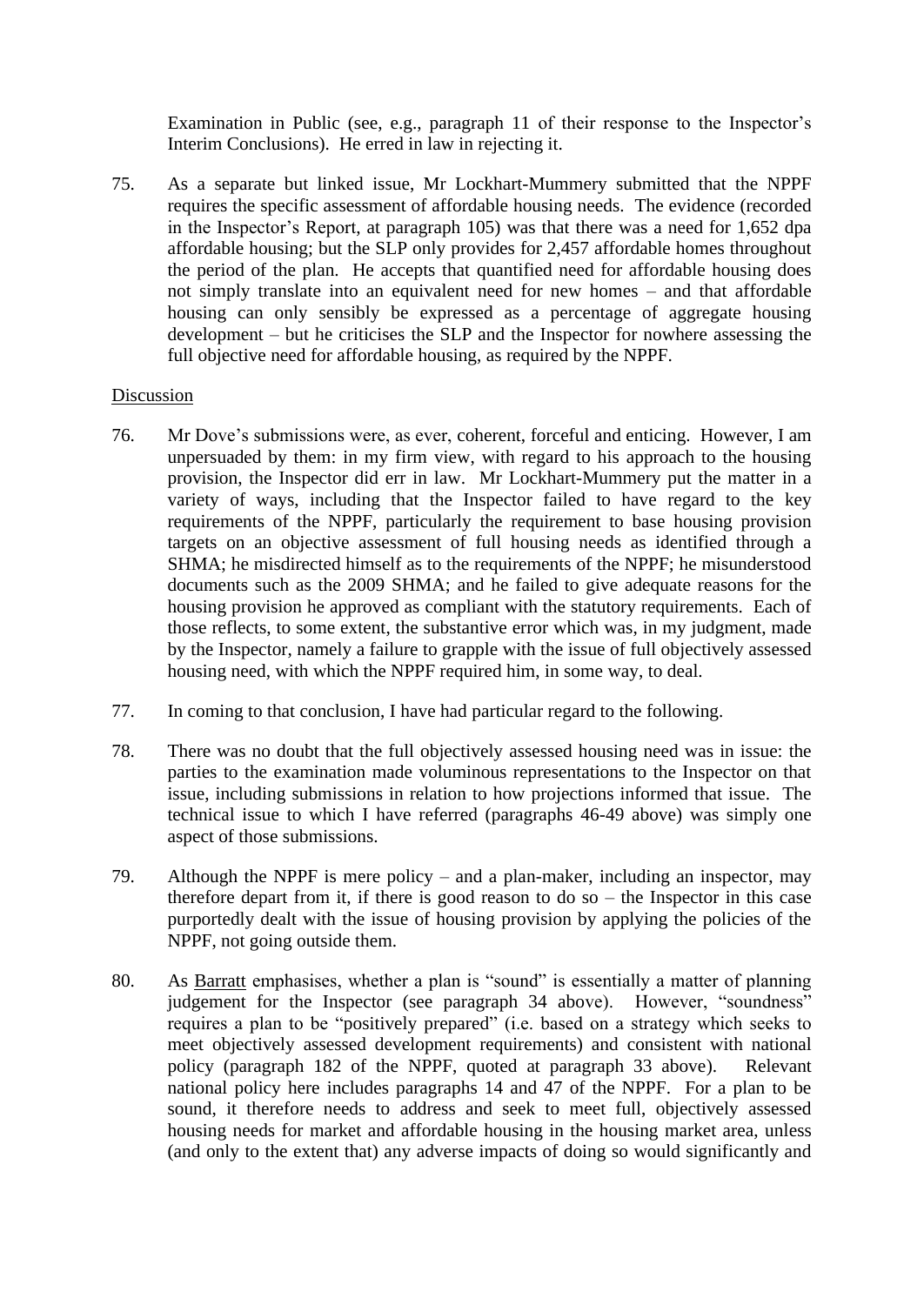demonstrably outweigh the benefits, when assessed against the policies in the NPPF taken as a whole.

- 81. Although in paragraph 51 of his report (quoted at paragraph 65 above), the Inspector adequately summarised those requirements of paragraph 14 and 47 – more or less in the terms I have set out – looking at the report as a whole, and following similar confusion which appeared at times in the Council's submissions to him (see paragraphs 50-61 above), the Inspector appears to have confused policy off "housing needs" with policy on housing requirement targets. I make that comment well aware of the need to avoid exegetical analysis of Inspector's reports, and the requirement to consider such reports fairly and as a whole.
- 82. However, for example, the Inspector says (in paragraph 62):

"[The Council] maintains that the SLP is fully meeting the identified housing needs of the Borough, but has considered higher levels of housing at the option stage."

That can only be explained by "housing needs" being used in a policy on sense. Leaving aside any obligation to meet unmet need from an adjacent authority (not in play here, because the Inspector throughout worked on the basis that there was no such need), the Council of course need not – and would not – consider meeting levels of housing higher than the full objectively assessed need.

- 83. Further, the Inspector found that 11,000 new dwellings over the period of the plan (i.e. 500 dpa) "represents an effective, justified and soundly based figure which would meet the current identified housing needs of the district over the plan period…" (paragraph 64 of his report, quoted at paragraph 67 above). Mr Dove submitted that "the current identified housing needs" was a tacit reference to the interim 2011-based projection of 533 dpa; but, reading the report as a whole (as I must), I cannot accept that proposition, because (i) the interim 2011-based projection of 533 dpa was only for the period to 2021, not for the plan period (to 2028); (ii) the Inspector (rightly) made clear that a single household projection does not represent objectively assessed need for housing (paragraph 55); and (iii) as Mr Dove properly conceded, nowhere in either the Inspector's Report or the WM RSS Phase 2 Revision Panel Report, by reference to the interim 2011-based projection or otherwise, is any full, objectively assessed need for housing in Solihull "identified". The reference in paragraph 53 of the report to "the annual need may only be slightly above that planned for in the submitted SLP" cannot be stretched to amount to an identification of housing need of 11,700 in aggregate or 533 dpa. Again, the Inspector appears to use the term "housing need" here to mean a policy on figure for housing requirement.
- 84. In any event, whether or not the Inspector confused policy off housing need with policy on housing requirement, nowhere in the report does he objectively assess full housing need, a matter to which I shall shortly return.
- 85. The importance of the difference between full objectively assessed housing need and any policy on figure was recently emphasised in City and District Council of St Albans v Hunston Properties Limited and the Secretary of State for Communities and Local Government [2013] EWCA Civ 1610 ("Hunston"), upon which Mr Lockhart-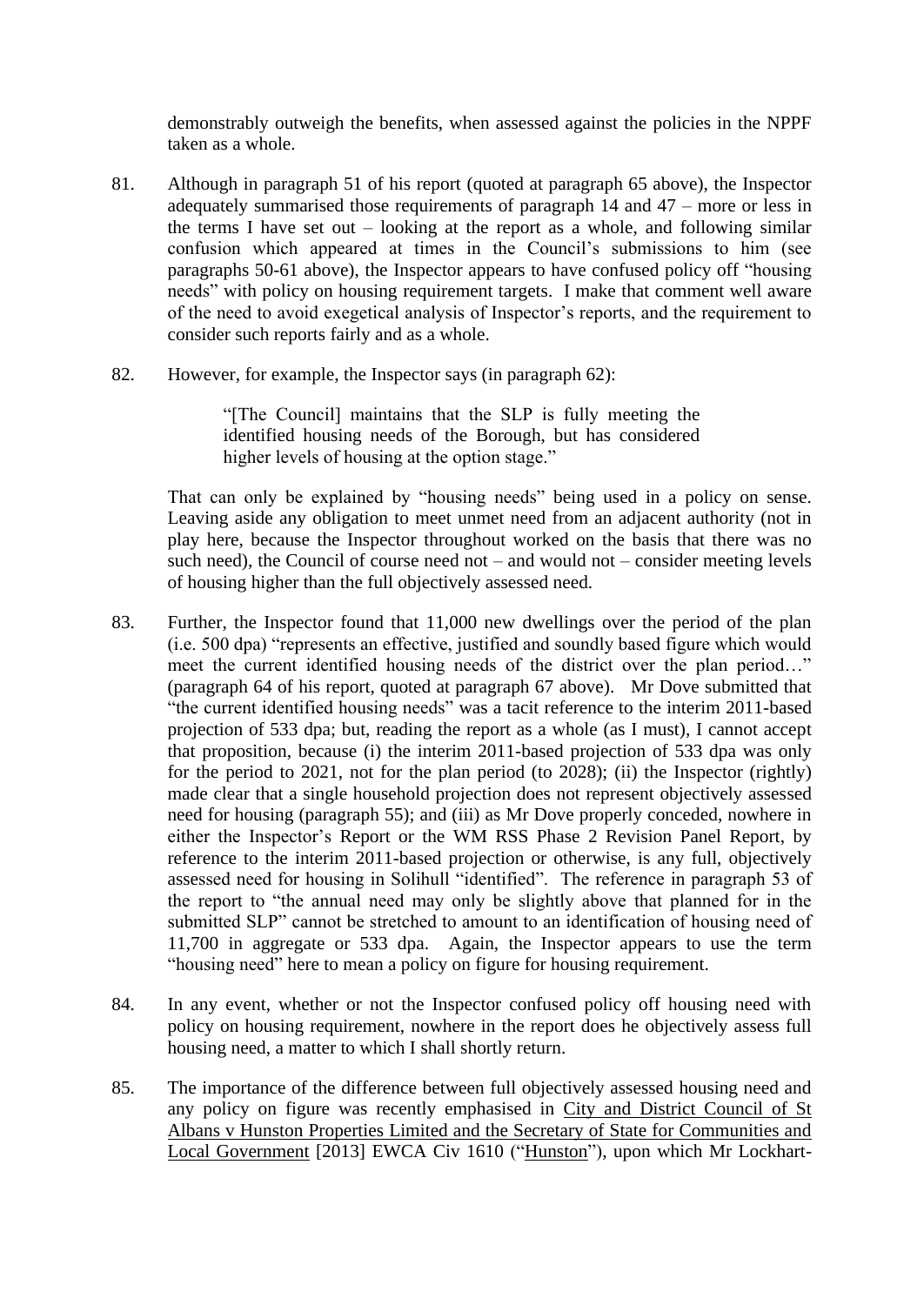Mummery relied for his proposition that, in plan-making, an authority must, as a first step, fully and objectively assess housing need.

- 86. The case itself concerned, not the preparation of a development plan, but a development control application for planning permission for housing within the Metropolitan Green Belt, in circumstances in which no local plan existed so that there was a "policy vacuum" in terms of the housing delivery target. Planning permission was refused by the local planning authority, and by an inspector on appeal. However, this court (His Honour Judge Pelling QC) quashed that decision ([2013] EWHC 2678 (Admin)), a determination upheld by Sir David Keene giving the only substantive judgment in the Court of Appeal ([2013] EWCA Civ 1610).
- 87. An issue in the case was the proper interpretation of paragraph 47 of the NPPF: indeed, in granting permission to appeal, Sullivan LJ considered that the local authority did not have a real prospect of success of overturning Judge Pelling, but in his view there was a compelling reason for the appeal to be heard namely to enable the Court of Appeal to give a "definitive answer to the proper interpretation of paragraph 47" and, in particular the interrelationship between the first and second bullet points in that paragraph, quoted at paragraph 27 above (see Hunston at [3]).
- 88. I respectfully agree with Sir David Keene (at [4] of Hunston): the drafting of paragraph 47 is less than clear to me, and the interpretative task is therefore far from easy. However, a number of points are now, following Hunston, clear. Two relate to development control decision-taking.
	- i) Although the first bullet point of paragraph 47 directly concerns plan-making, it is implicit that a local planning authority must ensure that it meets the full, objectively assessed needs for market and affordable housing in the housing market, as far as consistent with the policies set out in the NPPF, even when considering development control decisions.
	- ii) Where there is no Local Plan, then the housing requirement for a local authority for the purposes of paragraph 47 is the full, objectively assessed need.
- 89. As I have said, those matters the ratio of the decision of the Court of Appeal go to development control decision-taking. To that extent, Mr Dove was correct in pointing out that both Judge Pelling (at [11]) and Sir David Keene (at [21]) emphasised that the case before them did not concern plan-making, but decision-taking where there was no plan.
- 90. However, reflecting comments made by Judge Pelling at first instance, Sir David Keene also made some important observations about the construction of paragraph 47 in the context of plan-making. Consequently, the Inspector's Report in this case (published on 14 November 2013, between the judgments of Judge Pelling and the Court of Appeal in Hunston) was not in the event entirely correct when it said (at paragraph 55) that Hunston was not relevant to his inquiry because "this case relates to the process of determining planning applications rather than plan-making"; nor was the submission of Mr Dove that "[Hunston] is solely concerned with the development control process where there is a policy vacuum in relation to housing requirement" (skeleton argument, footnote 10).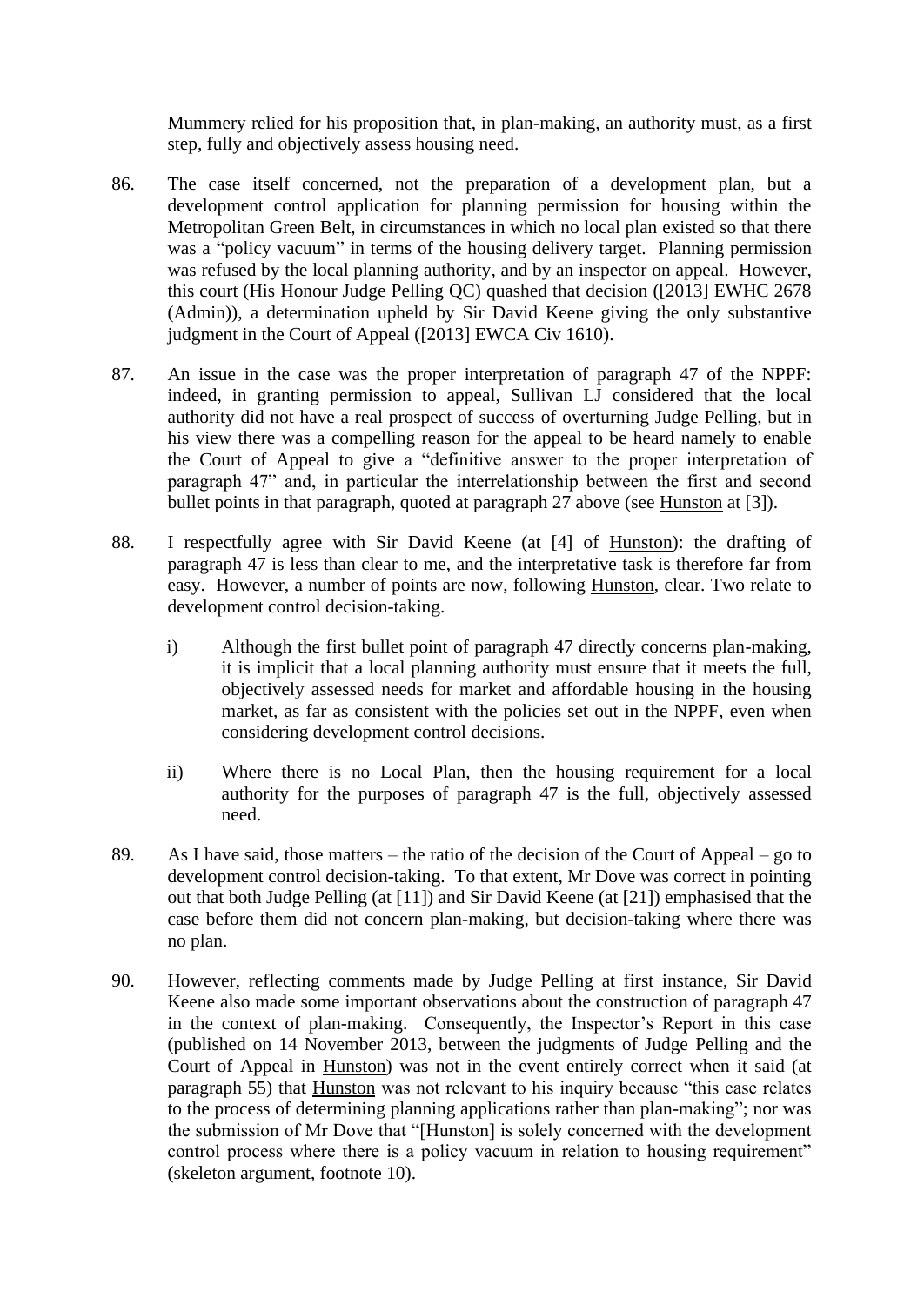91. Sir David Keene, at [25]-[26], drew the very clear distinction between the full objectively assessed needs figure; and the policy on, housing requirement figure fixed by the Local Plan. In considering the first bullet point in paragraph 47 of the NPPF, which of course expressly concerns plan-making, he said:

> "… The words in [the first bullet point of paragraph 47], 'as far as consistent with the policies set out in the Framework' remind one that the Framework is to be read as a whole, but their specific role in that sub-paragraph seems to me to be related to the approach to be adopted in producing the Local Plan. If one looks at what is said in that sub-paragraph, it is advising local planning authorities:

'to ensure that their Local Plan meets the full, objectively assessed needs for market and affordable housing in the housing market area, as far as is consistent with the policies set out in this Framework.'

That qualification contained in the last clause quoted is not qualifying housing needs. It is qualifying the extent to which the Local Plan should go to meet those needs. The needs assessment, objectively arrived at, is not affected in advance of the production of the Local Plan, which will then set the requirement figure."

That makes clear that, in the context of the first bullet point in paragraph 47, policy matters and other constraining factors qualify, not the full objectively assessed housing needs, but rather the extent to which the authority should meet those needs on the basis of other NPPF policies that may, significantly and demonstrably, outweigh the benefits of such housing provision. It confirms that, in plan-making, full objectively assessed housing needs are not only a material consideration, but a consideration of particular standing with a particular role to play.

92. I was also referred to the recent case of South Northamptonshire Council v Secretary of State for Communities and Local Government [2014] EWHC 573 (Admin), in which Hunston was considered. Mr Dove particularly relied upon the emphasis Ouseley J gave in that case to the fact that Hunston "did not decide that [a] revoked RSS was expunged". However, that case was very different from this. It was a section 288 challenge to two refusals of planning permission for housing development, on the basis that the approach the planning authority adopted to the calculation of the 5 year housing supply was unlawful in the light of the NPPF. In addition to the revoked regional strategy, there was a new core strategy, but that had not been adopted and was still subject to examination. There was no issue as to the housing requirement over the relevant plan period (see [8]), the issue being how the shortfall of 626 homes by 2012 was to be dealt with for the purposes of assessing whether there was a 5 year supply. The case is of little consequence to this application because, it appears, the regional strategy figure for housing provision was (unlike in the case of Hunston and here) not constrained (see [29]), nor inflated over objectively assessed need because of a regional growth strategy for the area (see [36]). The regional strategy figures were very similar to the figures from the emerging core strategy. In those circumstances, Ouseley J held, unsurprisingly, that, in considering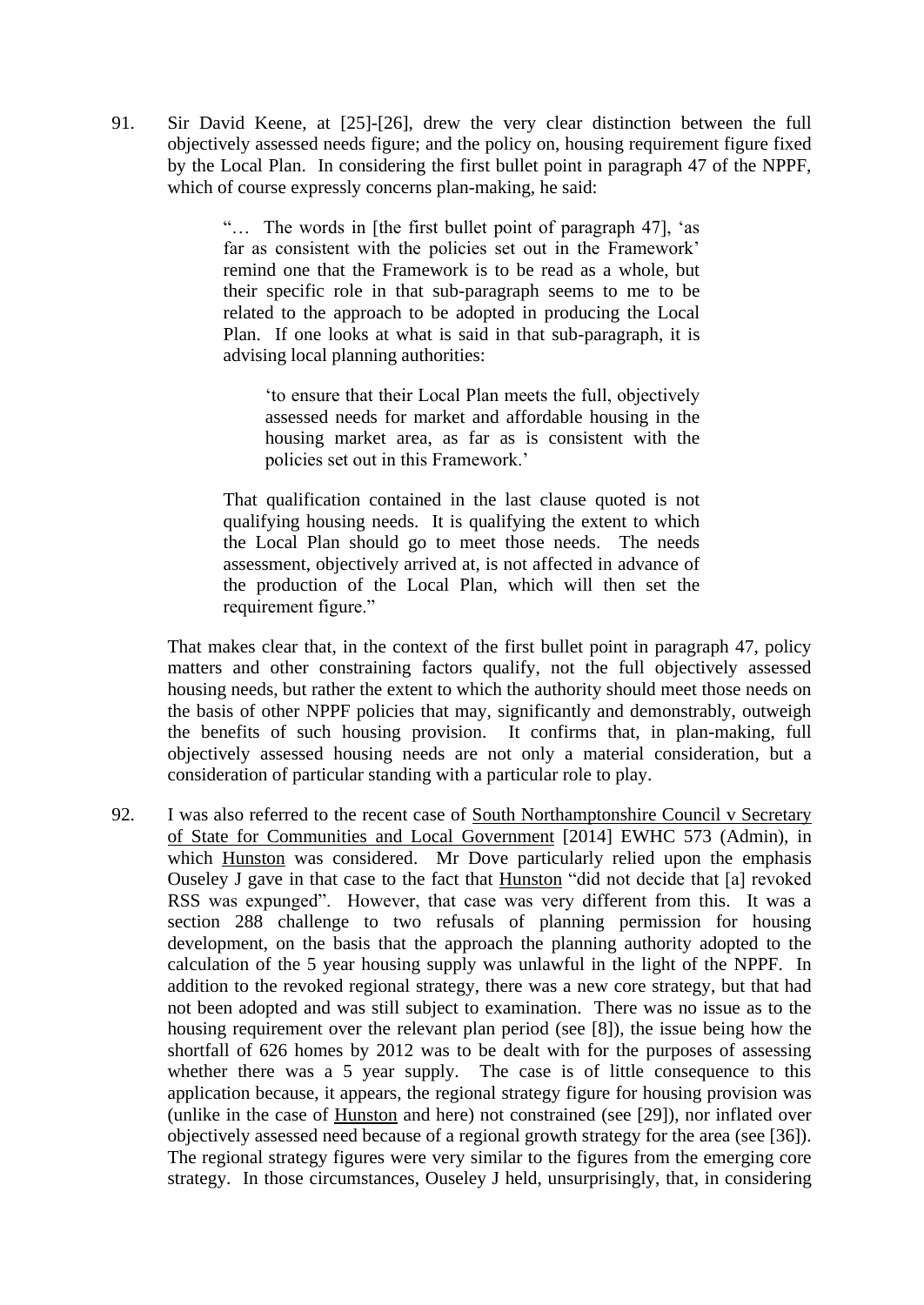how the shortfall should be made up (i.e. whether the future supply should be front- or end-loaded), it was relevant to see how supply had fared against the regional strategy requirement when it was in force, as the inspector in that case had done (see [37]). Importantly, the judge emphasised the need for caution in using figures from revoked regional strategies: he considered that, by treating the regional strategy figure as relevant, "there [was] potential for an error of law", but he was satisfied that there was no error in that case on its specific facts. This case does not give Mr Dove any assistance. Indeed, in my view, it gives Mr Lockhart-Mummery some support.

- 93. As I have said, neither the SLP nor the Inspector made any objective assessment of full housing need, in terms of numbers of dwellings. Mr Lockhart-Mummery submitted that, if the plan-makers have to assess whether the full objectively assessed housing need is outweighed by other policy factors and cooperate with adjacent authorities with regard to any shortfall between full objectively assessed housing need and any constrained housing requirement target (as they do), they must, first, determine a figure for the full objectively assessed need by preparing a SHMA in accordance with paragraph 159 of the NPPF. Paragraph 159 requires local planning authorities to have a clear understanding of housing needs in their area and, specifically, to prepare a SHMA to assess their full housing needs.
- 94. Those submissions have considerable force. Whilst I do not need to endorse Mr Lockhart-Mummery's precise propositions for the determination of this application – for example, I see that, in practice, full housing needs might be objectively assessed using data other than a SHMA – it is clear that paragraph 47 of the NPPF requires full housing needs to be assessed in some way. It is insufficient, for NPPF purposes, for all material considerations (including need, demand and other relevant policies) simply to be weighed together. Nor is it sufficient simply to determine the maximum housing supply available, and constrain housing provision targets to that figure. Paragraph 47 requires full housing needs to be objectively assessed, and then a distinct assessment made as to whether (and, if so, to what extent) other policies dictate or justify constraint. Here, numbers matter; because the larger the need, the more pressure will or might be applied to infringe on other inconsistent policies. The balancing exercise required by paragraph 47 cannot be performed without being informed by the actual full housing need.
- 95. Nor can an assessment of whether a planning authority has complied with its duty to cooperate under section 33A of the 2004 Act, which may be triggered by an unmet housing need in one area resulting from a shortfall between full housing need and a housing target based on policy on requirements.
- 96. Mr Dove submitted that paragraph 218 of the NPPF encouraged or at least allowed – the use of regional strategy policies and evidence that informed the preparation of regional strategy in the preparation of Local Plans. It was therefore open to the Inspector to take the policy on figure derived from the WM RSS Phase 2 Revision process, into which relevant demographic and other housing need evidence had gone, together with the relevant policy considerations, and which had been tested at an examination in public; and then see whether any more recent housing need evidence (e.g. later projections and SHMAs), or change in policy, undermined the Panel's figure. That there had been no material alteration in circumstances was a matter for the planning judgment of the Inspector. The conclusion he reached had a clear evidential foundation, and was unimpeachable in law.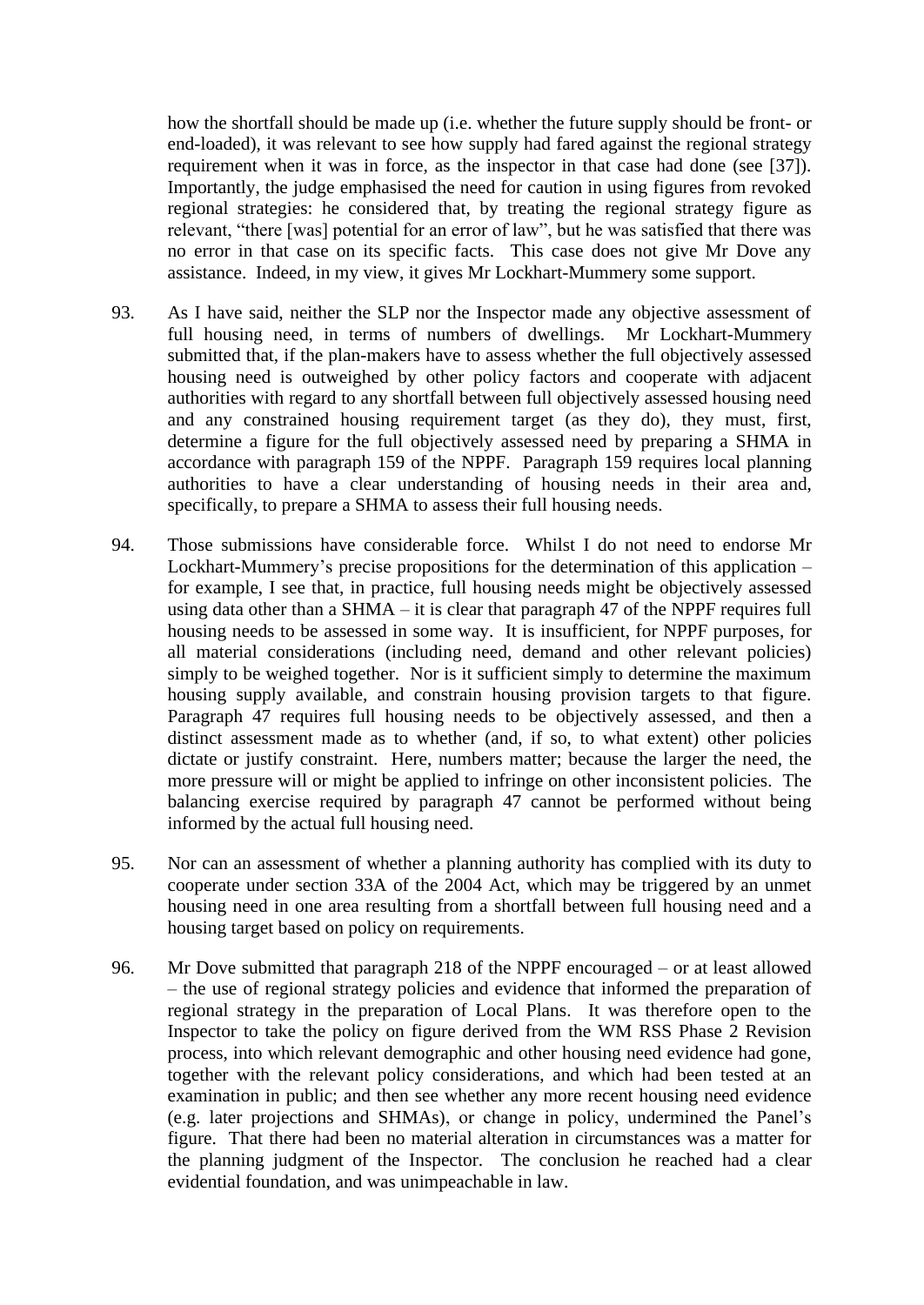- 97. However, that fails to acknowledge the major policy changes in relation to housing supply brought into play by the NPPF. As I have emphasised, in terms of housing strategy, unlike its predecessor (which required a balancing exercise involving all material considerations, including need, demand and relevant policy factors), the NPPF requires plan-makers to focus on full objectively assessed need for housing, and to meet that need unless (and only to the extent that) other policy factors within the NPPF dictate otherwise. That, too, requires a balancing exercise – to see whether other policy factors significantly and demonstrably outweigh the benefits of such housing provision – but that is a very different exercise from that required pre-NPPF. The change of emphasis in the NPPF clearly intended that paragraph 47 should, on occasions, yield different results from earlier policy scheme; and it is clear that it may do so.
- 98. Where housing data survive from an earlier regional strategy exercise, they can of course be used in the exercise of making a local plan now – paragraph 218 of the NPPF makes that clear – but where, as in this case, the plan-maker uses a policy on figure from an earlier regional strategy, even as a starting point, he can only do so with extreme caution – because of the radical policy change in respect of housing provision effected by the NPPF. In this case, I accept that it was open to the Inspector to decide that the urban renaissance policy continued to be potent, and even (possibly) that the evidence of housing need had not significantly changed since the WM RSS Phase 2 Revision Draft target was set – those were matters of planning judgment, for him. However, in my judgment, in his approach, he failed to acknowledge the new, NPPF world, with its greater policy emphasis on housing provision; and its approach to start with full objectively assessed housing need and then proceed to determine whether other NPPF policies require that, in a particular area, less than the housing needed be provided. The WM RSS Phase 2 Revision Panel did not, of course, adopt that approach. Nor did the guidance provided by the Secretary of State on the revocation of regional strategies in 2010 (see paragraph 71 above) take the new policy into account. Both were pre-March 2012, when the NPPF was published.
- 99. The Inspector did not acknowledge, or take into account, that change. I accept that the Inspector might have taken that change into account in a number of ways. However, in one way or another, he was required to assess, fully and objectively, the housing need in the area. In the event, he made no attempt to do so. Mr Dove conceded – as he had to do – that neither the SLP nor the Inspector provided any full and objective assessment of housing need. Nor is there any evidence that the WM RSS Phase 2 Revision Panel made such an assessment, either: they had evidence of need before them, but there is no evidence that, as required by the NPPF, they assessed the full and objective housing need before considering constraints on meeting that need. Indeed, the evidence is that they went straight to policy on figures for the region in a conventional planning balancing exercise, with all material factors in play – as they were entitled to do under the pre-NPPF regime – and then proceeded to carve up that policy on requirement between the various areas within the region. Even as a surrogate, that did not comply with the NPPF requirements, properly construed. The further projections and 2009 SHMA did nothing to assist in this regard.
- 100. This is not a reasons case, because the approach adopted by the Inspector is in my view clear from his report: indeed, the fact that the Inspector unfortunately failed to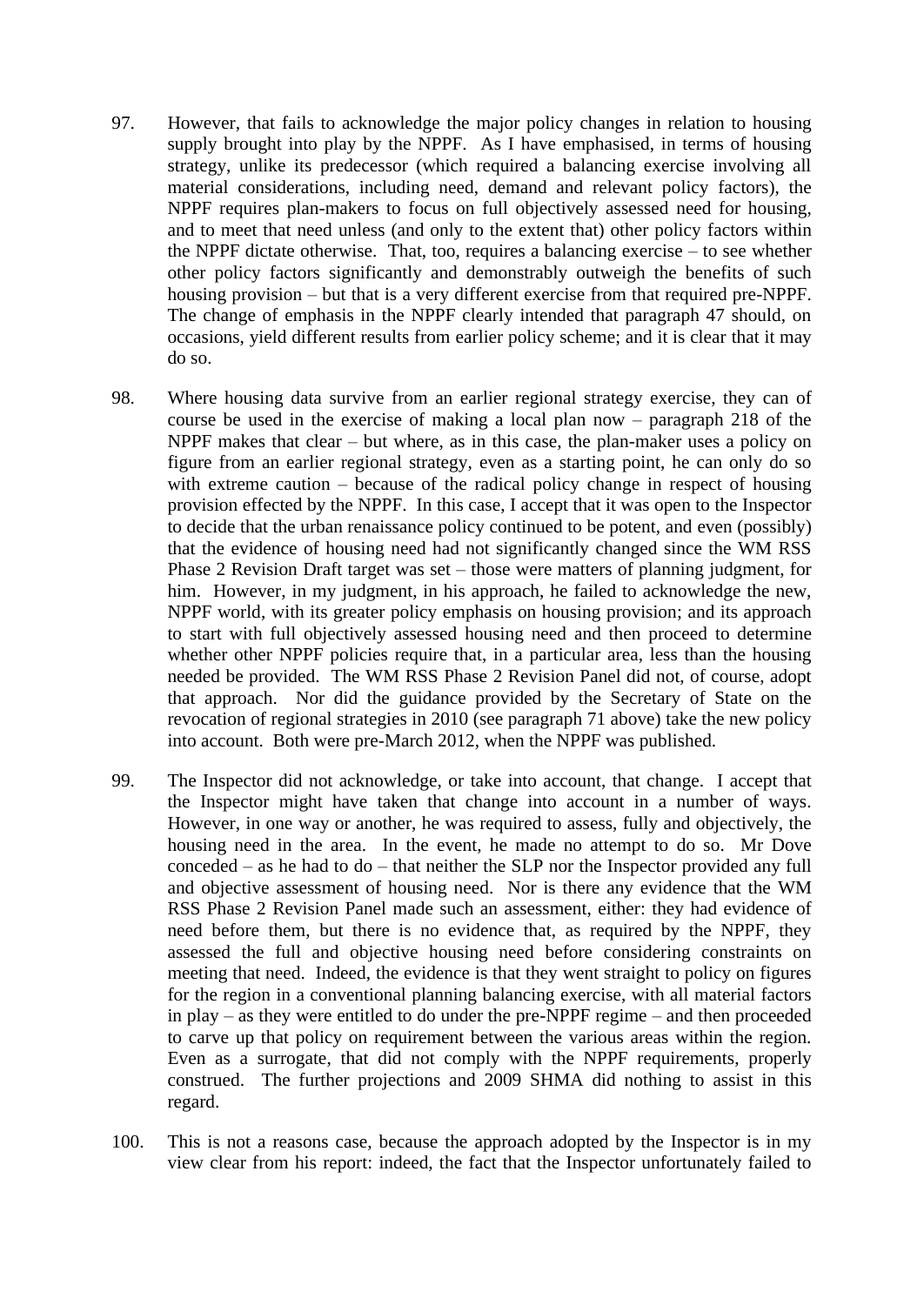grapple with this important issue of housing need is, in my view, betrayed in the report. When the report is read as a whole, far from full objectively assessed housing need being a driver in terms of the housing requirement target – as the NPPF requires – it is at best a back-seat passenger. Nowhere is the full housing need in fact objectively assessed. As I have said, the reference to the work done by the WM RSS Phase 2 Revision Panel does not assist, because there is no evidence that they assessed such need either. In any event, the Inspector appears to accept that the WM RSS Phase 2 Revision Panel target did not fully meet all housing needs (paragraph 53). Further, in paragraph 10 (quoted at paragraph 64 above), he says:

"There is insufficient evidence to demonstrate that Solihull does not intend to full meet its objectively assessed housing requirements …".

All of this makes clear, in my view, that the Inspector erred in his approach to this issue: he failed to have proper regard to the policy requirements of the NPPF.

- 101. For those reasons, I do not consider that the Inspector's approach to the policy requirements of the NPPF in relation to housing provision was correct or lawful. As a result, he failed to comply with the relevant procedural requirements; and the SLP with modifications, which he endorsed and the Council adopted, is not sound because it is not based on a strategy which seeks to meet objectively assessed development requirements nor is it consistent with the NPPF.
- 102. Therefore, on this ground, the Claimants succeed.

#### **Ground 2**

103. I have already set out the relevant provisions of section 33A, which provides for a duty to cooperate between local planning authorities (paragraph 18 above). Section 33A(7) provides that any person subject to that duty must have regard to any national guidance. Paragraph 179 of the NPPF states:

> "… Joint working should enable local planning authorities to work together to meet requirements which cannot wholly be met within their own areas – for instance, because of lack of physical capacity or because to do so would cause significant harm to the principles and policies of this Framework…".

104. Before me, Mr Lockhart-Mummery restricted his second ground. He simply submitted that, for reasons explored in Ground 1, with a provision of 11,000, the Council will not meet it own objectively assessed housing needs; but it failed to cooperate with neighbouring authorities to devise a strategy whereby its unmet need would be met by adjoining authorities. He relied particularly upon the sentence in paragraph 8.4.2 of the adopted SLP:

> "It is considered that 11,000 (net) additional homes can be delivered towards meeting projected household growth of 14,000 (2006-2028)."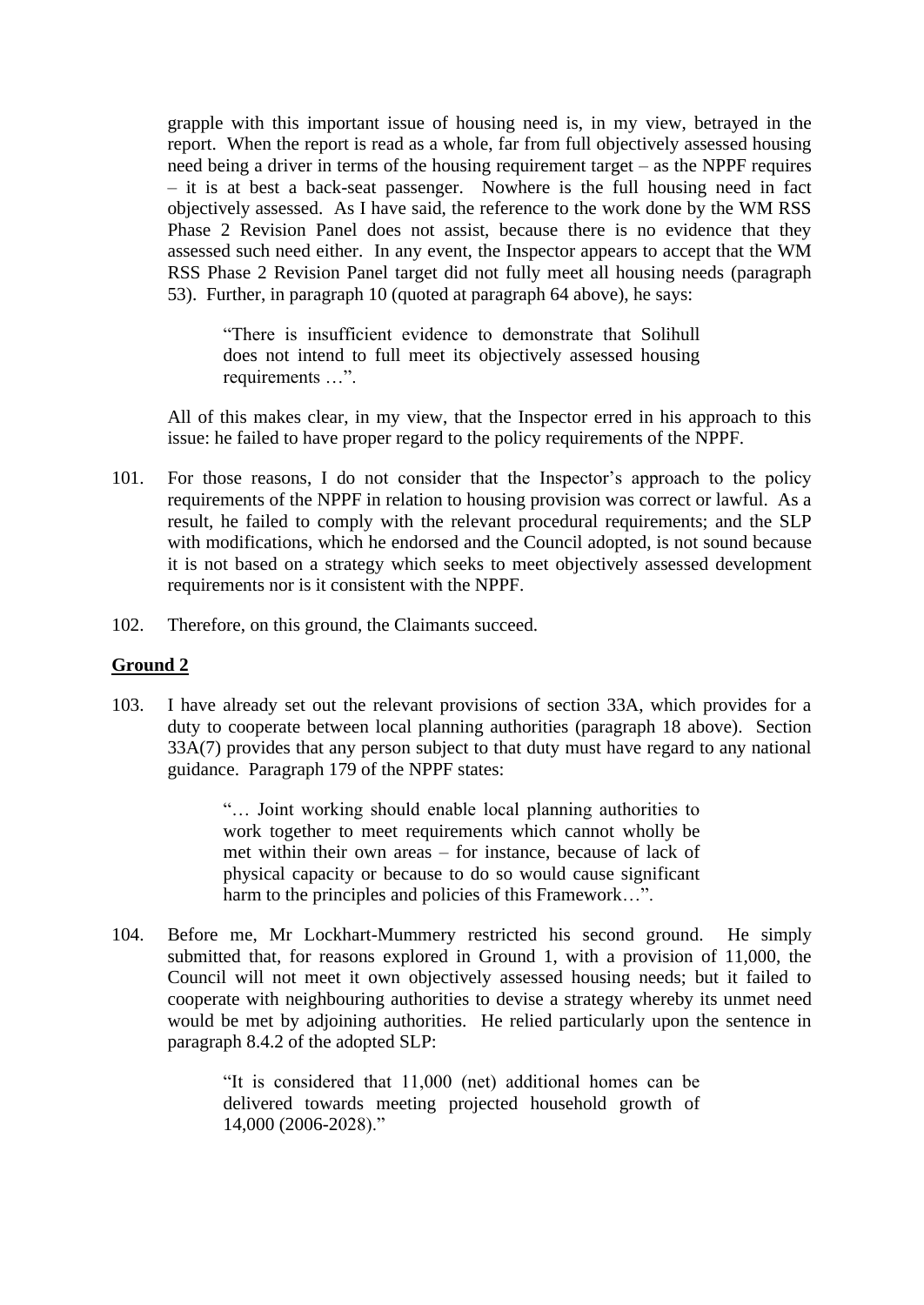That (he submitted) accepts that there is a shortfall of 3,000 between housing needs and housing requirement; and there is no evidence of any attempts to cooperate between the Council and its neighbours to work out how and where this unmet need will in fact be met.

- 105. As Mr Dove submitted and Sales J recently emphasised in Zurich Assurance (cited at paragraph 34 above) at [110]-[120] – section 33A imposes a duty to make efforts to address issues in a cooperative way, and the question of whether there has been compliance with the section 33A duty is a matter of planning judgment for the inspector.
- 106. Mr Lockhart-Mummery's submission is dependent upon the proposition that the Inspector found a shortfall of housing provision compared with full objectively assessed need of 3,000, i.e. 11,000 in the SLP compared with 14,000. However, the Inspector found no such shortfall. For the reasons I have given, the 14,000 figure is not a figure which represents full objectively assessed housing need: indeed, the Inspector makes clear that he did not take it as such (paragraph 55 of his report). As I have explained, he simply failed to grapple with the issue of what that need was, and there is no figure for it given or derivable from his report and/or the SLP. On the basis of the Inspector's Report, although it may be likely that, had the Inspector addressed his mind to full objectively assessed housing need, he would have found a shortfall between it and 11,000 dwellings in the plan period, he did not in the event address his mind to that issue.
- 107. As the Inspector did not apply himself to the prior questions of whether there is any shortfall between that need and the provision made and, if there is, the amount of that shortfall, it is impossible to say whether or not there was any breach of the duty to cooperate. Certainly, if and insofar as there is a shortfall, there does not appear to be any evidence of any attempts to cooperate with adjacent authorities, as might be required by section 33A – unsurprising, given that the Council at the time apparently considered the amended WM RSS Phase 2 Revision Draft policy on target to be the relevant need figure. Whether there was a breach of section 33A, would be a matter of planning judgment. In any event, as things stand, I cannot say that there was such a breach.
- 108. For those reasons, the adoption of the SLP fails to survive Ground 1; and I need not, and cannot appropriately, make any findings in relation to Ground 2.

# **Ground 3**

#### Introduction

109. Mr Lockhart-Mummery submitted that the Inspector adopted the incorrect legal test for revising Green Belt boundaries as set out the national policy, namely paragraph 83 of the NPPF which provides:

> "Local planning authorities with Green Belts in their area should establish Green Belt boundaries in their Local Plans which set the framework for Green Belt and settlement policy. *Once established, Green Belt boundaries should only be altered in exceptional circumstances*, through the preparation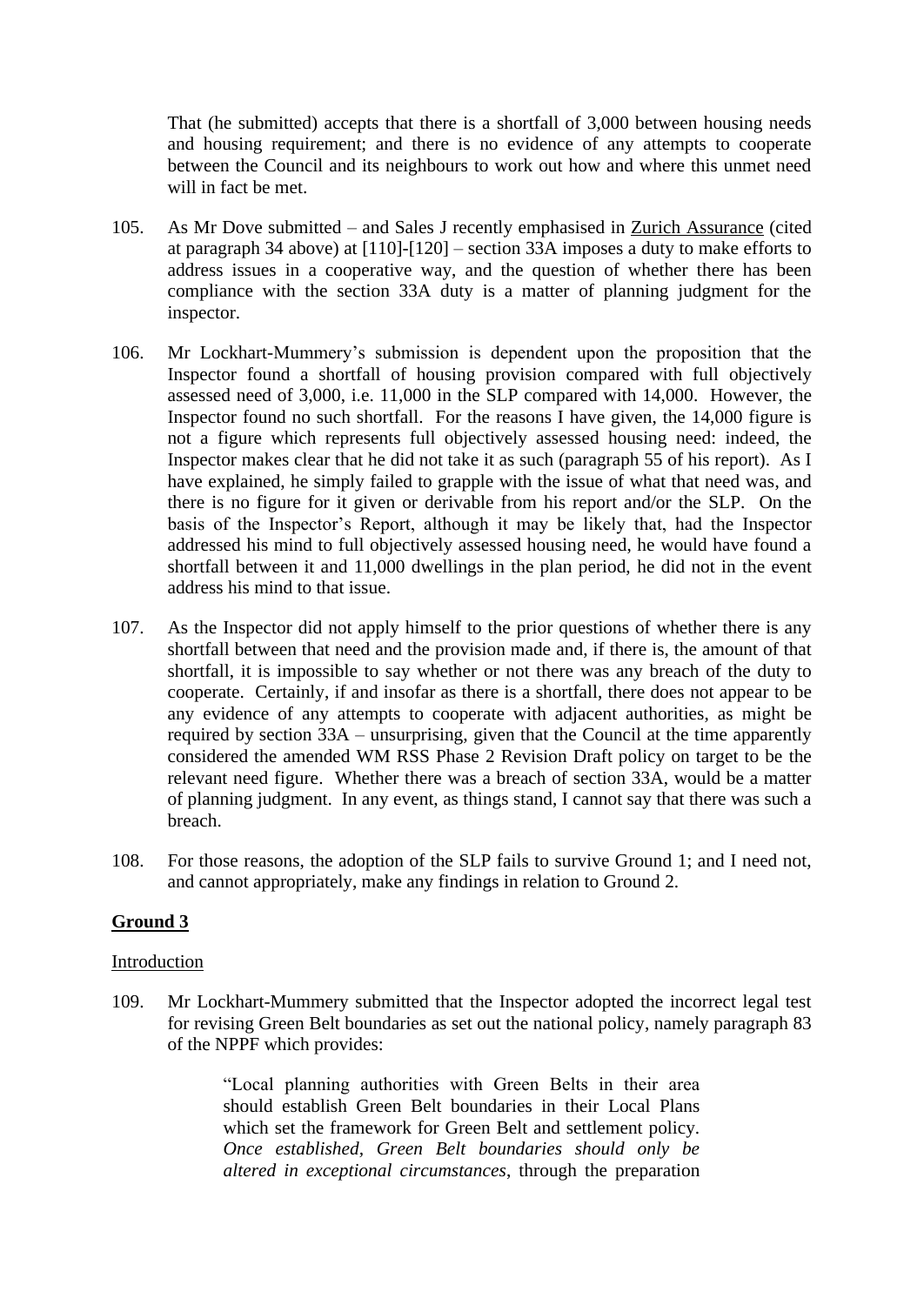or review of the Local Plan. At that time, authorities should consider the Green Belt boundaries having regard to their intended permanence in the long term, so that they should be capable of enduring beyond the plan period." (emphasis added)

#### Policy and Factual Background

- 110. Green belts are designed to provide a reserve supply of public open space and recreational areas, by establishing "a girdle of open space" around built up areas. They are established through development plans. The Green Belt policy outside London was codified in a number of Ministerial guidance documents, the first being in 1955. The guidance is now of course found in the NPPF. Its immediate predecessor was Planning Policy Guidance 2: Green Belts ("PPG2").
- 111. PPG2 emphasised that "the essential characteristic of Green Belts is their permanence" (paragraph 2.1). It set out the consequences of that characteristic as follows:

"2.4 Many detailed Green Belt boundaries have been set in local plans and in old development plans, but in some areas detailed boundaries have not yet been defined. Up-to-date approved boundaries are essential, to provide certainty as to where Green Belt policies do and do not apply and to enable the proper consideration of future development options. The mandatory requirement for district-wide local plans, introduced by the Planning and Compensation Act 1991, will ensure that the definition of detailed boundaries is completed.

…

2.6 Once the extent of a Green Belt has been approved it should only be altered in exceptional circumstances. If such an alteration is proposed the Secretary of State will wish to be satisfied that the authority has considered opportunities for development within the urban areas contained by and beyond the Green Belt. Similarly, detailed Green Belt boundaries defined in adopted local plans or earlier approved development plans should be altered only exceptionally….

2.7 Where existing local plans are being revised and updated, existing Green Belt boundaries should not be changed unless alterations to the structure plan have been approved, or other exceptional circumstances exist, which necessitate such revision.

2.8 Where detailed Green Belt boundaries have not yet been defined, it is necessary to establish boundaries that will endure…".

112. The long-term nature of Green Belts was also reflected in provisions for "safeguarded land". Paragraph 2.12 provided: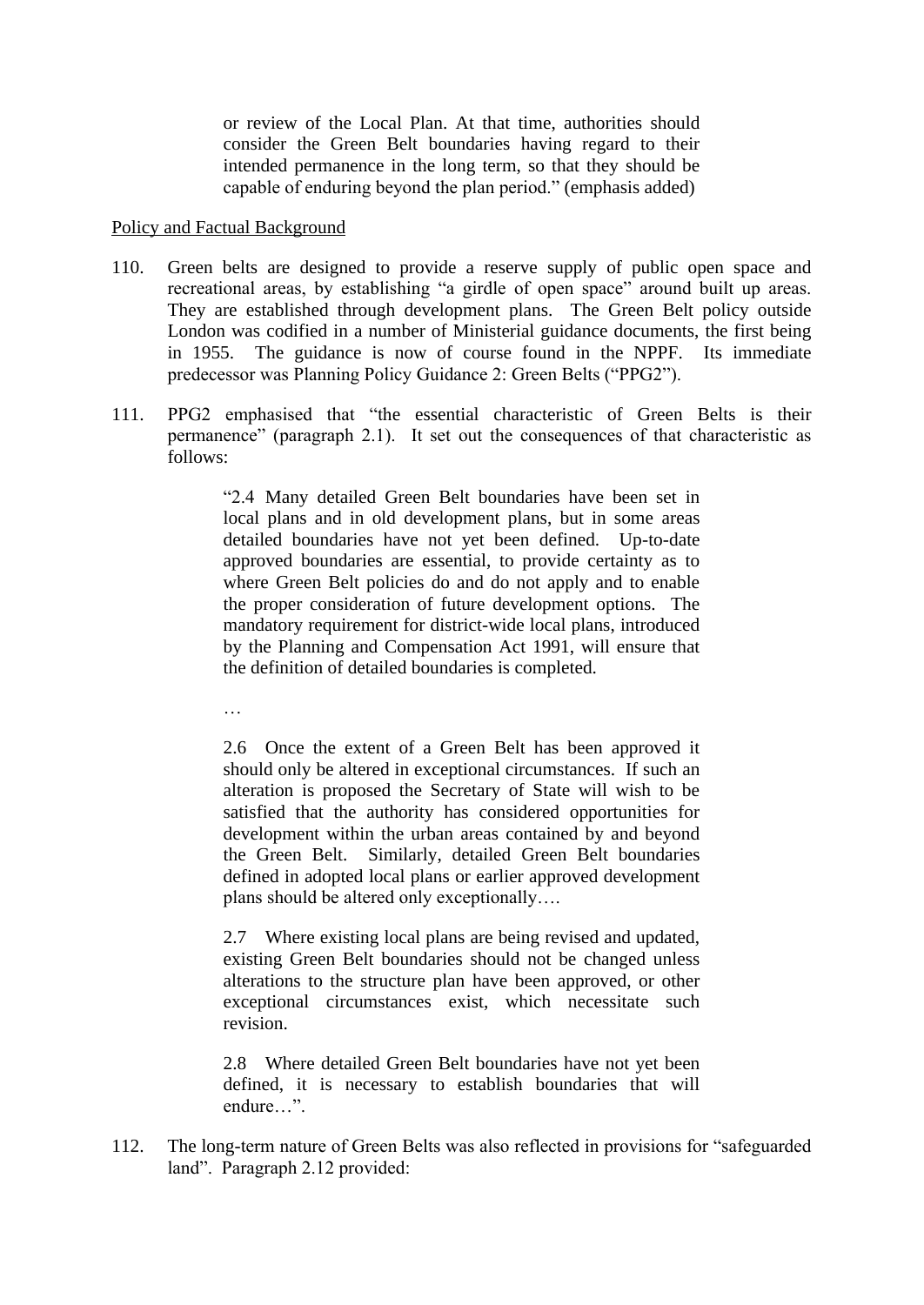"When local authorities prepare new or revised structure and local plans, any proposals affecting Green Belts should be related to a time-scale which is longer than that normally adopted for other aspects of the plan. They should satisfy themselves that Green Belt boundaries will not need to be altered at the end of the plan period. In order to ensure protection of Green Belts within this timescale, this will in some cases mean safeguarding land between the urban area and the Green Belt which may be required to meet longer-term development needs…. In preparing and reviewing their development plans authorities should address the possible need to provide safeguarded land. They should consider the broad location of anticipated development beyond the plan period, its effects on urban areas contained by the Green Belt and on areas beyond it, and its implication for sustainable development…"

113. Annex B gave further advice on safeguarded or "white" land:

"B2. Safeguarded land comprises areas and sites which may be required to serve development needs in the longer term, i.e. well beyond the plan period. It should be genuinely capable of development when needed.

B3. Safeguarded land should be located where future development would be an efficient use of land, well integrated with existing development, and well related to public transport and other existing and planned infrastructure, so promoting sustainable development.

B4. In identifying safeguarded land local planning authorities should take account of the advice on housing in PPG3 and on transport in PPG13….

B5. Development plans should clearly state the policies applying to safeguarded land over the period covered by the plan. They should make clear that the land is not allocated for development at the present time, and keep it free to fulfil its purpose of meeting possible longer-term development needs….

B6. Development plan policies should provide that planning permission for the permanent development of safeguarded land should only be granted following a local plan or UDP review which proposes the development of particular areas of safeguarded land. Making safeguarded land available for permanent development in other circumstances would thus be a departure from the plan."

114. In line with that guidance, following inquiries in 1991 and 1995, in the 1997 Solihull Unitary Development Plan ("the UDP"), the Council took 12 sites totalling 77 hectares, including the Sites at Lowbrook Farm and Tidbury Green Farm, out of the interim Green Belt, and reserved them as safeguarded land.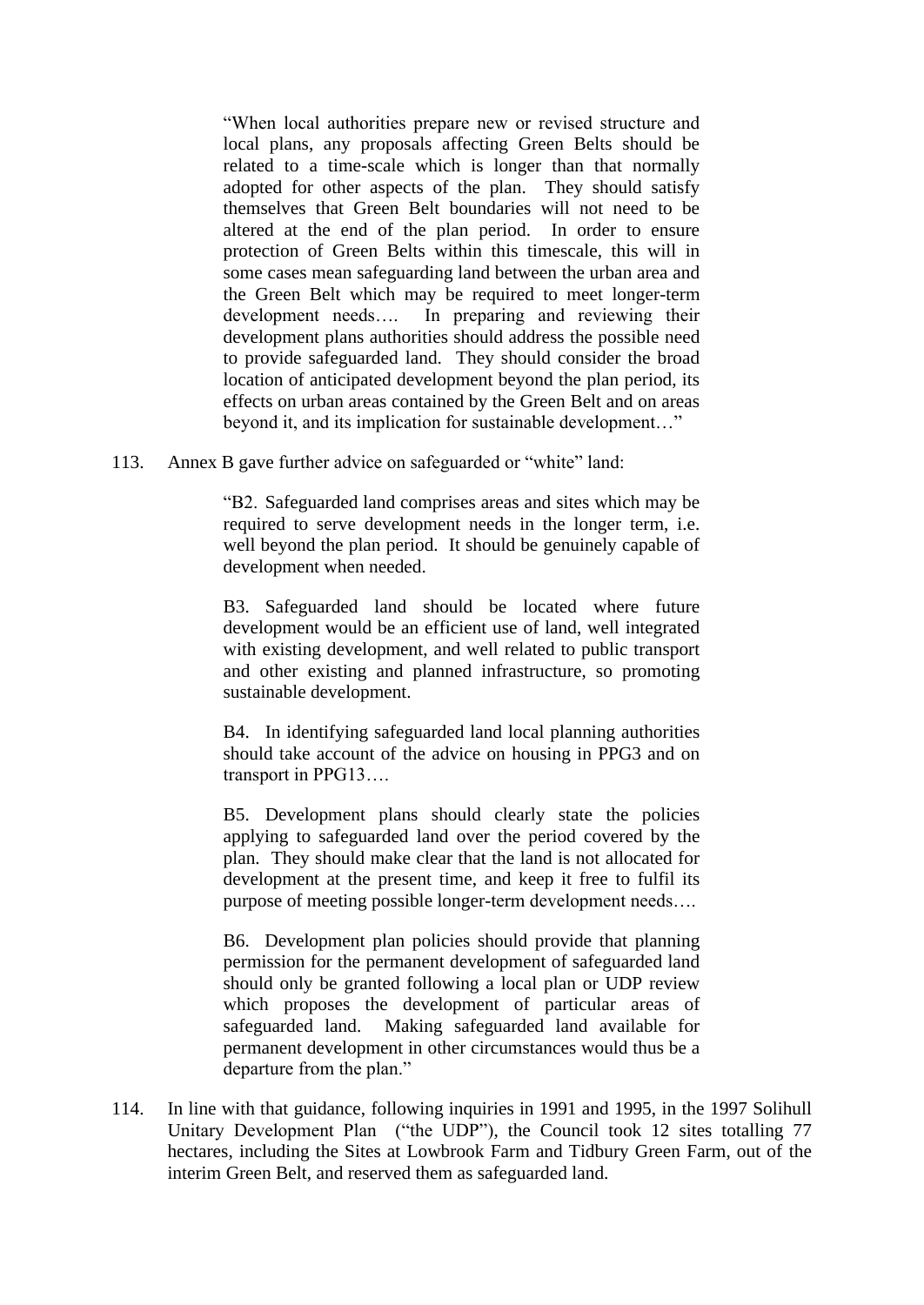115. In 2004-5, the UDP was the subject of a review inquiry, also conducted by the Inspector, Mr Pratt. The review period was until 2011. In his 2005 UDP Review Report, the Inspector (at paragraphs 3.124-3.128) noted that (i) none of the safeguarded sites had been developed; (ii) the concept of sustainability had developed since the sites were identified as safeguarded; (iii) the Council considered the allocation of some of the sites would conflict with PPG3 and the latest regional strategy, which represented a fundamental change to policy especially in moving away from development around smaller Green Belt settlements; and (iv) the Council confirmed that, in the absence of exceptional circumstances, none of these sites could be brought forward for development without a change in regional strategy. He consequently recommended as follows (at paragraph 3.128):

> "Bearing in mind the apparent conflict between the possible allocation of these sites for housing in the future and the latest regional strategy, I consider an urgent review of their suitability as long-term housing sites should be undertaken. This should not delay the adoption of the [UDP Revision], but should inform its next review under the new… regime…".

116. His overall conclusion was as follows (at paragraph 3.130):

"Given the current adequacy of housing land supply, both within the Plan period and beyond, and bearing in mind the permanent nature of the established Green Belt boundaries, I cannot see any general justification for identifying further safeguarded land. This would require amendments to existing Green Belt boundaries which, in the absence of any exceptional circumstances, could not be justified in terms of current national policy or the latest regional strategy. Similarly, since these sites have been removed from the Green Belt relatively recently, after a thorough debate at two UDP inquiries, there would have to be some very special circumstances to justify their re-inclusion in the Green Belt. In the absence of exceptional circumstances, ad hoc amendments to the Green belt boundary to either allocate additional or alternative longterm housing sites, to remove existing safeguarded sites, would undermine the integrity and enduring nature of the existing Green Belt boundary established in the adopted UDP. Furthermore, any loss of the Green Belt land without directly supporting urban regeneration would be contrary to the latest regional spatial strategy. Consequently, I can see no general justification for any changes to existing Green Belt boundaries, and these matters are best addressed on a site-by-site basis."

117. He went on say (paragraph 3.132):

"If further housing land is needed, during or beyond the current Plan period, safeguarded greenfield land may not necessarily be the first choice, particularly since most identified sites lie outside the [Major Urban Areas] where new housing development is to be focused, and both PPG3 and RPG11 give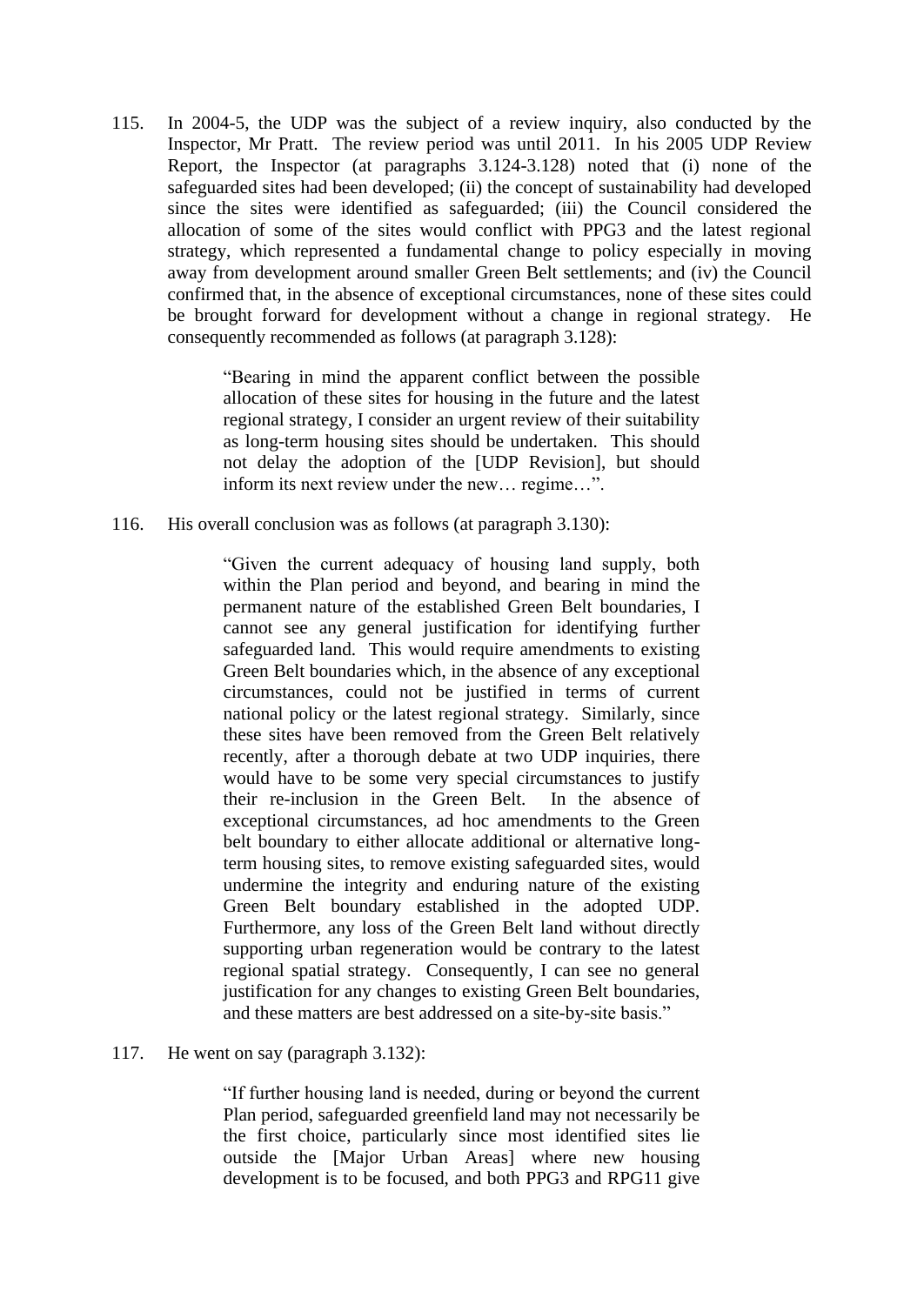priority to *previously developed land*. Such a policy could also prejudice the release of other more suitable sites that may come forward in the future…".

118. His recommendations included modifications to the UDP as follows (paragraph 3.140):

> "… amending the text accompanying Policy H2 to confirm that, although these sites have been removed from the Green Belt and safeguarded to meet longer term housing needs, no decision has yet been taken on the positive allocation of any of these sites for housing, and that they are not intended as 'reserve' housing sites in the event of shortfalls in housing land supply;"

and

… subject to the Council's priorities in undertaking a review of this UDP Review…, priority be given to assessing the suitability of safeguarded land for housing against current national policy and the latest regional strategy, along with an assessment of longer term housing land supply, housing strategies and potential housing sites, to inform the next review of this UDP."

119. In the event, Policy H2 of the 2005 UDP provided as follows:

"The Council will identify sites to help to meet long-term (i.e. post-2011) housing needs. In areas excluded from the Green Belt for this purpose, strong development control measures will apply limiting any development on the land only to uses which would:

- (i) Be allowed in the Green Belt under Policy C2;
- (ii) Not prejudice the long-term use of the site for housing.

The possible future designation of the land for housing will be determined through subsequent reviews of the [UDP]."

The Sites – with the other 15 sites previously identified – were again identified as safeguarded land.

#### The Inspector's Report

120. The SLP allocated the Sites to the Green Belt, whilst removing other sites (particularly in the north of the borough) as the most appropriate means of providing land sufficient to meet the housing requirement which it of course set at 11,000 new dwellings by 2028. There were strong objections to the reallocation of the Sites, on the basis that a reallocation could only be made in exceptional circumstances – and no such circumstances existed in this case.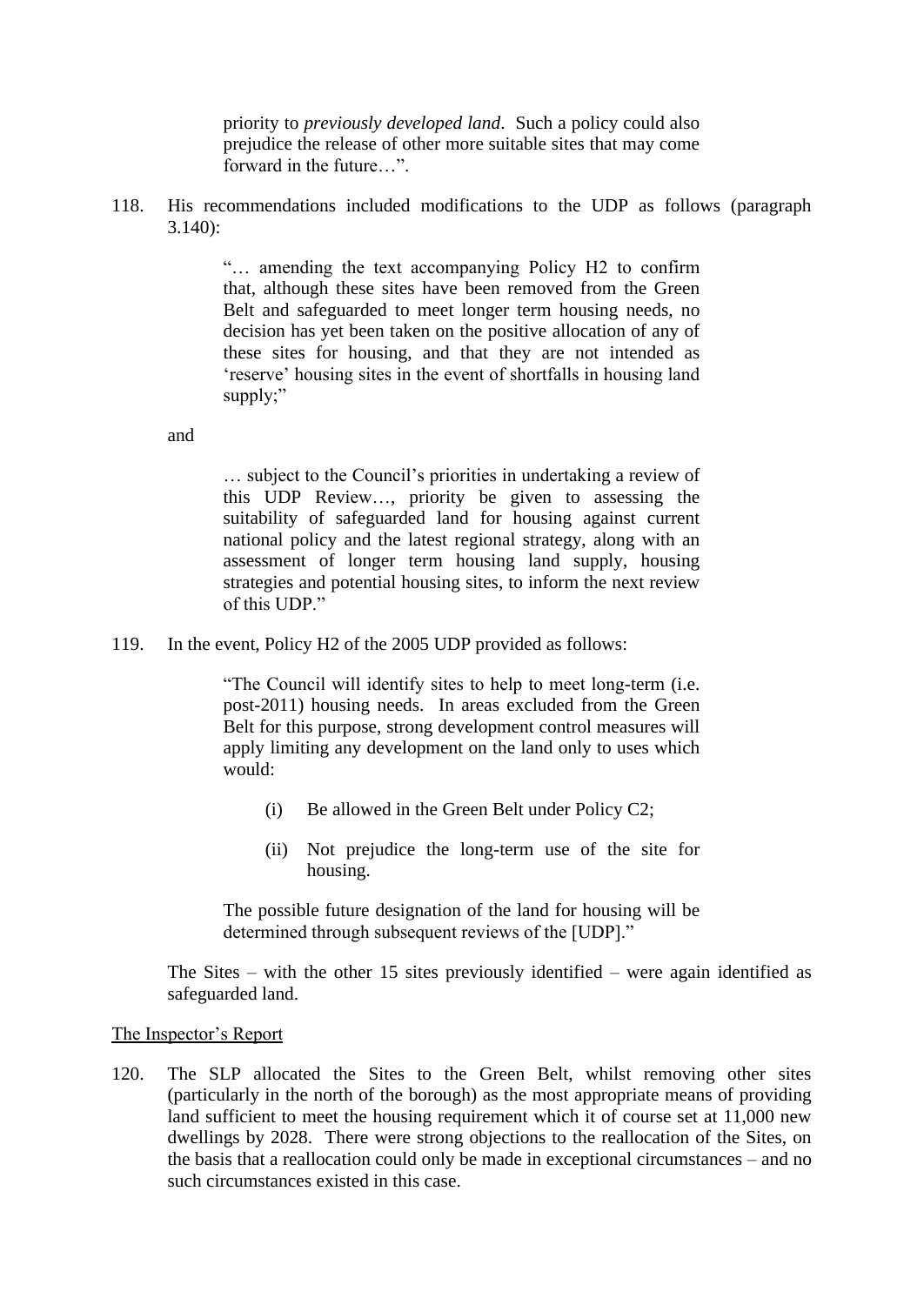#### 121. The Inspector dealt with the issue in paragraph 137 of his Report:

"There is also serious concern about the proposed return to the Green belt of some Safeguarded land previously identified in the [UPD]. However, when the [UDP] was examined, it was made clear that the status of this land should be reviewed in the context of the approved and emerging WM RSS strategy for urban renaissance. [The Council] undertook this review, and rejected the future development of sites at Tidbury Green because this settlement lacks the range of facilities necessary for further strategic housing growth, the scale of development envisaged would also be far too large to meet local housing needs and would threaten the coalescence with other settlements, including Grimes Hill. National policy enables reviews of the Green Belt to be undertaken (NPPF ¶ 84), including considering the need to promote sustainable development, and it is clear from [the Council's] evidence that these sites would not meet this objective. These factors constitute legitimate reasons and represent the exceptional circumstances necessary to justify returning these sites to the Green Belt."

- 122. The evidence the Council relied upon, and to which the Inspector referred, is largely set out in paragraphs 31 and following of the Statement of David Simpson dated 15 January 2014, prepared for this application. At the relevant time, Mr Simpson managed the Council's planning team. The preparation of the SLP was one of the team's main responsibilities.
- 123. The Council's decision to return the Sites to the Green Belt was based on the following:
	- i) The risk of coalescence between Tidbury Green and Grimes Hill, in a gap already narrowed since 2005 by the grant of planning permission by the adjacent authority for housing on land at Selsdon Close in Grimes Hill (see paragraph 9 above), which would undermine the integrity and function of this part of the Green Belt.
	- ii) Planning permission had been refused for the land at Norton Lane in the adjacent Bromsgrove District (again, see paragraph 9 above), on Green Belt grounds.
	- iii) Planning permission had been refused for the Lowbrook Farm site in January 2013, before it had been allocated to the Green Belt, as it conflicted with the SLP spatial strategy, the land not being within a village identified for strategic housing growth.
	- iv) The development of the Sites was out of proportion with the existing settlement, and would completely dominate it.
	- v) As envisaged in the 2005 review, the suitability of the Sites for housing was assessed through the SHLAA, which concluded that they did not meet the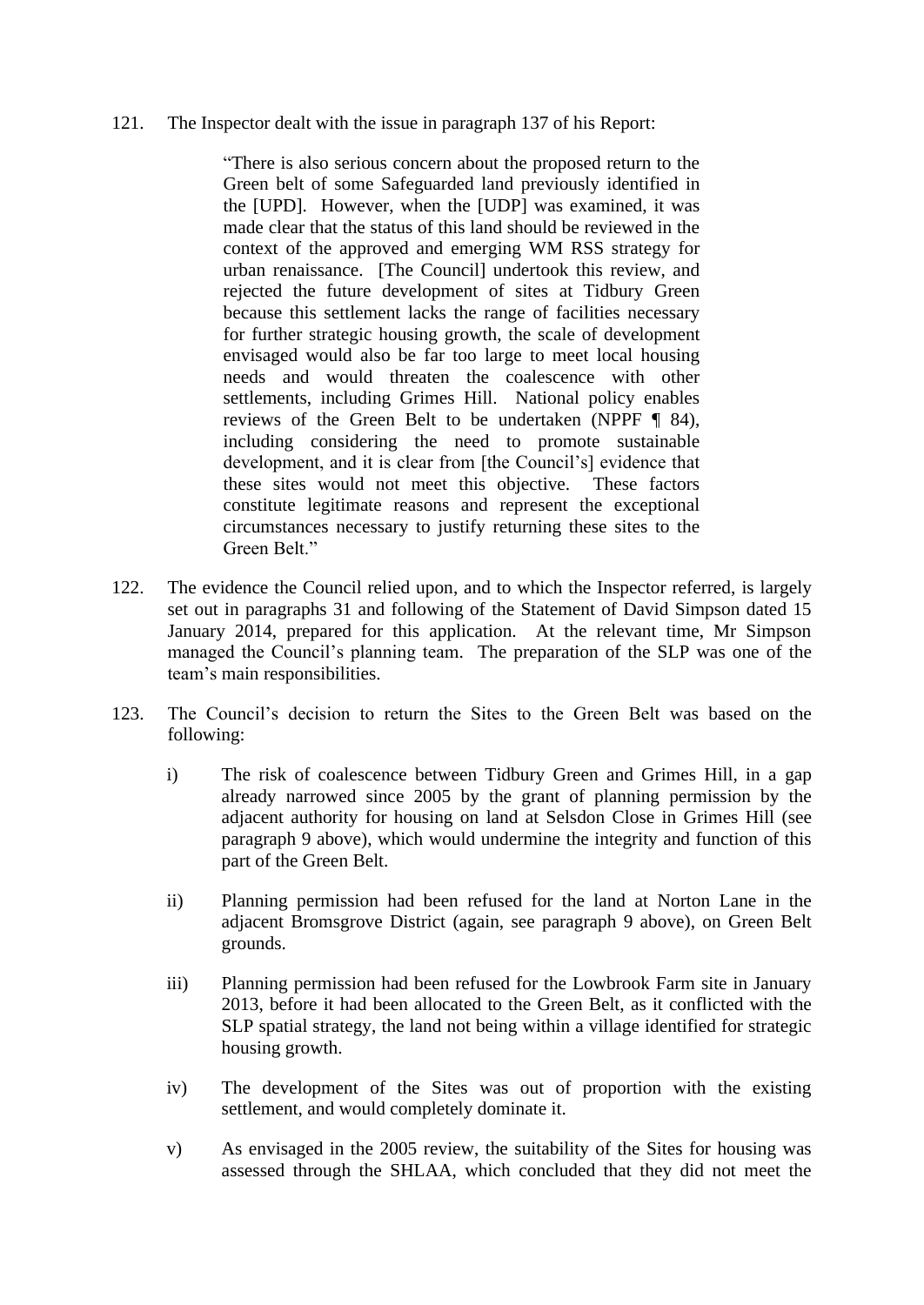minimum criteria for access to key services and were unsuitable to meet identified local housing needs. The Tidbury Green Farm was also considered to have "unacceptable impact on green belt functions and openness".

Those reasons were reflected in the Council's written submissions to the Inspector dated 20 December 2012, to which I was also referred.

# The Legal Background

- 124. There is a considerable amount of case law on the meaning of "exceptional circumstances" in this context. I was particularly referred to Carpets of Worth Limited v Wyre Forest District Council (1991) 62 P & CR 334 ("Carpets of Worth"), Laing Homes Limited v Avon County Council (1993) 67 P & CR 34 ("Laing Homes"), COPAS v Royal Borough of Windsor and Maidenhead [2001] EWCA Civ 180; [2002] P & CR 16 ("COPAS"), and R (Hague) v Warwick District Council [2008] EWHC 3252 (Admin) ("Hague").
- 125. From these authorities, a number of propositions are clear and uncontroversial.
	- i) Planning guidance is a material consideration for planning plan-making and decision-taking. However, it does not have statutory force: the only statutory obligation is to have regard to relevant policies.
	- ii) The test for redefining a Green Belt boundary has not been changed by the NPPF (nor did Mr Dove suggest otherwise).
		- a) In Hunston, Sir David Keene said (at [6]) that the NPPF "seems to envisage some review in detail of Green Belt boundaries through the new Local Plan process, but states that 'the general extent of Green belts across the country is already established'". That appears to be a reference to paragraphs 83 and 84 of the NPPF. Paragraph 83 is quoted above (paragraph 109). Paragraph 84 provides:

"When drawing up or reviewing Green Belt boundaries local planning authorities should take account of the need to promote sustainable patterns of development…".

However, it is not arguable that the mere process of preparing a new local plan could itself be regarded as an exceptional circumstance justifying an alteration to a Green Belt boundary. National guidance has always dealt with revisions of the Green Belt in the context of reviews of local plans (e.g. paragraph 2.7 of PPG2: paragraph 83 above), and has always required "exceptional circumstances" to justify a revision. The NPPF makes no change to this.

b) For redefinition of a Green Belt, paragraph 2.7 of PPG2 required exceptional circumstances which "necessitated" a revision of the existing boundary. However, this is a single composite test; because, for these purposes, circumstances are not exceptional unless they do necessitate a revision of the boundary (COPAS at [23] per Simon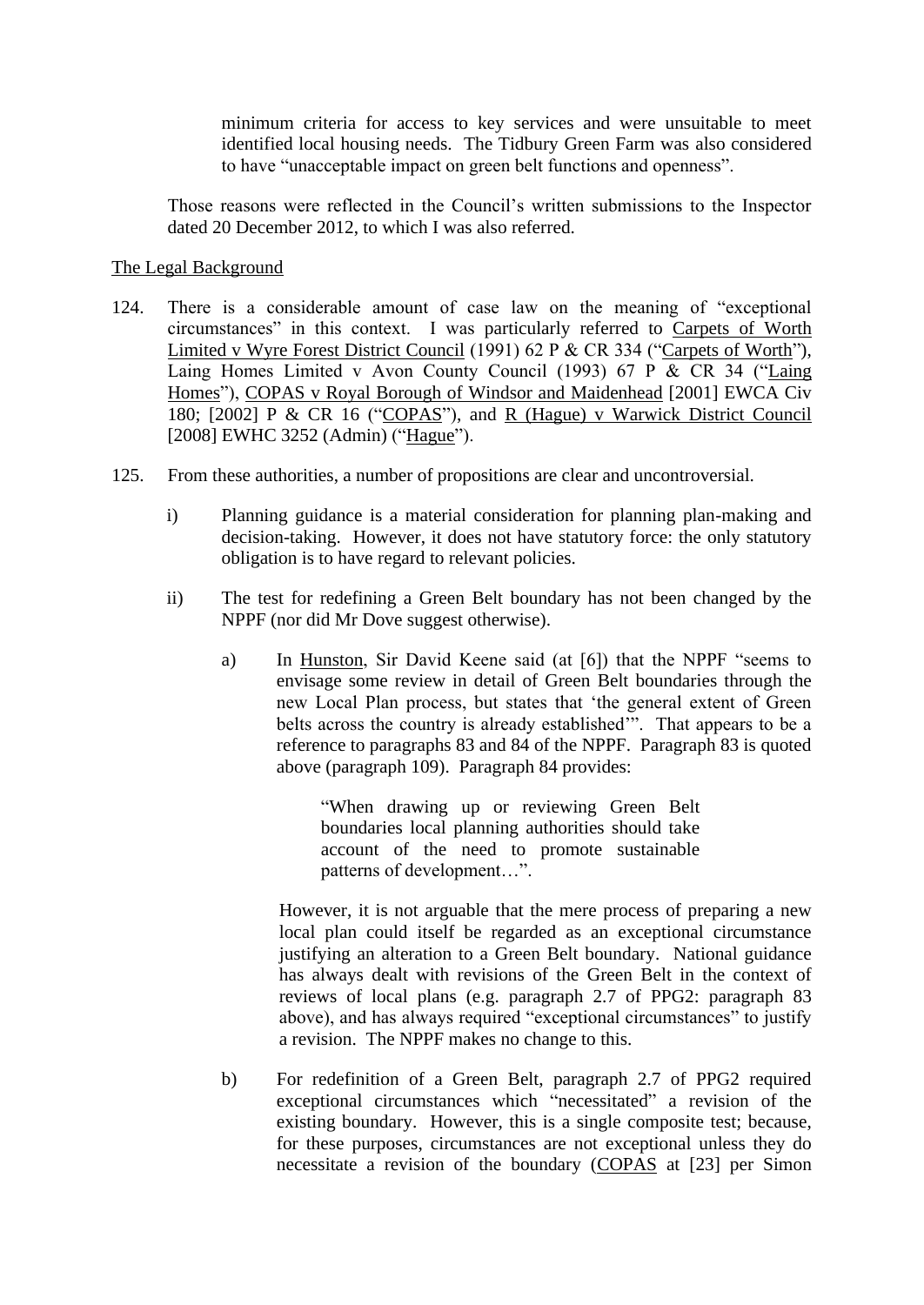Brown LJ). Therefore, although the words requiring necessity for a boundary revision have been omitted from paragraph 83 of the NPPF, the test remains the same. Mr Dove expressly accepted that interpretation. He was right to do so.

- iii) Exceptional circumstances are required for any revision of the boundary, whether the proposal is to extend or diminish the Green Belt. That is the ratio of Carpets of Worth.
- iv) Whilst each case is fact-sensitive and the question of whether circumstances are exceptional for these purposes requires an exercise of planning judgment, what is capable of amounting to exceptional circumstances is a matter of law, and a plan-maker may err in law if he fails to adopt a lawful approach to exceptional circumstances. Once a Green Belt has been established and approved, it requires more than general planning concepts to justify an alteration.

#### The Parties' Contentions

- 126. The parties agreed the above propositions: but there they diverged.
- 127. Mr Dove submitted that whether there were exceptional circumstances was a matter of planning judgment for the Inspector, who was entitled to conclude, as he did, that in this case exceptional circumstances existed that warranted the reallocation of the Sites into the Green Belt. He clearly had the exceptional circumstances test in mind – he expressly referred to it – and there was an evidential basis, provided by the Council, upon which he could conclude that the test had been met in this case.
- 128. Mr Dove relied upon Laing Homes a relatively early case, but one which was decided after and in the light of Carpets of Worth – in which Brooke J considered the alteration of a Green Belt boundary to include white land previously unallocated. Having considered two authorities which had been cited to him, he continued (at page 54):

"I do not find in either of these decisions any clearcut ruling that if a council making a new green belt local plan is concerned with white unallocated land on the edge of the green belt in an earlier plan it must find that exceptional circumstances exist before it can alter the green belt boundary at this point. The decision of the Court of Appeal in the Carpets of Worth case shows that a local authority must have regard to Government green belt policies in… PPG2, but if it concerned with white unallocated land I can see no reason why in the exercise of its discretion it should not make a very clear finding, on green belt policy grounds, why the uncertainties which had existed when the previous plan was made have now been resolved, and why it should not in those circumstances determine to bring the land into green belt now without being out into the strait jacket of having to decide whether circumstances which can properly be described as exceptional exist. The duty of a council pursuant to section 36 of the 1990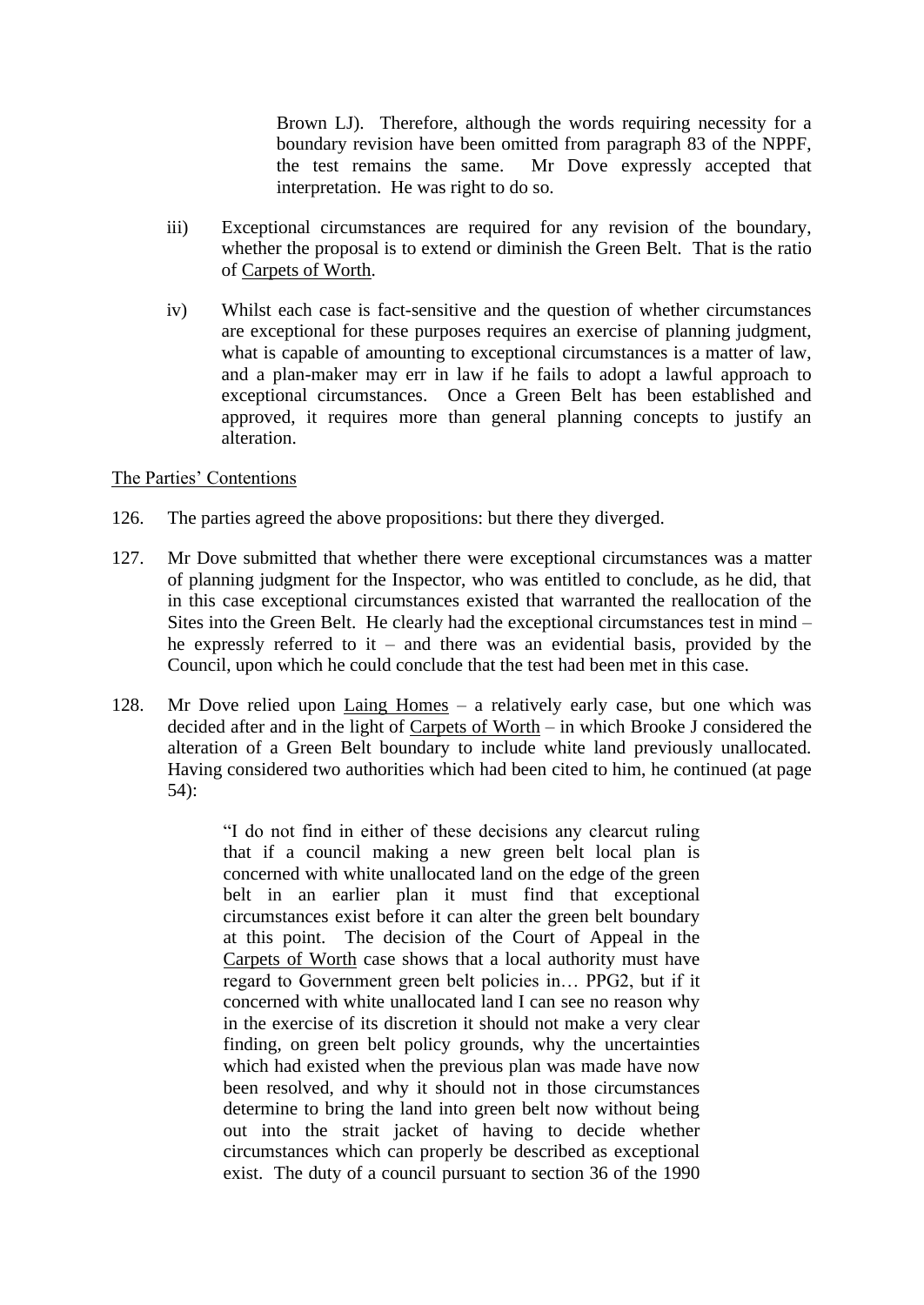Act is to have regard to Government policy. Provided that it has regard to it it is entitled to depart from it so long as it gives adequate reasons for doing so: see Carpets of Worth."

Mr Dove submits that that covers this case.

129. Mr Lockhart-Mummery submitted that the Inspector's approach was wrong in law; and there was nothing here that could amount to exceptional circumstances properly considered.

#### Discussion

130. Mr Lockhart-Mummery particularly relied on COPAS, in which Simon Brown LJ, after confirming (at [20]) that, "Certainly the test is a very stringent one", said this (at  $[40]$ :

> "I would hold that the requisite necessity in a PPG 2 paragraph 2.7 case like the present – where the revision proposed is to *increase* the Green Belt – cannot be adjudged to arise unless some fundamental assumption which caused the land initially to be excluded from the Green Belt is thereafter clearly and permanently falsified by a later event. Only then could the continuing exclusion of the land from the Green Belt properly be described as 'an incongruous anomaly'".

In other words, something must have occurred subsequent to the definition of the Green Belt boundary that justifies a change. The fact that, after the definition of the Green Belt boundary, the local authority or an inspector may form a different view on where the boundary should lie, however cogent that view on planning grounds, that cannot of itself constitute an exceptional circumstance which necessitates and therefore justifies a change and so the inclusion of the land in the Green Belt (see Hague at [32] per Collins J. Collins J in Hague held that, in addition to the undoing of an assumption on which the original decision was made, a clear error in excluding land from the Green Belt is sufficient, no such error is suggested here; and I need not consider that aspect of Hague further.)

- 131. COPAS is, of course, binding upon me. Mr Dove said that these cases are factsensitive, and the facts of that case were very different from this. That is true; but, in the passage I have just quoted from Simon Brown LJ's judgment, he was clearly and deliberately determining, as a matter of principle, what "exceptional circumstances" required, as a matter of law, in a case such as this. It is expressly a holding, with which the whole court agreed. I am consequently bound by it. In any event, it seems to have been consistently applied for over ten years; and, in my respectful view, is right.
- 132. In this case, following two inquiries, the 1997 UDP defined the Green Belt to exclude the Sites. Although there were uncertainties as to when and even if either site would be brought forward for housing development, the Green Belt boundary then determined and approved through the statutory machinery was not in any way provisional or uncertain. Mr Dove was wrong to describe the Green Belt boundary – as opposed to development of the sites – as "contingent". As the Inspector found in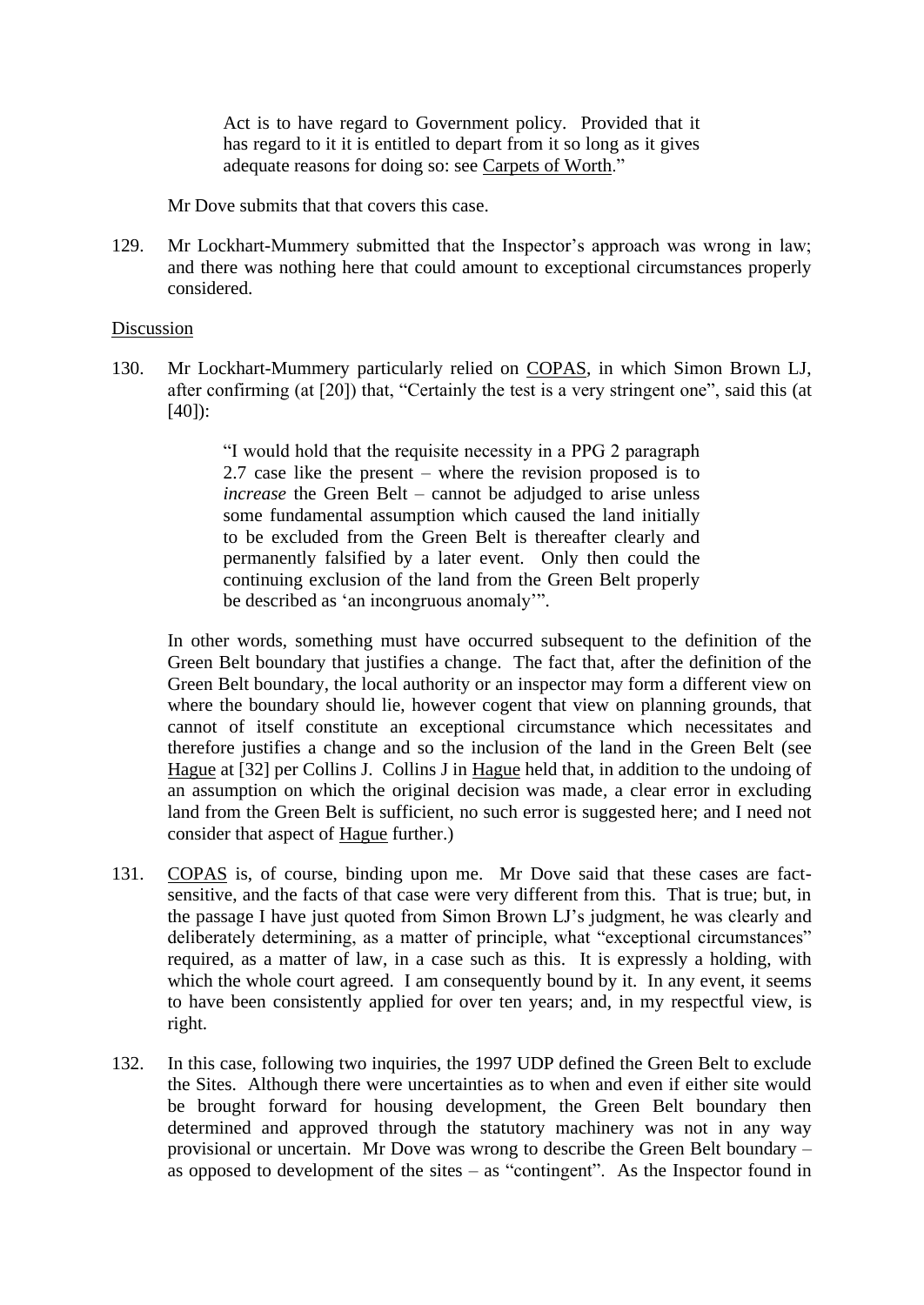2005, despite the change in policy that meant that it was unlikely that these sites would be brought forward unless and until there was a change in (then) regional strategic policy, there was no justification for any change to the Green Belt boundary. That reflected the fact that Green Belt boundaries are intended to be enduring, and not to be altered simply because the current policy means that development of those sites is unlikely or even impossible. Indeed, where the current policy is to that effect, the amenity interests identified in the sites will be protected by those very policies as part of the general planning balance exercise. A prime character of Green Belts is their ability to endure through changes of such policies. For the reasons set out in Carpets of Worth (at page 346 per Purchas LJ) it is important that a proposal to extend a Green Belt is subject to the same, stringent regime as a proposal to diminish it, because whichever way the boundary is altered "there must be serious prejudice one way or the other to the parties involved".

- 133. Those are the principles. Applying them to this case, what (if anything has occurred since the Green Belt boundary was set in 1997 that necessitates and therefore justifies a change to that boundary now, to include the Sites?
- 134. Dealing with the reasons relied on by the Council (and effectively adopted by the Inspector), set out in paragraph 123 above, in turn:
	- i) I have referred to two sites beyond the Bromsgrove district boundary, namely land at Selsdon Close and land at Norton Lane (paragraph 9 above). In 2005, the former was allocated, not to the Green Belt, but as an Area of Development Restraint. Since 2005, planning permission for housing development has been granted. In the SLP examination, the Council submitted to the Inspector that there was the risk of coalescence between Tidbury Green and Grimes Hill, in a gap already narrowed since 2005 by the grant of planning permission for housing on the Selsdon Close site. However:
		- a) In paragraph 3.149 of his 2005 report, the Inspector found that:

"… Both sites are well-contained and the Green Belt boundary remains firm and well-defined. There is no erosion of the gap between Solihull and Redditch and, given the retention of Green Belt around Grimes Hill in Bromsgrove DC, no risk of coalescence with this settlement…".

- b) Selsdon Close was not in the Green Belt, and possible future development must have been contemplated in 2005.
- c) The grant of planning permission for Selsdon Close was not referred to by the Inspector in his SLP report as a change in circumstances sufficient to support the justification of a change in Green Belt boundary (or, indeed, referred to at all).

In short, there has been no change in circumstances since 2005: the Inspector – the same inspector – appears simply to have taken a different planning view of the adverse impact of coalescence between Tidbury Hill and Grimes Hill.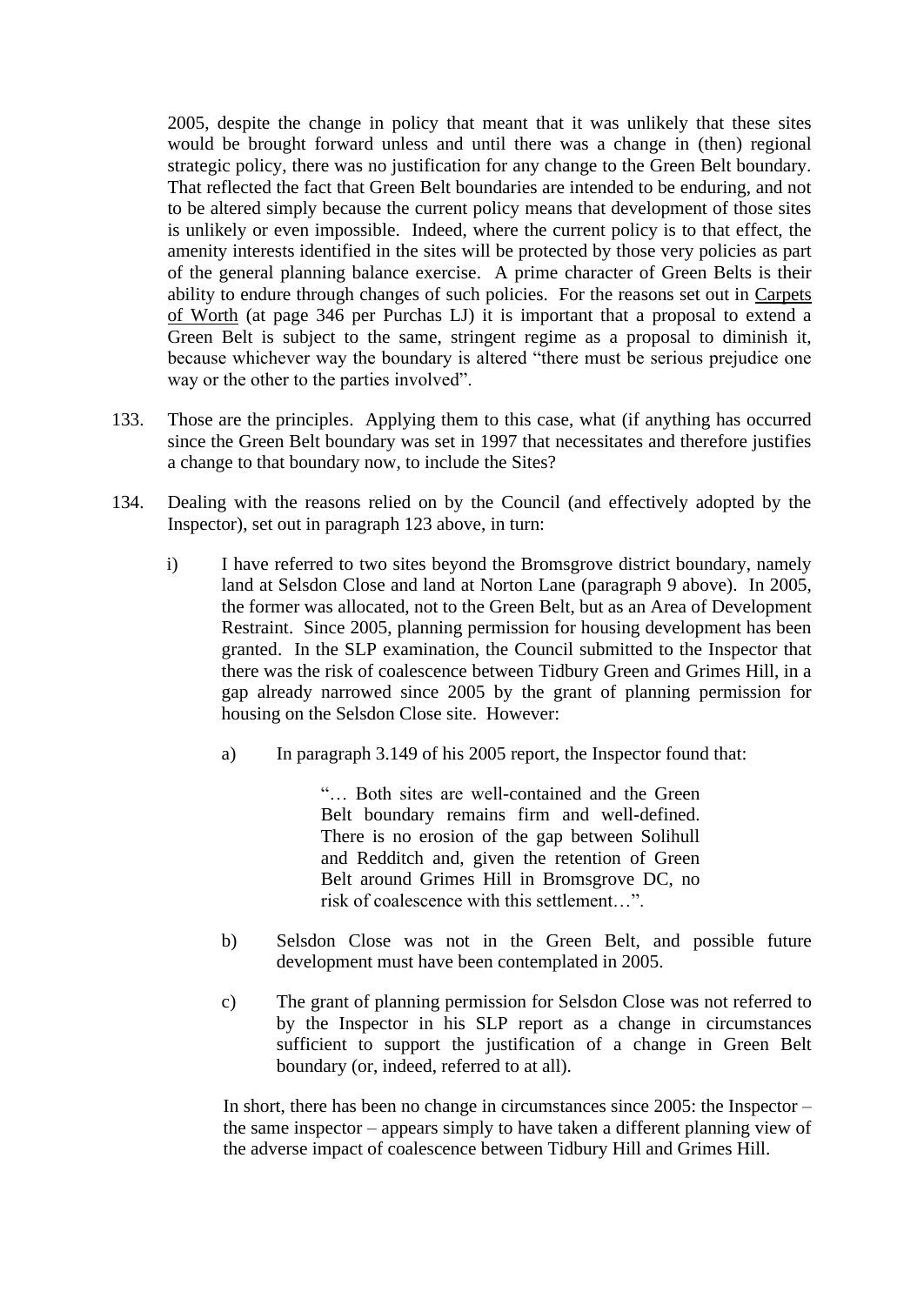- ii) The land at Norton Lane was in the Green Belt in 2005, and, since then, housing development on that site has been refused on Green Belt grounds. That is unsurprising. That development control decision was presumably made in the knowledge that the Sites are white unallocated land. Again, no reference to the Norton Lane site is made by the Inspector in his SLP Report; but, in any event, it is difficult to see how the refusal of planning permission for that Green Belt site could support justification for a change in the Green Belt boundary. The reasons for the refusal of permission merely stressed the importance of the Green Belt in this area. That does not support a contention that the allocation of further land into the Green Belt is justified on grounds of exceptional circumstances.
- iii) Planning permission had been refused for the Lowbrook Farm site in January 2013, as it conflicted with the SLP spatial strategy, the land not being within a village identified for strategic housing growth. I do not see how this can possibly justify a change in the Green Belt boundary. Planning permission was refused on the basis of a conventional planning balance, the land being white unallocated land with the policy restrictions in Policy HS5 I have described (see paragraph 119 above), and the policy factors from the spatial strategy being sufficient to outweigh the factors in favour of development. This simply shows the planning system functioning as it should.
- iv) The development of the Sites would be out of proportion to the existing settlement, and would completely dominate it. This is the only point relied upon by the Council that concerns Green Belt factors. However, the position with regard to the sites and the settlement of Tidbury simply has not materially changed since 1997.
- v) The Council also rely on the fact that, as envisaged in the 2005 review, the suitability of the Sites for housing was assessed through the SHLAA, which concluded that they did not meet the minimum criteria for access to key services and were unsuitable to meet identified local housing needs. The Tidbury Green Farm was also considered to have "unacceptable impact on green belt functions and openness". However, these conclusions were drawn on the basis of the conventional planning balanced exercise, and on the basis that the Sites were unallocated land. The SHLAA conclusions merely emphasise that, as policy currently stands, it may be unlikely that either of the Sites will be developed even if they remain as unallocated land.
- 135. I am persuaded by Mr Lockhart-Mummery that the Inspector, unfortunately, did not adopt the correct approach to the proposed revision of the Green Belt boundary to include the Sites, which had previously been white, unallocated land. He performed an exercise of simply balancing the various current policy factors, and, using his planning judgement, concluding that it was unlikely that either of these two sites would, under current policies, likely to be found suitable for development. That, in his judgment, may now be so: but that falls very far short of the stringent test for exceptional circumstances that any revision of the Green Belt boundary must satisfy. There is nothing in this case that suggests that any of the assumptions upon which the Green Belt boundary was set has proved unfounded, nor has anything occurred since the Green Belt boundary was set that might justify the redefinition of the boundary.